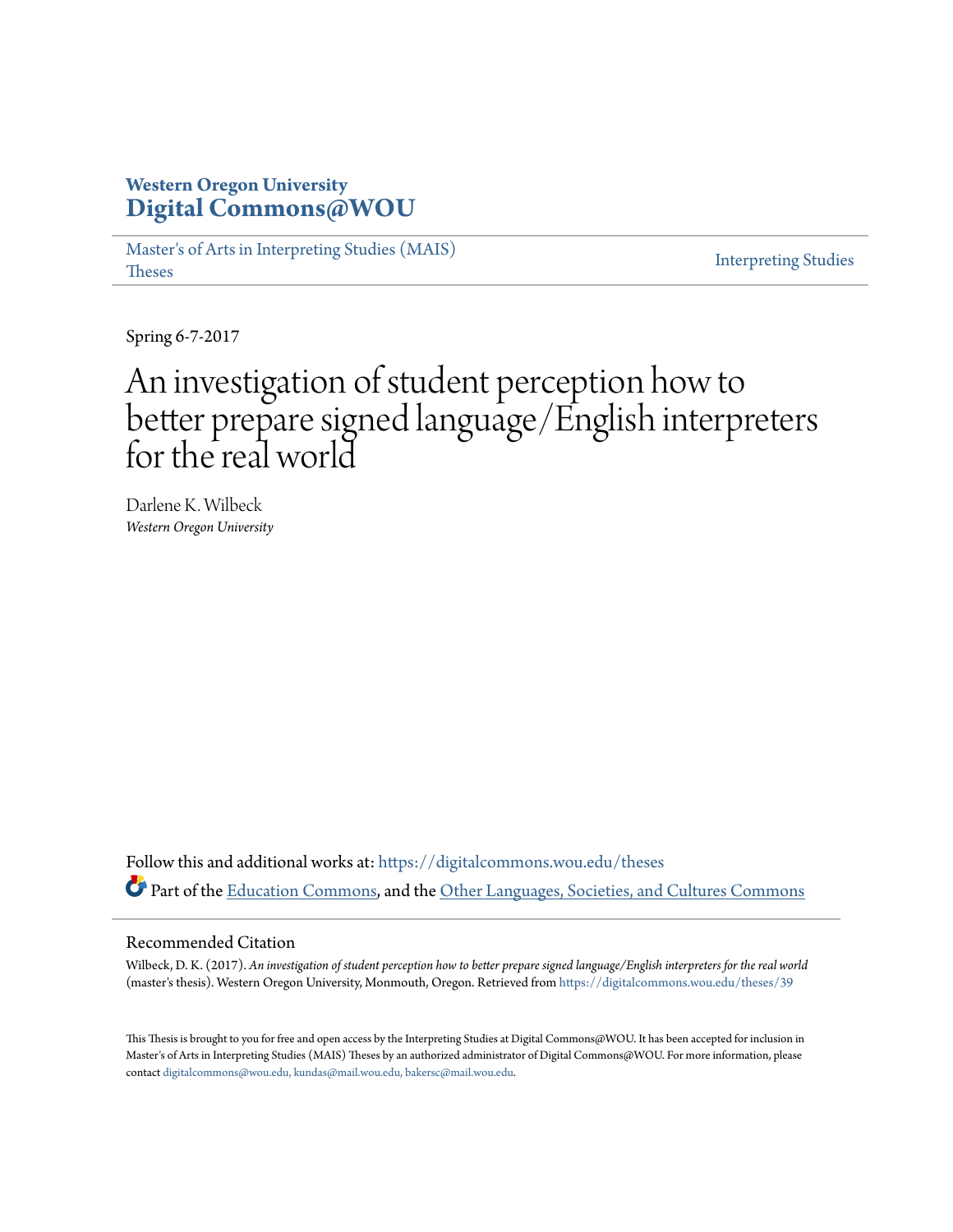An Investigation of Student Perception How to Better Prepare Signed Language/English Interpreters for the Real World

By

DarleneKay (Darlea) Wilbeck

A thesis submitted to

Western Oregon University

In partial fulfillment of the requirements for the degree of:

Masters of Arts in Interpreting Studies

June 2017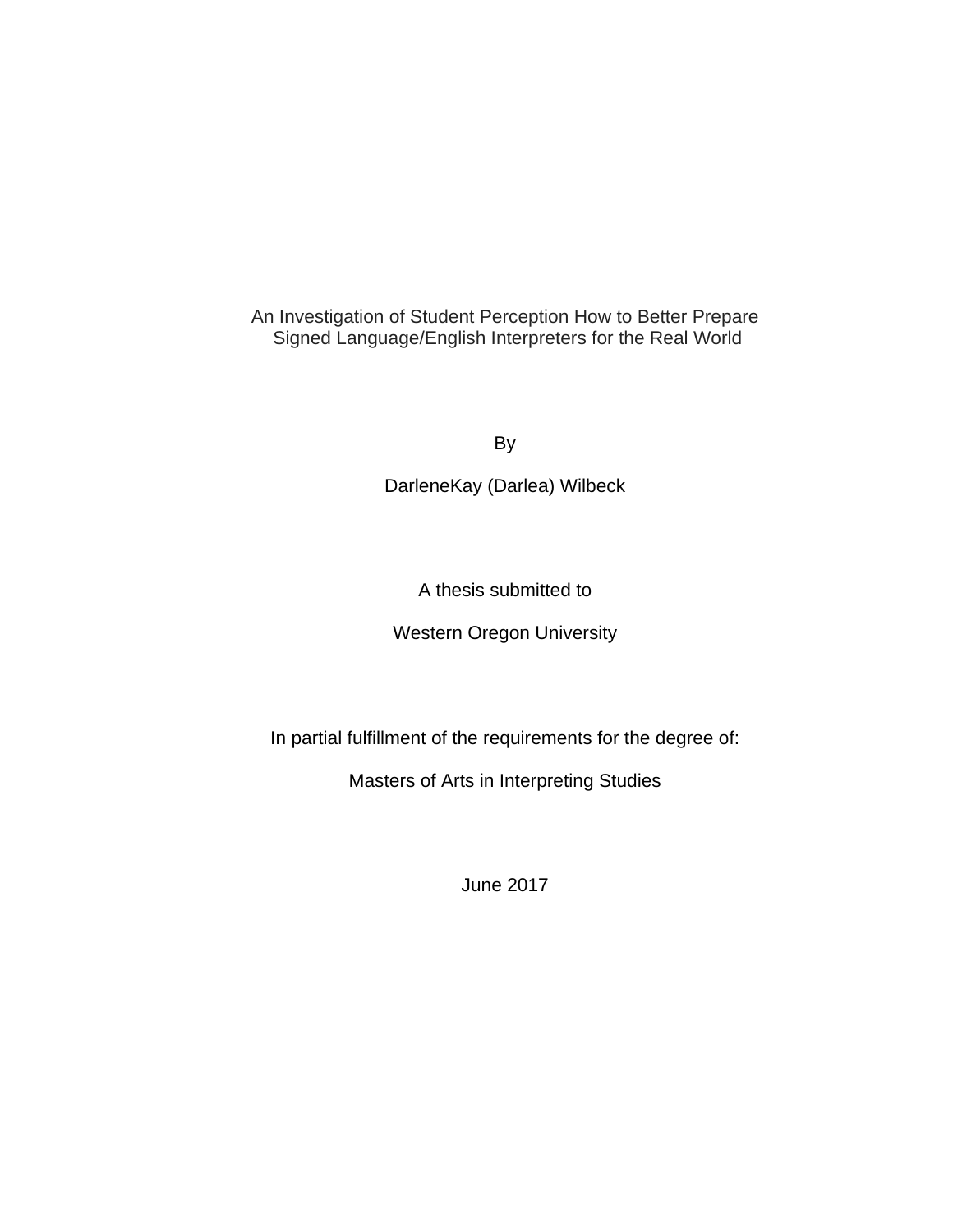

# WE, THE UNDERSIGNED MEMBERS OF THE GRADUATE FACULTY OF WESTERN OREGON UNIVERSITY HAVE EXAMINED THE ENCLOSED

| Thesis                                                                                                                     |                                                                                          |
|----------------------------------------------------------------------------------------------------------------------------|------------------------------------------------------------------------------------------|
| Field Study                                                                                                                |                                                                                          |
| Professional Project                                                                                                       |                                                                                          |
| Titled:<br>Interpreters for the Real World                                                                                 | An Investigation into How to Better Prepare Signed Language/English                      |
| Graduate Student: Darlene (Darlea) Kay Wilbeck                                                                             |                                                                                          |
|                                                                                                                            | Candidate for the degree of: Masters of Arts in Interpreting Studies, Teaching Emphasi:  |
| of the requirements of this master's degree.<br><b>Committee Chair:</b>                                                    | and hereby certify that in our opinion it is worthy of acceptance as partial fulfillment |
| Name: Elisa Maroney                                                                                                        | <b>Signatures Redacted for Privacy</b>                                                   |
| Date: 6/7/17                                                                                                               |                                                                                          |
|                                                                                                                            |                                                                                          |
|                                                                                                                            |                                                                                          |
|                                                                                                                            |                                                                                          |
| <b>Committee Members:</b>                                                                                                  |                                                                                          |
| Name: Amanda Smith<br>Date: 6/7/17                                                                                         |                                                                                          |
|                                                                                                                            |                                                                                          |
| Name: Vicki Darden<br>Date: 6/7/17<br><b>Director of Graduate Programs:</b><br>Name: Dr. Linda Stonecipher<br>Date: 6/7/17 |                                                                                          |

 $\sim$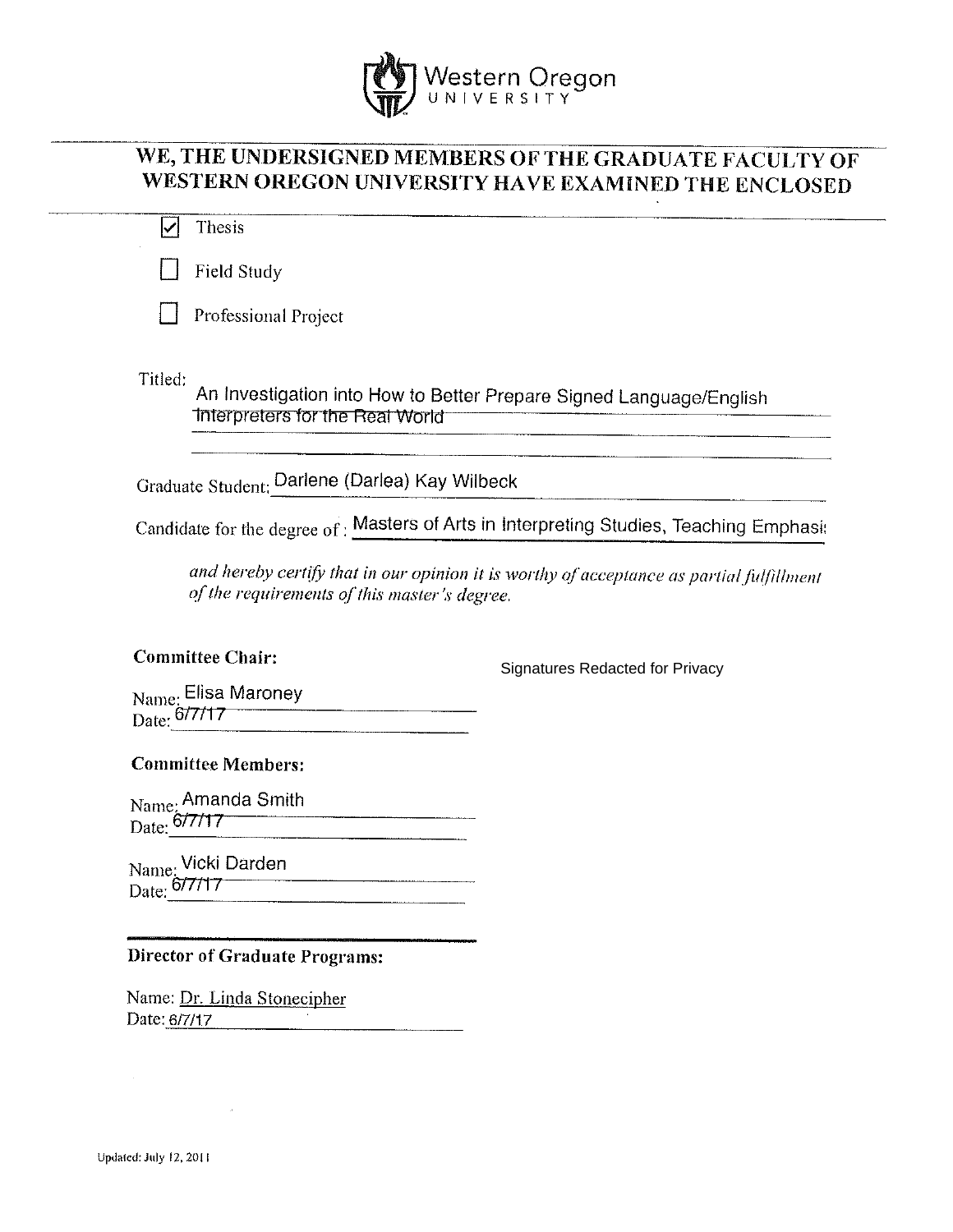#### ACKNOWLEDGEMENTS

Sincere gratitude to my committee members, Elisa Maroney, Amanda Smith, and Vicki Darden who walked with me through this journey. Their insight, care and knowledge are invaluable.

All of the Western Oregon University (WOU) staff that I interacted with for the past 20 months has left an indelible mark on my life and heart. I am so grateful that they not only used constructivism theory in their teaching, they also believed and lived it. They saw each student individually and focused on each one's potential. Their program is magical, and I highly recommend it.

Also, thank you to WOU librarian extraordinaire, Robert, who helped me come up with my title and find valuable articles.

Many thanks to those who took the time to complete my survey and make this work possible. Their insights and opinions are priceless, and through sharing them, we can make positive change to further elevate this profession.

I am indebted to those who wrote me letter of recommendations to start this adventure. Deb, Helene and Lynne were faithful in checking in, providing encouragement, and sharing resources.

I have learned from all of my cohort members, and I hope we stay in touch. Katia, Kristeena, Rhoda, Sari, and Taiwo, I am proud of all of you. I support you in your journey, and I cannot wait to see how far you go.

I appreciate the forever friends made in Rhoda Smietanski and Katia Rivera. We first met in person July 2015 while driving from Portland, Oregon to Monmouth, Oregon. This car trip became symbolic of our friendship. Over the

ii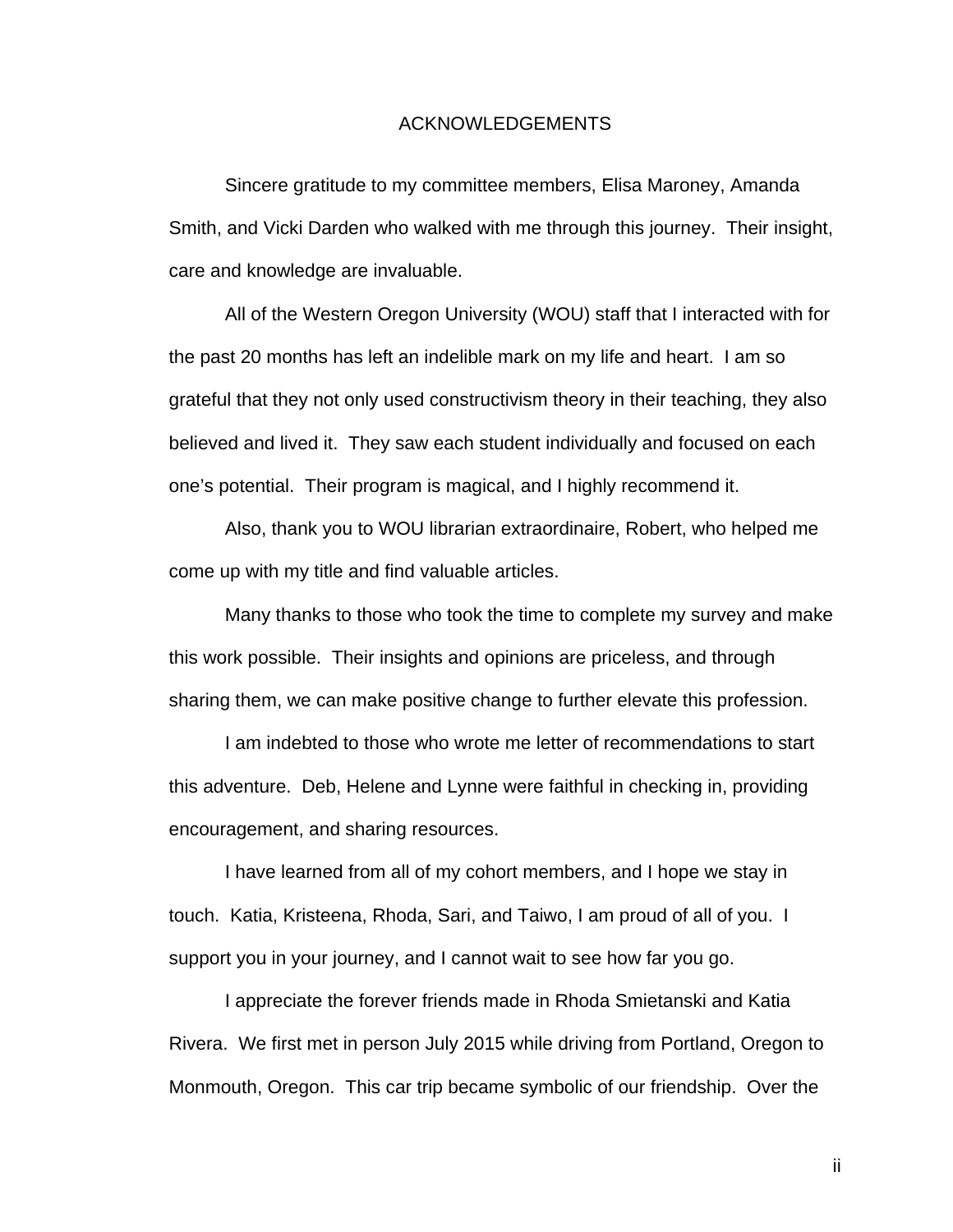two-hour drive (we stopped at Target, of course), we shared our hopes, concerns, dreams, and we admired the beautiful scenery. Over the past twentytwo months we have continued to share our hopes and concerns via video chats and late-night texts. Our scenery was noted by the positive personal changes we all experienced through this journey. I am so glad we shared this time together, and I could not imagine it with anyone else.

I would be remiss if I did not recognize my husband, Grant, who has been a great support in this endeavor. He never complained at watching movies alone on a Friday night while I typed/read/studied in the office. He often took the boys to the museum, park, hot tub, so I could finish projects uninterrupted.

My boys, Alexander (ages 3-4 during this journey) and Wynston (ages 1- 2) were both great motivation. Start, continue, and finish what is important to you, no matter what life obstacles arise. Thank you, sweet Alexander for your immense patience and, Wynston, for never failing to provide humor by showing up naked to many of my video conference calls.

Tom and Cindy, my parents, who provided motivation in a unique, unconventional sense. You not only failed to accept limitations for yourselves, you never harnessed me with them.

I appreciate my friends' and family's patience while focused on my studies. I am about to be back in commission, and we will pick right back up where we were.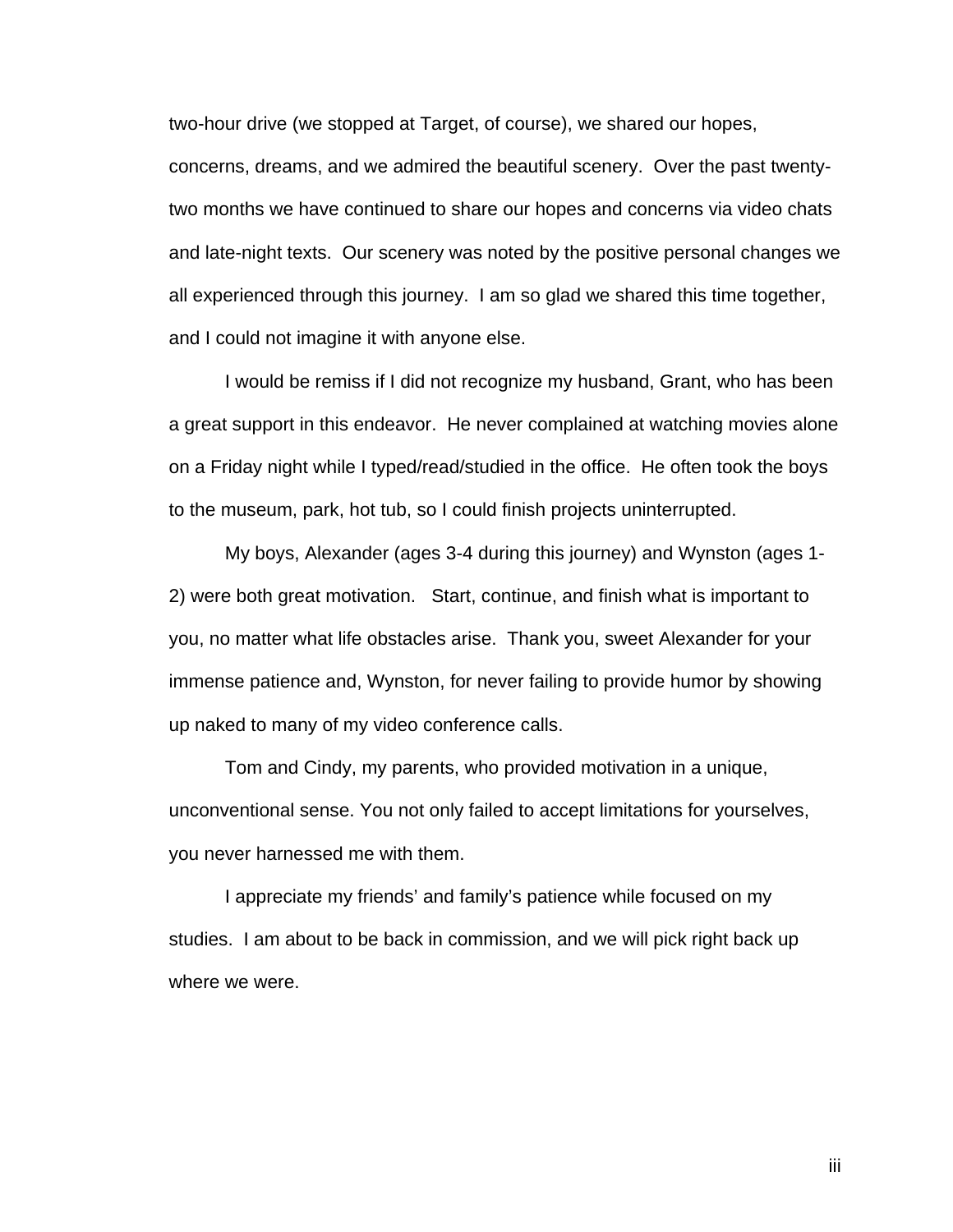# TABLE OF CONTENTS

| Other Educational Preferences: Practicum Preferences  37 |  |
|----------------------------------------------------------|--|
| Other Educational Preferences: Mentorship Preferences 38 |  |
| Other Educational Preferences: Curriculum Preferences38  |  |
|                                                          |  |
|                                                          |  |
|                                                          |  |
| Associate Degree Versus Bachelor's Degree Feedback 43    |  |
|                                                          |  |
|                                                          |  |
|                                                          |  |
|                                                          |  |
|                                                          |  |
|                                                          |  |
|                                                          |  |
| Appendix C: RECOMMENDED INTERPRETER EDUCATION PROGRAM    |  |
|                                                          |  |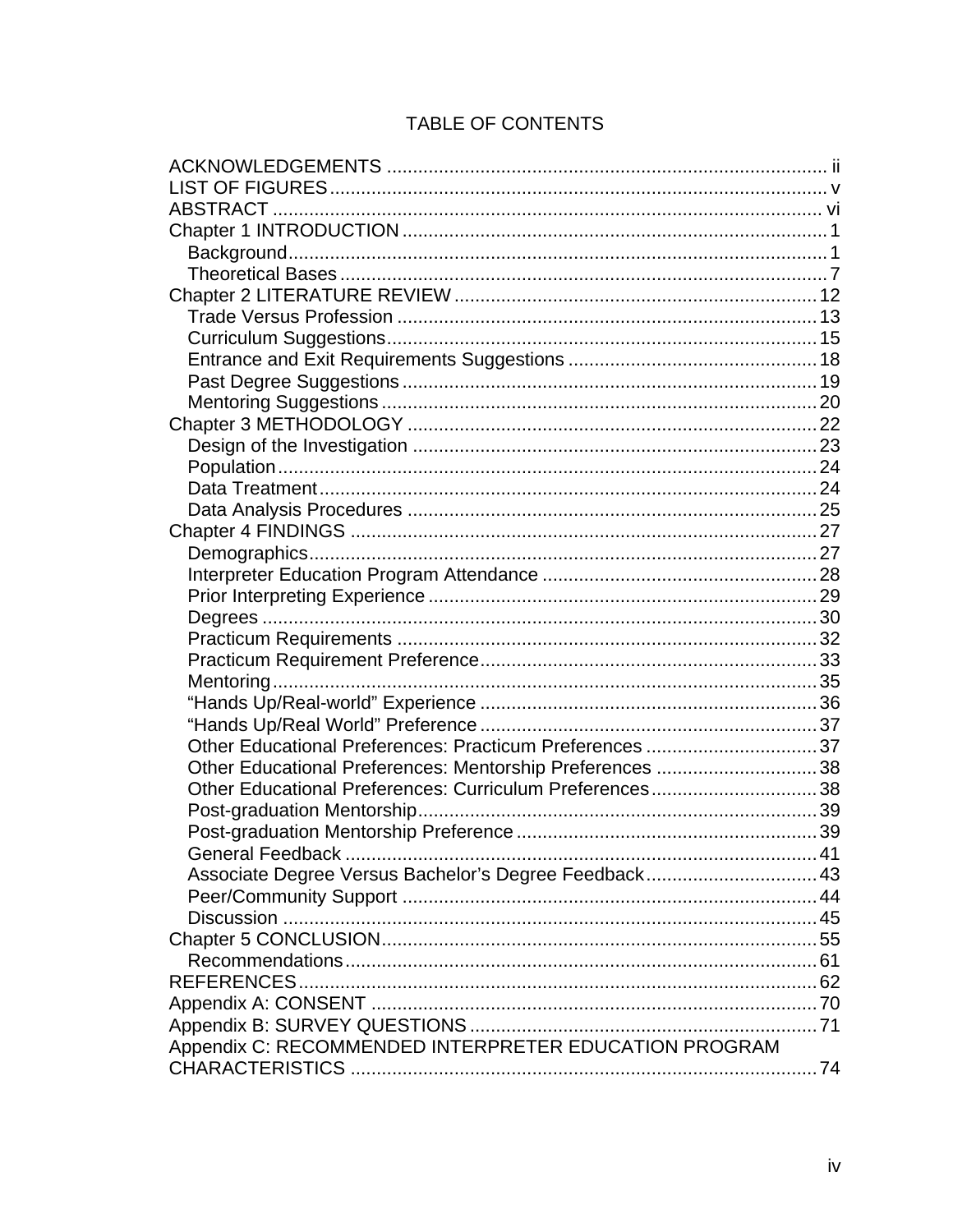# LIST OF FIGURES

| Figure 7. Was "Hands-Up/Real-World" Experience Part of Your Internship?36 |  |
|---------------------------------------------------------------------------|--|
| Figure 8. Would You Have Benefited from "Hands-Up/Real-World"             |  |
|                                                                           |  |
|                                                                           |  |
| Figure 10. Would Post-Graduation Mentorship Have Been Beneficial?41       |  |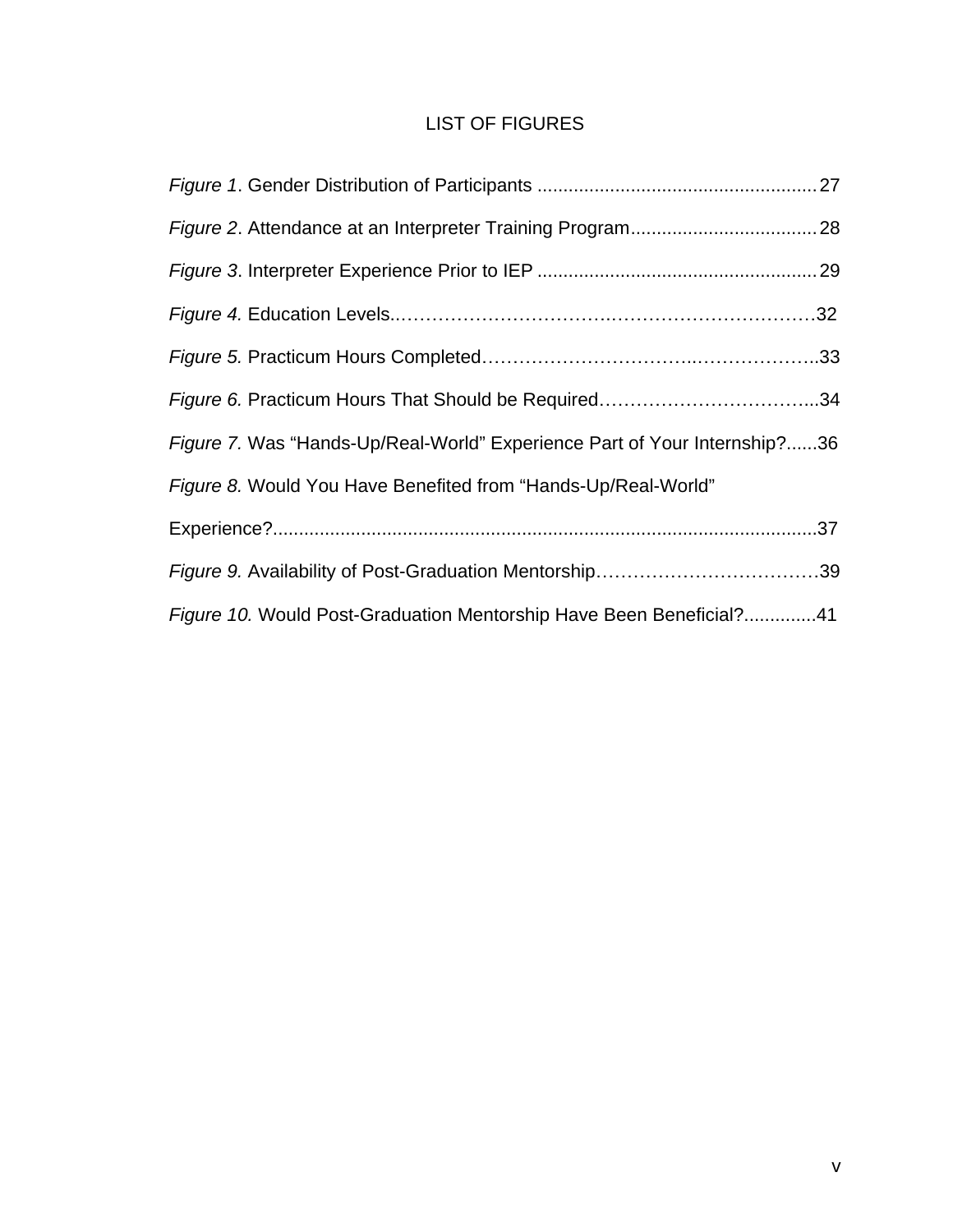#### ABSTRACT

This investigation of current and former interpreting students was conducted to explore students' experiences of the interpreter education program. Discourse analysis of surveys revealed four areas of improvement: practicum/internship, mentorship, curriculum, and peer/community support. The study was based on Dean and Pollard's demand control schema (2013), socialconstructivist education (Kiraly, 2000), and phenomenology (Smith, 2013).

A survey was created and disseminated via email and social media. A total of 102 participants responded to the survey. The participants were diverse, and the survey was designed with yes/no, multiple choice, and open-ended questions with no word or character limit.

The project was limited to students and graduates of interpreter education/training programs. The results demonstrated that the respondents were dissatisfied with their curriculum, the number of practicum/internship hours, the lack of mentorship, and they expressed a desire for additional peer and community support.

This study showed that while participants completed 100 to 200 hours of internship/practicum hours they would have preferred up to 400. Ninety-five percent of participants did not have access to post-graduation mentorship, and 90% reported that they could have benefited from it.

Determining best practices, entrance and exit requirements, along with inprogram mentorship are all areas for additional research.

vi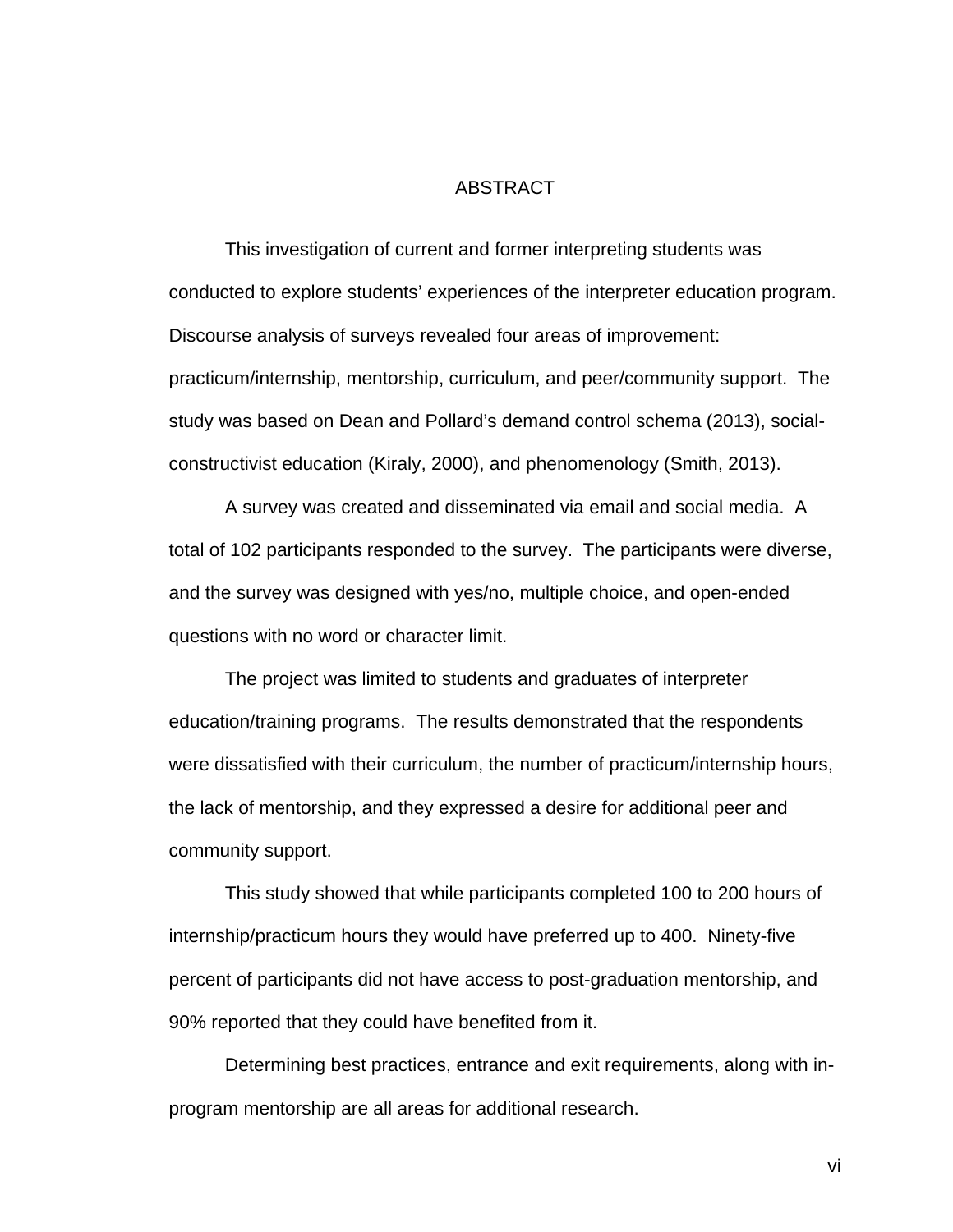#### Chapter 1

#### INTRODUCTION

My neighbor had no idea of what American Sign Language (ASL)/English interpreting entailed. He told me that while reviewing career options and curriculum requirements from a local community college catalogue with his son, he had encouraged his son to become a sign language interpreter. He knew I was a sign language interpreter and had a few questions. When I said, "Well, I believe it is a passion-based profession because the work is so hard," he cut me off, declaring, "It cannot be hard, Darlea, it can be mastered in two years. That is why I suggested it to my son—there is no other language that can be taught to interpret in two years so it must be easy." When I tried to explain the challenges of interpreting, he insisted that it had to be easy or it would not be offered at a community college. This is one of the prevailing misconceptions about American Sign Language/English interpreting. This conversation sparked my interest not only in the perceptions and history of interpreter education but in determining if gaps currently exist in interpreter education programs.

#### **Background**

According to Ball (2013) academic interpreter education has changed. In the 1950s, Stokoe's formal research helped establish ASL as a distinct language. His groundbreaking work led to the acceptance of the need to teach ASL, and led to the establishment of interpreter education programs in colleges and universities (Ball, 2013).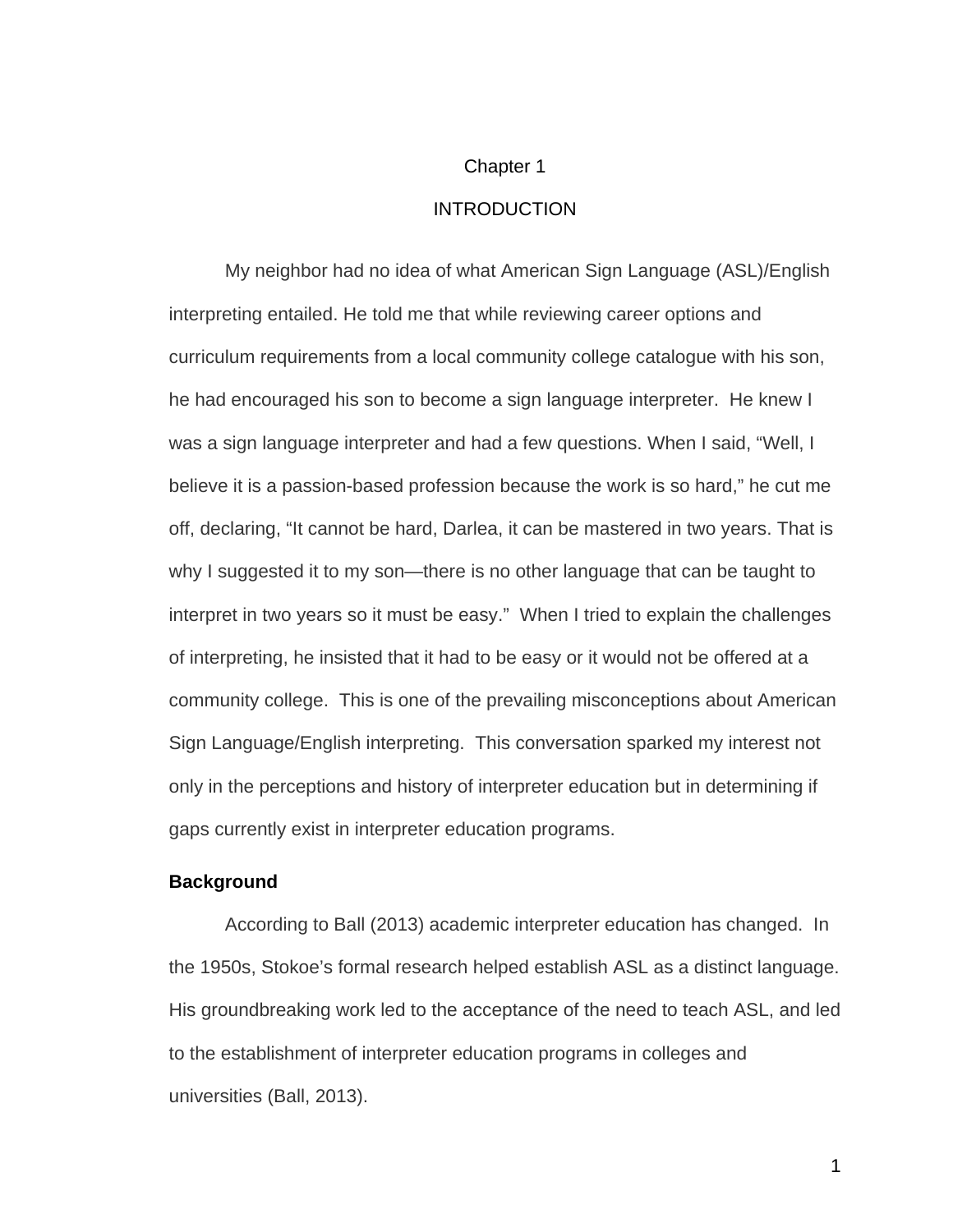Before the 1950's, interpreting was perceived as a volunteer community service, not as a profession. Deaf people would express gratitude to the interpreter by offering them small gifts or bartering services (Godfrey, 2010). The first volunteer interpreters were clergy, teachers of the Deaf, or hearing relatives of Deaf family members (Winston & Cokely, 2007). Due to their personal relationship and skills, these interpreters were chosen and trained by the Deaf community to interpret. In contrast, today's interpreters are often students whose first exposure to Deaf people is in an interpreter education program. In the past, the Deaf community provided apprenticeships to young interpreters. Students of interpreting have changed the way in which interpreters are trained, from full immersion in the Deaf community to classroom settings (Godfrey, 2010).

American Sign Language (ASL)/English interpreting, like academic interpreter education, is relatively new as well (Ball, 2013). Interpreting is not easy to master. American Sign Language/English interpreters use ASL signs, fingerspelling, and body language to communicate with Deaf, hard-of-hearing, and hearing clients (Ball, 2013). To interpret fluently, competency in ASL and English is required. In addition, "interpreters must be good listeners, clear communicators with the ability to mediate between the various cultures in which they work" (Dean & Pollard, 2013, p. 3). Stewart, Schein, and Cartwright (2004) wrote an introductory interpreting textbook, which explains that it takes time and experience to gain the skills to become a qualified ASL/English interpreter.

As the need for interpreters grew, so did the demand for interpreter educators. In 1954, the federal government's passage of the Vocational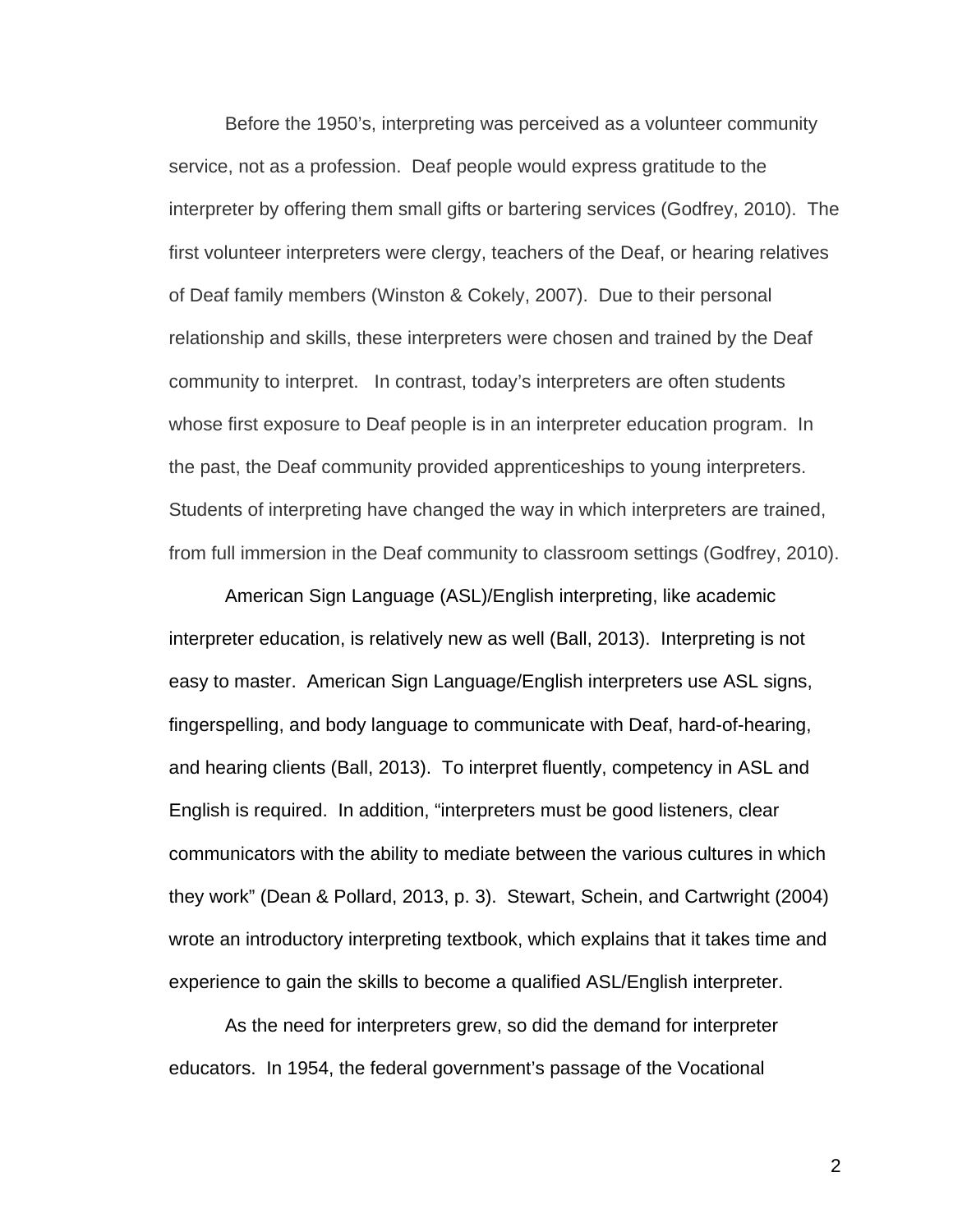Rehabilitation Act Amendment increased the demand for interpreters (Ball, 2013, p. 15). Among its other provisions, this Act increased services to people with disabilities, established funding for colleges and universities to train professional interpreters, and funded research (A Brief History of Legislation, 2016). This dramatic increase in demand for interpreters resulted in a similar need for interpreter educators. As of 1970, there were no national standards for interpreter training programs, curriculum, or qualification standards for interpreter trainers (Ball, 2013).

With the passage of amendments to the Rehabilitation Act of 1973 in 1975 (Burch, 2002) formal education for interpreters was established. The National Interpreter Training Consortium was allocated funds to establish interpreter education programs in California, Minnesota, New Orleans and New York (Ball, 2013). This led to more programs being established across the United States, primarily two-year programs offered by community colleges or vocational training centers (Godfrey, 2010).

It was soon apparent that two years was not enough time to prepare interpreting students for real-world work (Humphrey, 2000; Shaw, Collins, & Metzger, 2006). A consensus emerged that interpreters needed an undergraduate degree (Burch, 2002; Dean & Pollard, 2001; Frishberg, 1990; Witter-Merithew & Johnson, 2004). The Registry of Interpreters for the Deaf (RID), the national certification body, added the requirement of a bachelor's degree. As of December 2012, any candidate sitting for the national interpreting exam needed to hold a bachelor's degree (Registry of Interpreters for the Deaf,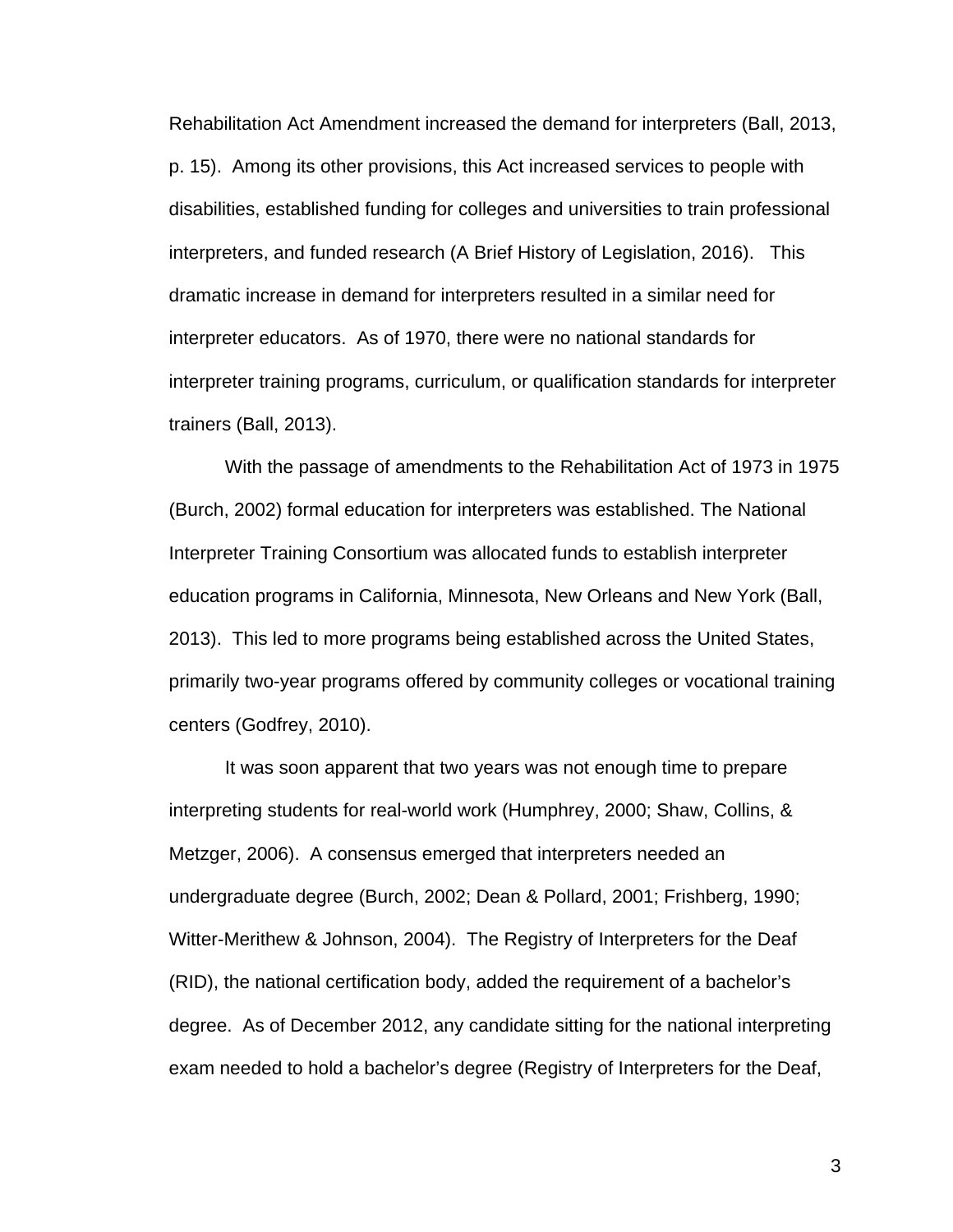2007). The four-year degree was to be from an accredited institution but not required to be in interpreting.

This change from two- to four-year training was slow (Godfrey, 2010), and this shift from interpreters being chosen and trained by the Deaf community to being formally trained in classrooms has resulted in preparedness gaps (Ball, 2013; Boeh, 2016; Meadows, 2013). These gaps may have already existed but were not quantifiable. We can now measure the gap by seeing how long after graduation it takes students to earn their certification.

Smith, Cancel, and Maroney (2012) conducted research that acknowledged the gap between graduating from an interpreter education program and possessing the skills to perform entry-level interpreting work. Walker and Shaw's (2011) work also demonstrated that interpreter education programs were graduating students who were ill-prepared for interpreting.

Applying a statistical measure to quantify preparation, preparedness, or the readiness-to-work is difficult, if not impossible. One measure that is commonly accepted is the ability to obtain credentials during or post-graduation (Frishberg, 1990; Witter-Merithew & Johnson, 2005). For example, interpreter education programs whose graduates generally take a longer time to attain credentials may be measured to have a wider readiness to credential gap, than graduates who take less time to do so (Godfrey, 2010).

Graduating can be an exciting and scary time. Starting a new job is one of the top 20 stressors a person can experience (Zwolinski & Zwolinski, 2012). Meadows (2013) concluded that real-world shock has distinct phases and causes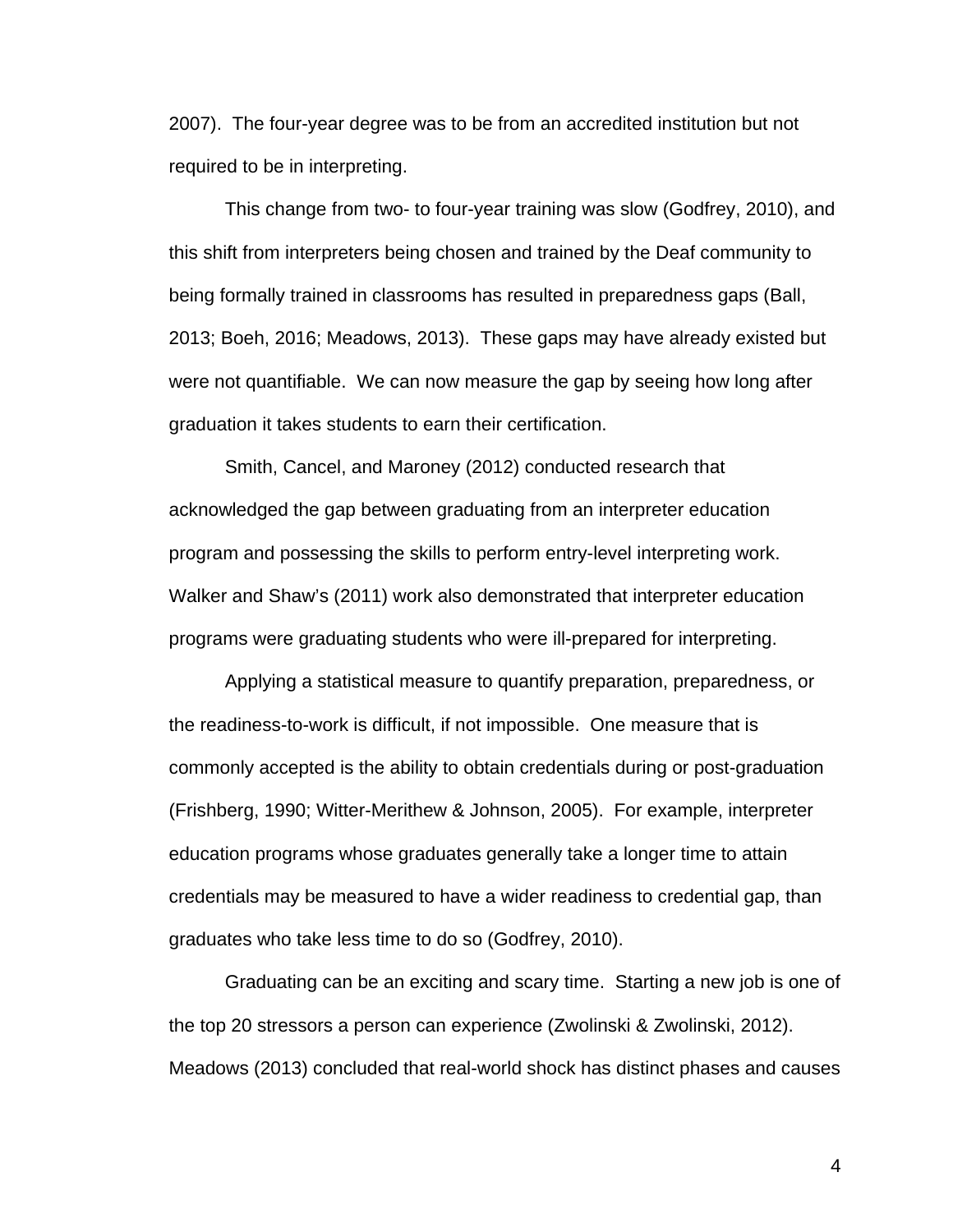both emotional and physical stress. There is a natural acclimation process when entering a new work culture. Real-world shock takes place in the transition from the classroom to the professional world, and it is above and beyond the normal phase of adjustment (Meadows, 2013) in a new job or career.

Twenty-seven years ago, Resnick (1990) saw this gap and proposed postgraduation mentorship, internship and extended supervision to prepare students for real-world work. Among other solutions that have been suggested are workshops (Winston, 2006), mentoring (Delk, 2013; RID, 2007) and supervision (Smith et al., 2012).

Since the conversation with my neighbor, I have been researching the history and current practices of interpreter education programs. I selected this topic because I am preparing to enter the interpreter teaching profession, and I want to advance the field. My research on this topic led me to Resnick (1990) and Anderson and Stauffer (1990), who first identified the gap and labeled it as a crisis situation. Four years later, Frishberg (1994), Patrie (1994), Robinson (1994), and Stauffer (1994) wrote response articles, stating that the gap persisted. Time went on, and Winston (2005), Cokley (2005), Maroney and Smith (2010), and Smith et al., (2012) confirmed the familiar issue of work readiness gap. More recently Godfrey (2010) and Meadows (2013) reiterated these earlier findings.

This research will elicit insights from interpreter education students and graduates on what does and does not work and why. Others have focused on mentorship, supervision, interpreter educators and curriculum. Due to the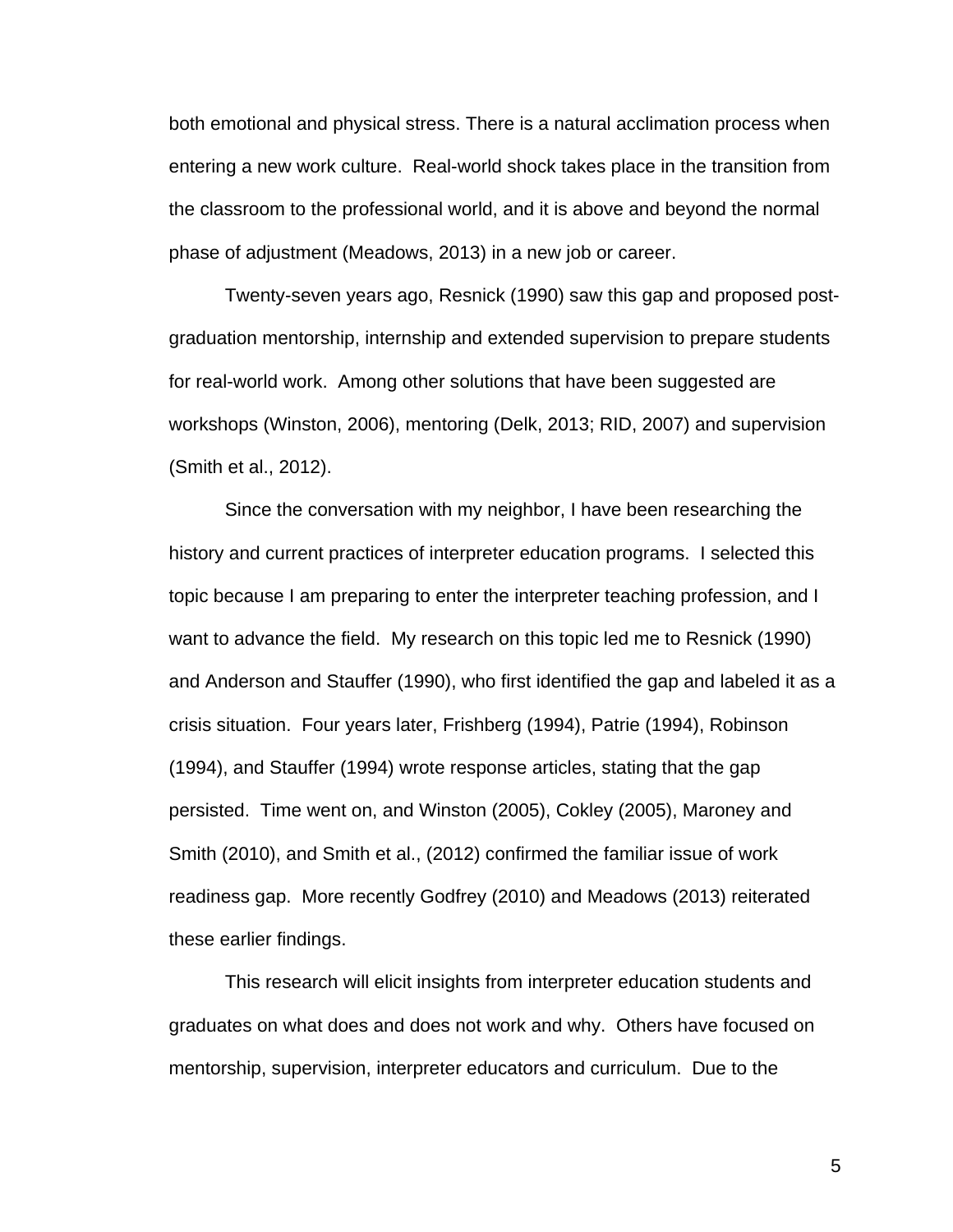change in interpreter education from the Deaf community to academia, interpreter education programs (IEP) are the principal producers of interpreters (Godfrey, 2010). The future of interpreting lies in the quality of education offered by these programs. Among the stakeholders impacted by IEPs are interpreter educators, current and future students, Deaf and hearing consumers, hiring entities, certified interpreters, certification bodies, and curriculum development committees. This research focuses on the perspectives of current and former students. Its objectives are:

- To identify if IEP academia's past inclinations have continued, it was asked if students first exposure to interpreting occurred in IEP or prior?
- To explore existing practicum/internship trends, current and former students reported on how many hours they completed, how many they thought should be required, when they thought the process should start in their program and if those hours were their only "hands up/realworld" experiences.
- To explore up-to-date mentorship trends, current and former students reported on their experience with post-graduation mentorship opportunities.
- To identify current trends, two open-ended questions explored what else participants felt could have benefited their IEP experience and what could have better prepared them for the work as an interpreter.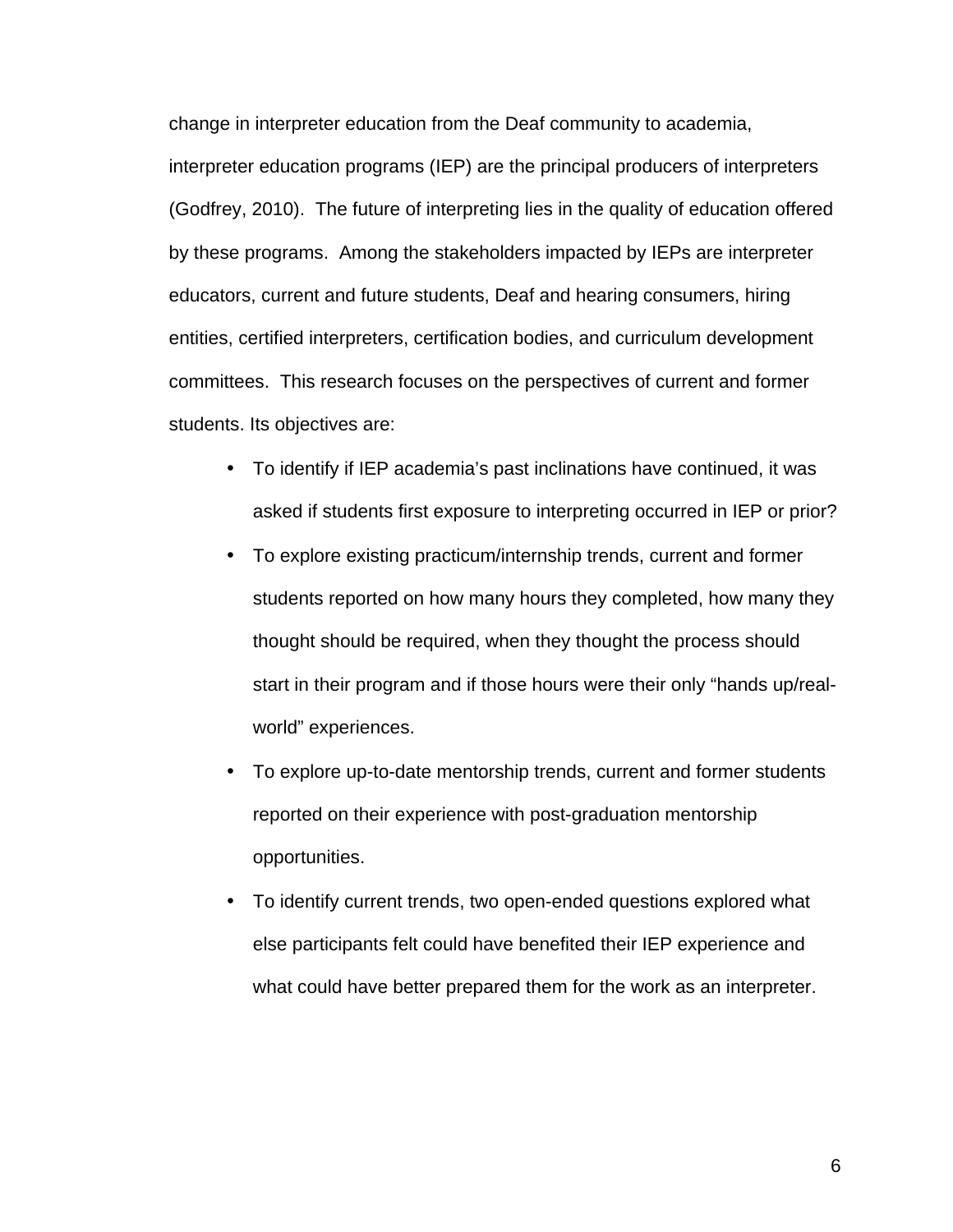#### **Theoretical Bases**

The theoretical bases of this study are Dean and Pollard's (2013) demand control schema, social-constructivist education (Kiraly, 2000), and phenomenology (Smith, 2013). Dean and Pollard's (2013) demand control schema focuses on the environmental, interpersonal, paralinguistic and intrapersonal demands that interpreters face.

To interpret well, students must understand the goal of the environment, specialized terminology, their physical surroundings and clientele, power/authority dynamics, communication styles/goals, emotional tones, cultural dynamics, thought worlds, physical limitations, cognitive restrictions, physical positioning, idiosyncratic signs/speech, volume, pace, accents, personal feelings/thoughts, physiological distractions and psychological responses (Dean & Pollard, 2013, p. 5).

In addition, students must know how to separate demands from controls and practice exploring which controls are available to them. These controls will vary depending on the circumstances but there are boundless demand-control blends (Dean & Pollard, 2013) that students can learn and practice. This takes time and good self-awareness that students, due to limited life experience, may lack.

This process explains the importance and complexity of the interpreting process. To start, students must understand the source message's intent, consider the participants and their schemas, and analyze their own work autonomously and with others to continue to make improvements. This process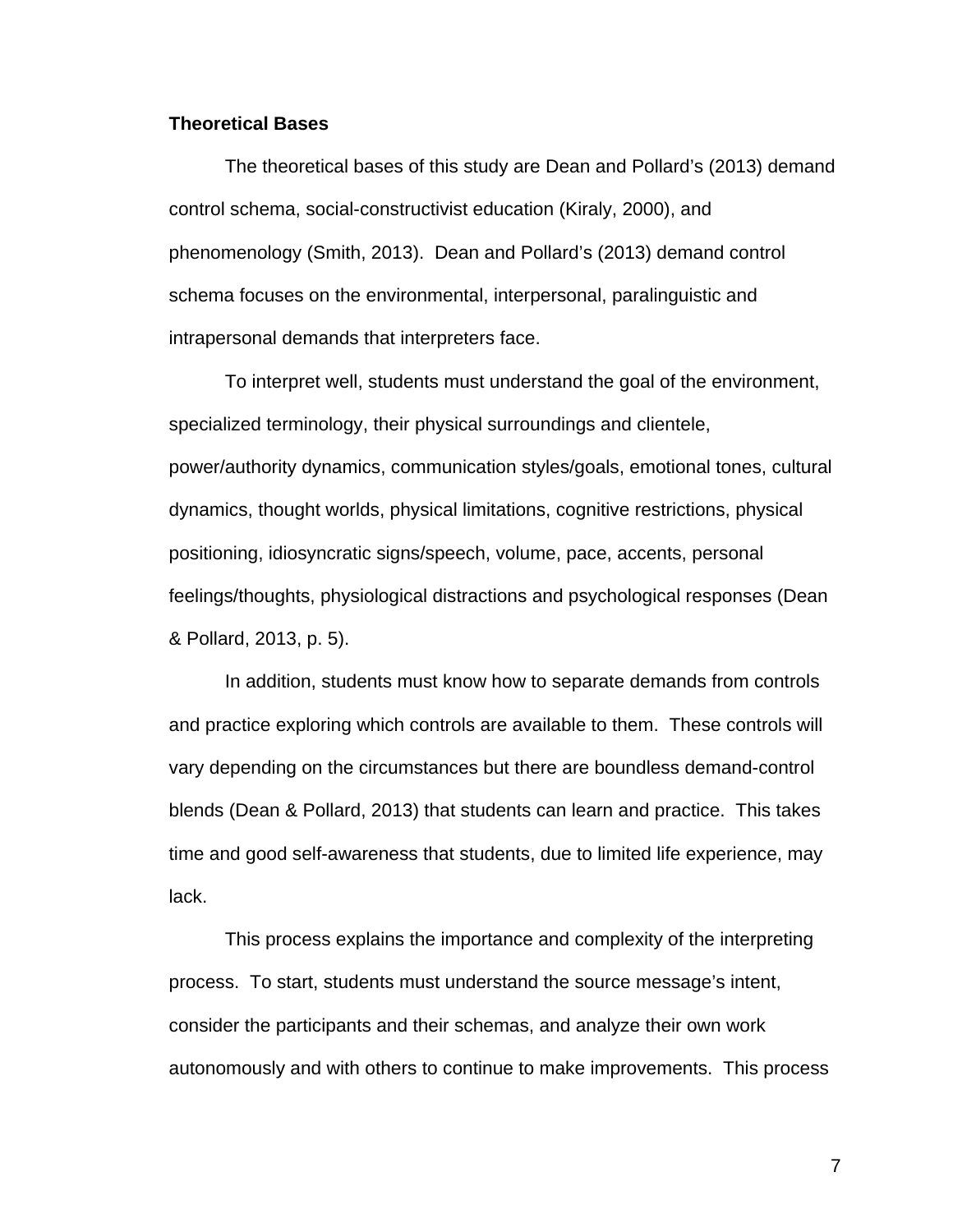demonstrates a challenging task interpreting is not only for seasoned professionals to teach and for students to master.

Lastly, one's schema is impacted by his or her background, education, professional and personal experiences. These together create the identity of a working interpreter.

Kiraly (2000) wrote that the most valuable learning experience students could encounter were authentic ones. He defined authenticity as, "the degree to which the activities undertaken in the classroom are representative of the nature and complexity of activities performed by professional translators in the course of their work" (p. 58). Thus creating realistic real-world work in academia would lead to greater comprehension for students. Post-survey analysis revealed that the students reported the same results, supporting Kiraly's belief. The students requested more real-world application with Deaf instructors and focused on settings they could work in immediately post-graduation.

Kiraly (2000) also explained social-constructivist education as something that is done not in a spirit of competition but of cooperation. This requires educators to create a positive place of learning for their students. The students can then emulate this spirit with their peers, consumers and stakeholders.

The social-constructivist approach is not a stale transfer of knowledge but an interactive process. This requires participation and extra effort on the part of the educator and the student. Students should not expect to sit in class and learn simply by silently taking notes and memorizing details. They are responsible for their education and as much as they put into it is as much as they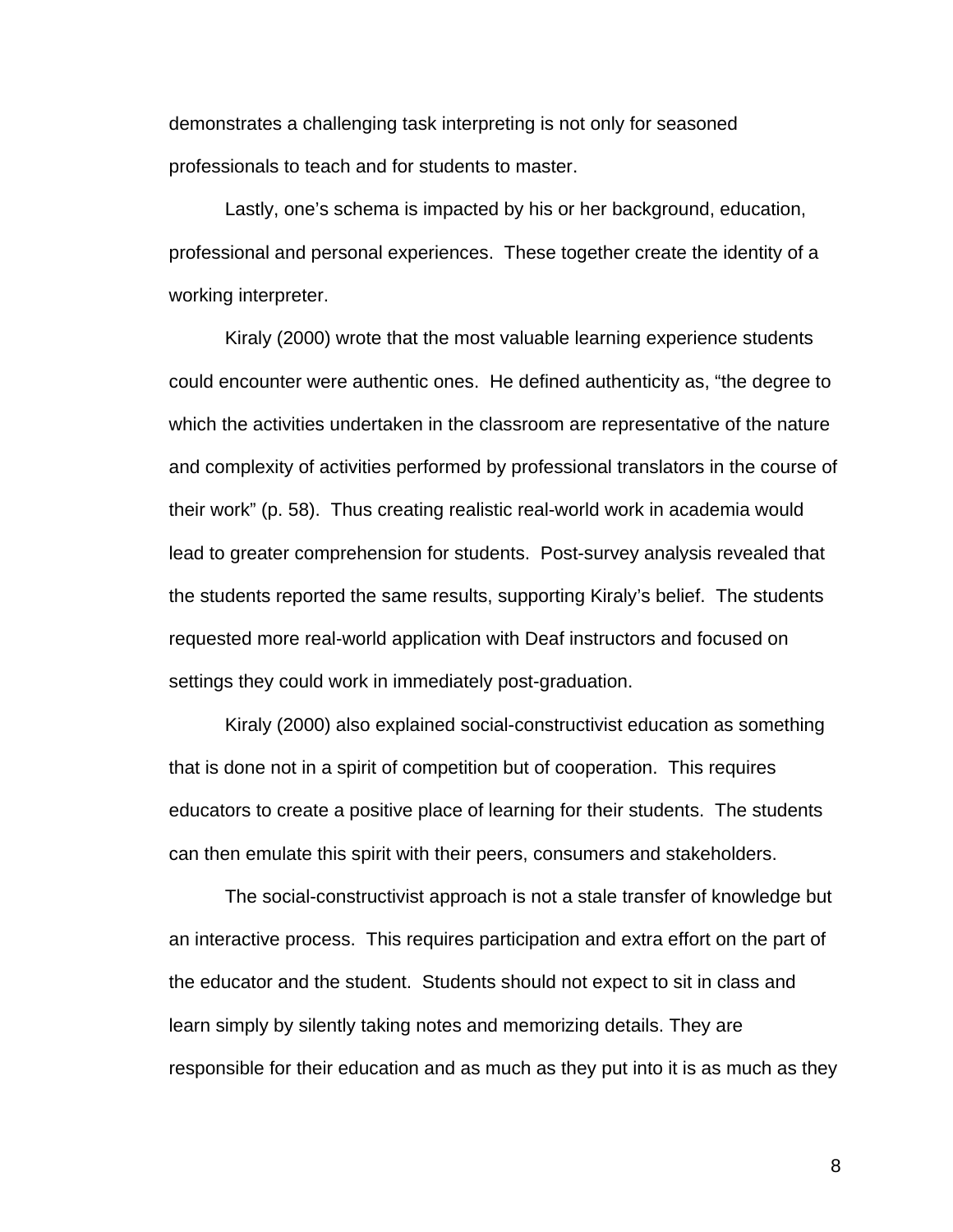will get out. As Winston (2005) wrote, students need to learn to assess their own capabilities and proficiencies, construct knowledge, and not simply receive it. This requires them to take accountability for their own learning and nurture lifelong learning habits. Learning is an on-going active process. This requires students to graduate and maintain a thirst for knowledge for the duration of their career, not simply within the confines of academia.

Smith (2013) wrote that phenomenology includes one's bodily awareness, consciousness, desire, embodied action, emotion, imagination, linguistic activity, memory, perception, social activity, and thought. This is a mix of one's experiences with focused consciousness. In this research, current and former students were asked to self-report their perceptions of their experiences. Understanding how they process their experiences will lead to a greater understanding of how they self-report.

Phenomenology can also relate to ethics, which covers a large portion of instruction in interpreting education. Ethics could be related to phenomenology in regards to students first-person knowledge of care for others, happiness, valuing and will (Smith, 2013). How students know, reason, act, and experience are all interwoven and affect their self-reporting.

#### **Limitations of the Study**

The scope of this project was limited to students and graduates of interpreter education programs. It also seems that the people who are most likely to respond to the questionnaire are those with not only formal training but also current engagement within the profession.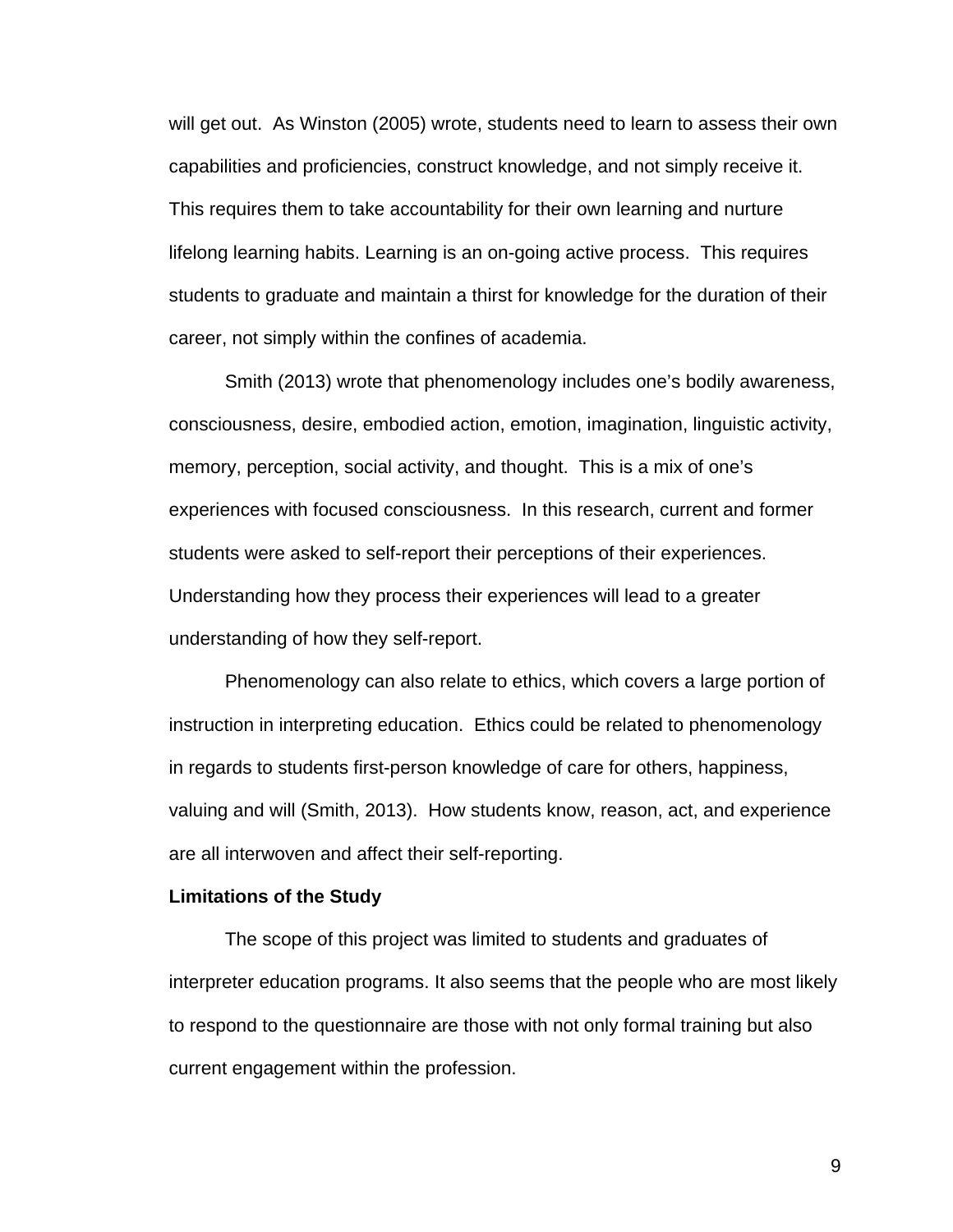The survey focused only on current and former students. Additional research needs to be completed to focus on the experiences of educators, consumers and stakeholders. The data compiled will only be generalizable from students' perspectives.

The survey was distributed digitally, so people without access to a computer, Internet, email and/or Facebook were not able to participate. The survey was created in Google Forms. The survey responses were anonymous, so there was no way to tell if the participants were current or former students. While my email was available for participants, I was not there in person to clarify questions or ensure the questions were answered in the manner intended.

The survey allowed participants to reported their own responses. Selfreporting surveys have the advantage of being easy to distribute to a large group (Hoskin, 2012). The drawbacks include poor image management or lack of honesty among participants (Hoskin, 2012). Participation in the survey was voluntary and responses were anonymous to encourage honesty. Nonetheless, some participants might have felt compelled to give socially acceptable answers (Northrup, 1996). Others might have wanted to be honest but were insufficiently introspective (Hoskin, 2012). They inadvertently responded as they wish things were, not as they actually are (Northrup, 1996).

Before distribution, the survey was piloted with colleagues and peers in Google Forms via email. Their feedback was incorporated into the modifications. The pilot survey responses were deleted before official circulation and are not included in the data reported here.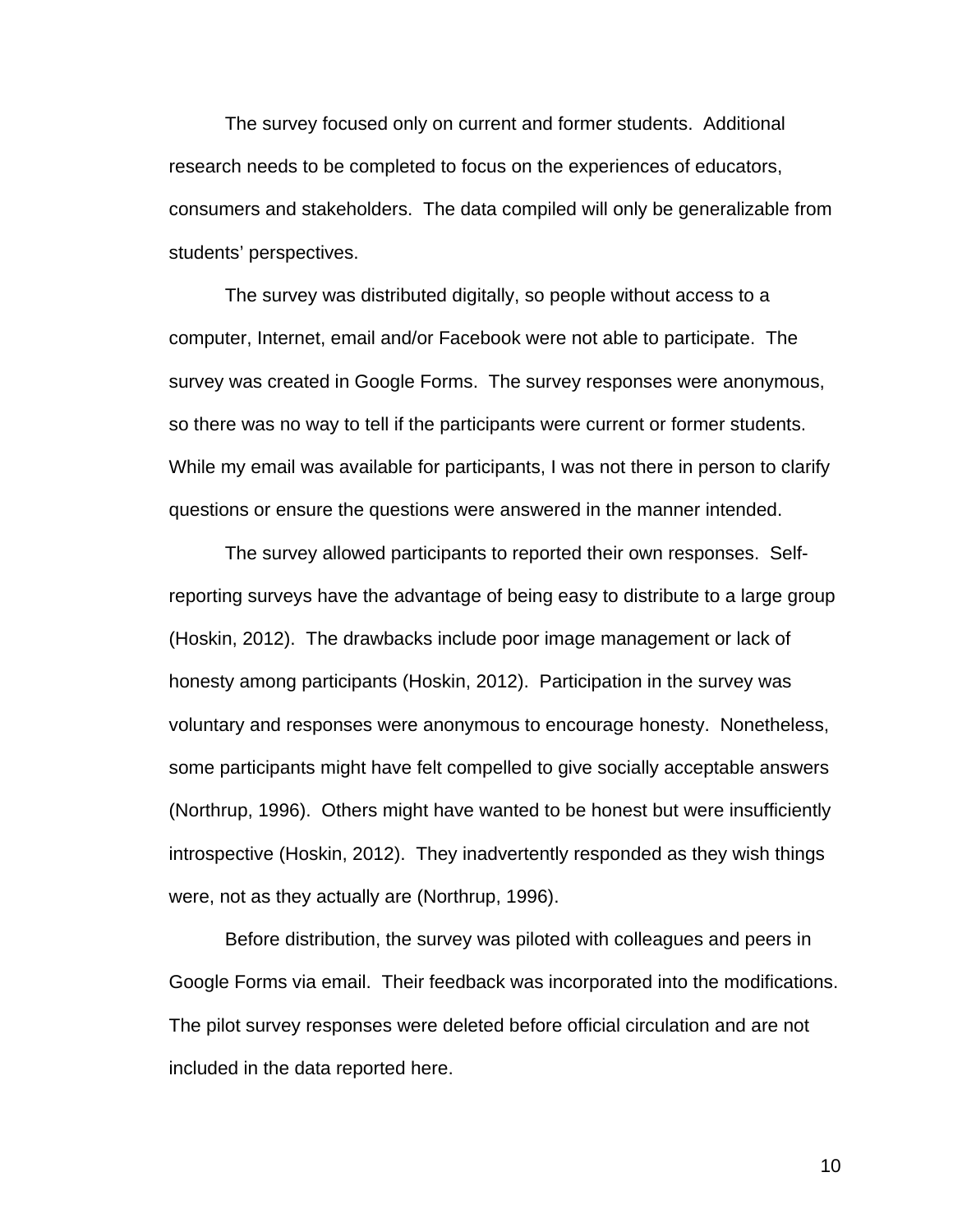# **Purpose of the Study**

The purpose of this qualitative study was to explore the experiences of current and former students in interpreter education programs experiences in search of gaps in their training. If gaps were identified, their correlation to IEP experiences would be investigated.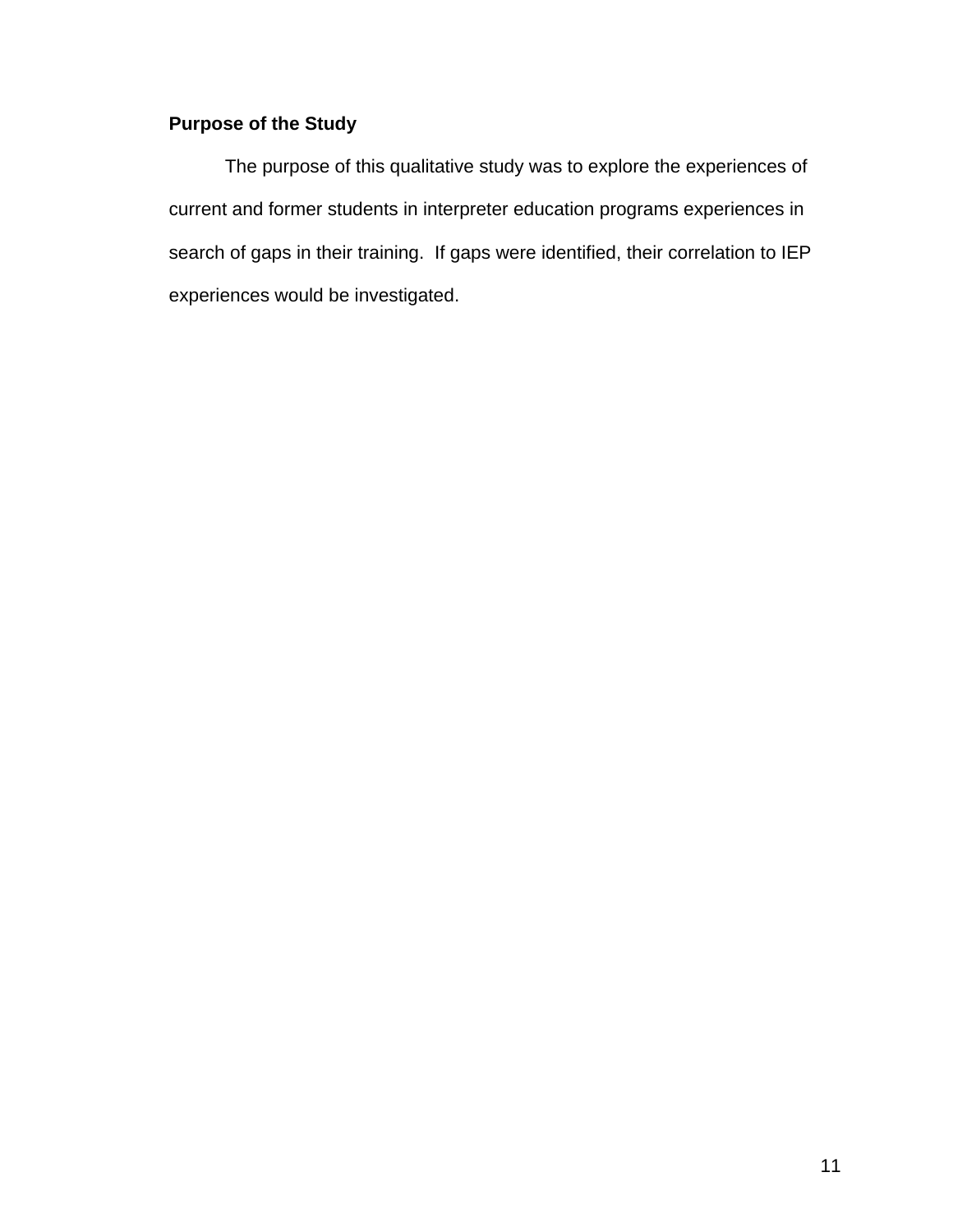#### Chapter 2

#### LITERATURE REVIEW

American Sign Language/English interpreting is a relatively new profession (Ball, 2013; Godfrey, 2010). For years, sign language/English interpreters were volunteers (Cokely, 2005). This responsibility for interpreting typically fell to the Deaf client's hearing family members or friends who were fluent in sign language (Cokely, 2005). In other words, the Deaf people handpicked their interpreters.

Sign language interpreters work in business, education, government, medical, mental health, legal, religious, social services, and performing arts settings (Stewart et al., 2004). With the passage of legislation granting equal access for disabled individuals (Cokely, 2005), the demand for interpreters exceeded the supply.

The Deaf community did not have the resources for interpreter education (Ball, 2013), so colleges took over that responsibility. These programs were originally known as Interpreter Training Programs (ITP) (Humphrey & Alcorn, 2007). "Training" implies a trade perspective. In an attempt at professionalization, these programs were renamed, Interpreter Education Programs (IEP) (Witter-Merithew & Johnson, 2004).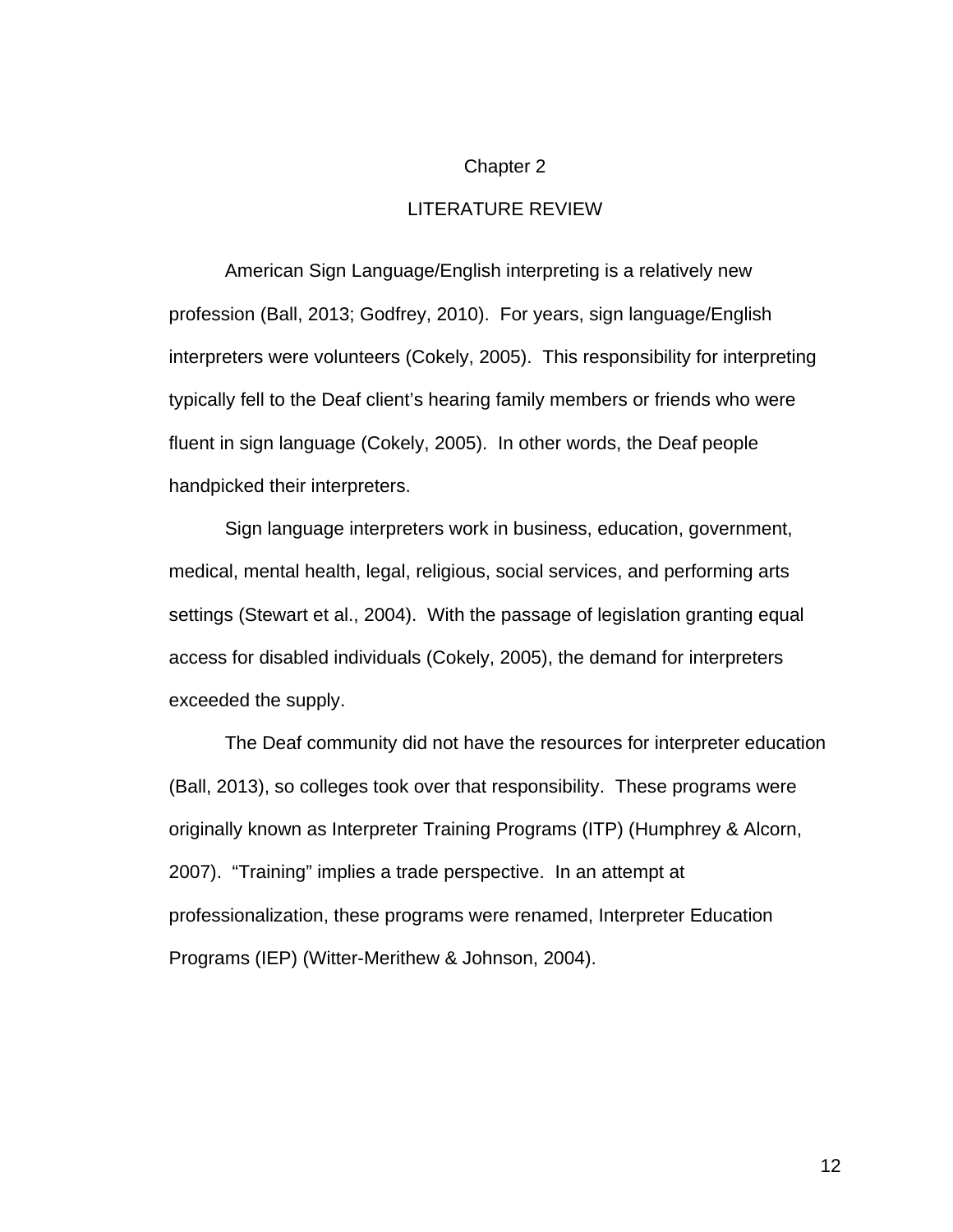#### **Trade Versus Profession**

While altering the academic name brought vernacular change, the perception of the interpreting profession is still in progress. Advocating for interpreting to be regarded as a profession, Stewart et al. (2004) wrote:

Realization of the difficulties inherent in providing accurate interpreting leads to the conclusion that interpreting should be in the hands of wellprepared, highly skilled individuals. Such a conclusion, in turn, brings one to the realization that interpreting is hardly a trade; it is a profession. It requires formal education, and its practitioners must follow an established code of ethics. For these reasons, interpreters should be compensated at rates mirroring their experience, education, and skills. (p. 41)

Aside from working in a variety of settings with diverse vernaculars and cultures, interpreters must be fluent in two languages. At the most basic level, interpreting is a means of communication. ASL interpreters use American Sign Language signs, fingerspelling, and body language to communicate with Deaf, hard-of-hearing, and hearing clients (Ball, 2013). Fluency in ASL and English is required. In addition, "interpreters must be good listeners, clear communicators with the ability to mediate between the various cultures in which they work" (Be an American Sign Language Interpreter, 2017). It takes time and experience to gain the skills required to become a qualified ASL/English interpreter.

American Sign Language/English interpreters are in high demand. They also experience demands. These demands occur from a variety of environmental, intrapersonal, interpersonal, and linguistic factors. Cokely (1992)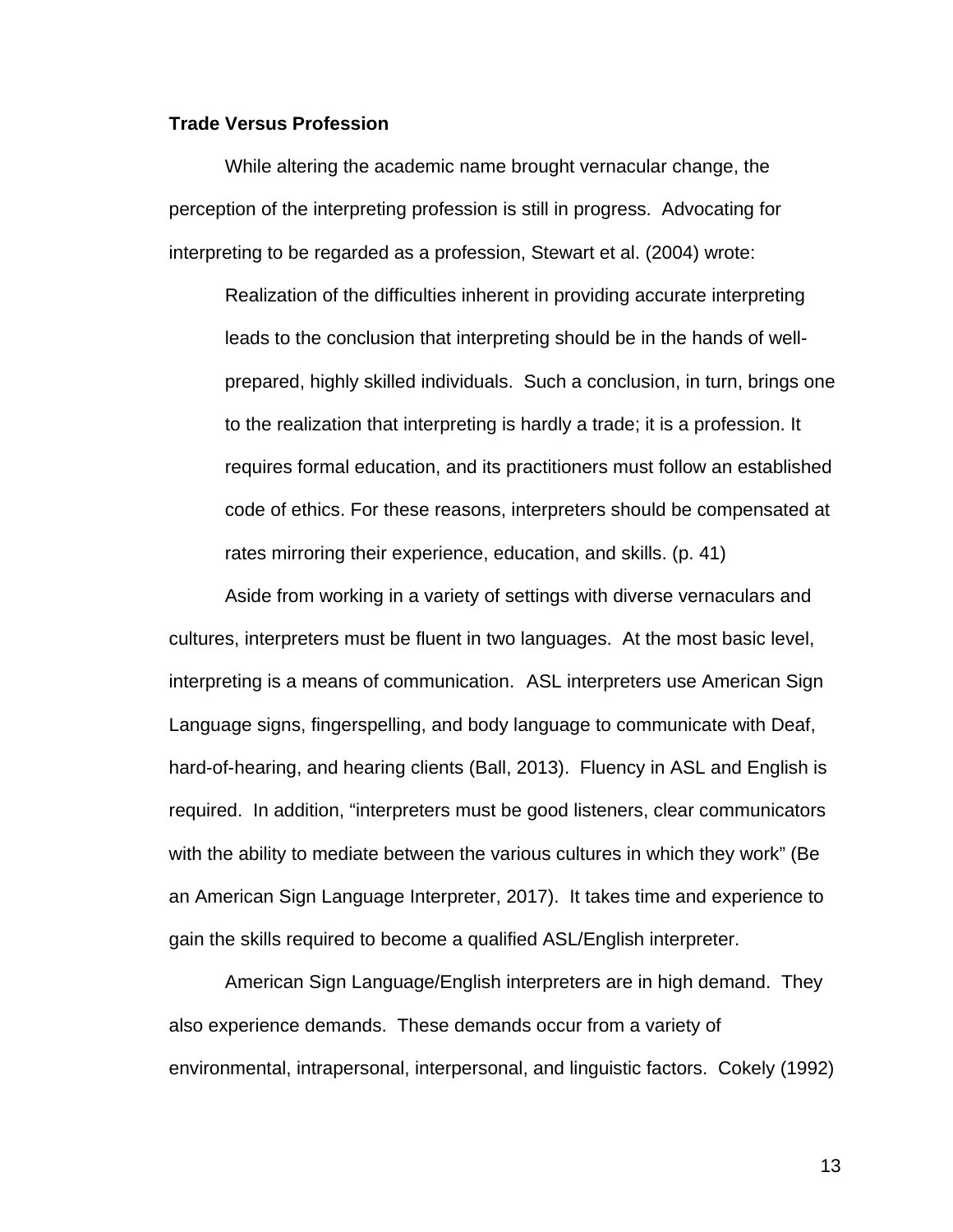created a Sociolinguistic Model of the Interpreting Process, which demonstrates why interpreting is so demanding. According to Cokely's (1992) model, while the interpreter is listening to one message, he or she is simultaneously receiving that source message, recognizing its intent, storing that intent in memory, comprehending its intent, interpreting that message into the second language, and then producing the source message into the target message. Later renditions added pre- and post-production monitoring as well. This means that while perceiving, recognizing, chunking, understanding, analyzing, formulating, and producing (Cokely, 1992), an interpreter is also monitoring his or her thought processes and production to ensure it is consistent with the source message. This mental process is a difficult task to break down and explain, which makes it an even more challenging undertaking to teach interpreting students.

Most of this mental aerobic work takes place at a very swift pace (Lee, 2002). Gerver (1969) determined that an average of 95–120 words per minute are interpreted. Considering these demands, an interpreter must possess active listening skills, good memory retention, and be able to mentally transpose and verbalize signs into the target language (Stewart et al., 2004).

With interpreting complexities and the changes from Deaf-led interpreter education to formal education, gaps began to emerge (Boeh, 2016; Meadows, 2013; Smith et al., 2012). Patrie (1994), Frishberg (1990), Witter-Merithew and Johnson (2005) and Maroney and Smith (2010) suggested that it is common practice for interpreter education graduates to be unprepared for employment upon graduation. In 2005, Witter-Merithew and Johnson gathered interpreter and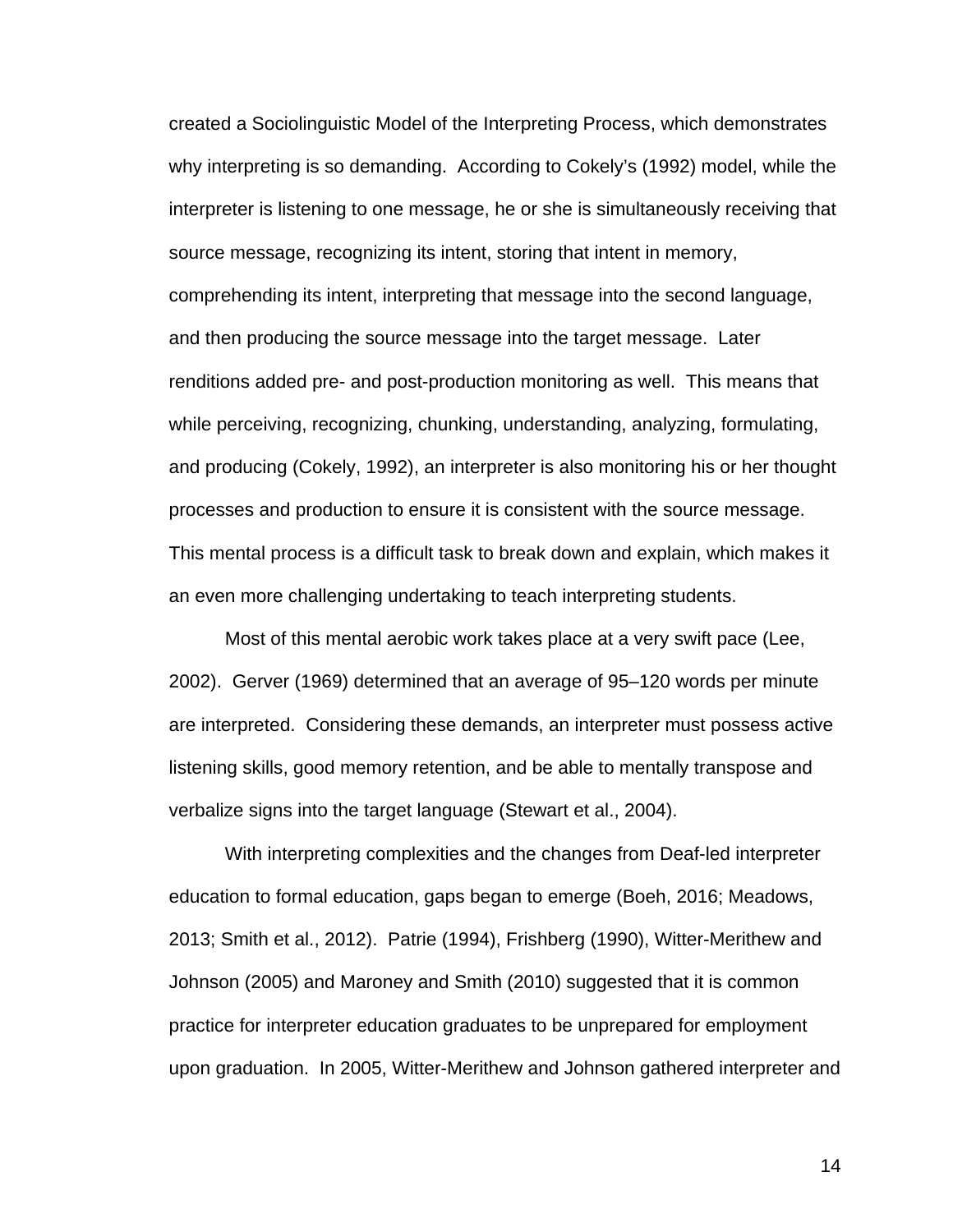interpreter educator experts to form the Authority Opinion Group (AOG), to explore this problem. Each of the seven group members saw a proficiency gap between students and the workplace. This demonstrates that awareness of this problem has existed for several years.

Leaders in the field have suggested a range of remedies such as workshops (Winston, 2006), curriculum (Ball 2013; CCIE, 2010), entrance and exit requirements (Winston, 2005), degree changes/requirements (Godfrey, 2010; Winston & Cokely, 2007), and mentoring (Boeh, 2016; Delk, 2013; RID, 2007). To maintain certification, interpreters are required to obtain continuing education units (CEUs) annually. Most certified interpreters fulfill this requirement by attending approved workshops that award CEUs.

#### **Curriculum Suggestions**

The Commission on Collegiate Interpreter Education (CCIE) is an accrediting organization that has developed national standards for interpreter education. This group works by

Identifying the knowledge, skills, and perspectives of students need to gain in order to enter the field of professional interpreting. The standards give students, faculty, curriculum developers, administrators, employers, and consumers a common set of expectations about what basic knowledge and competencies interpreting students should acquire. The standards are to be used for the development, evaluation, and selfanalysis of post-secondary professional interpreter education programs. They will guide new programs in defining policies on entry requirements,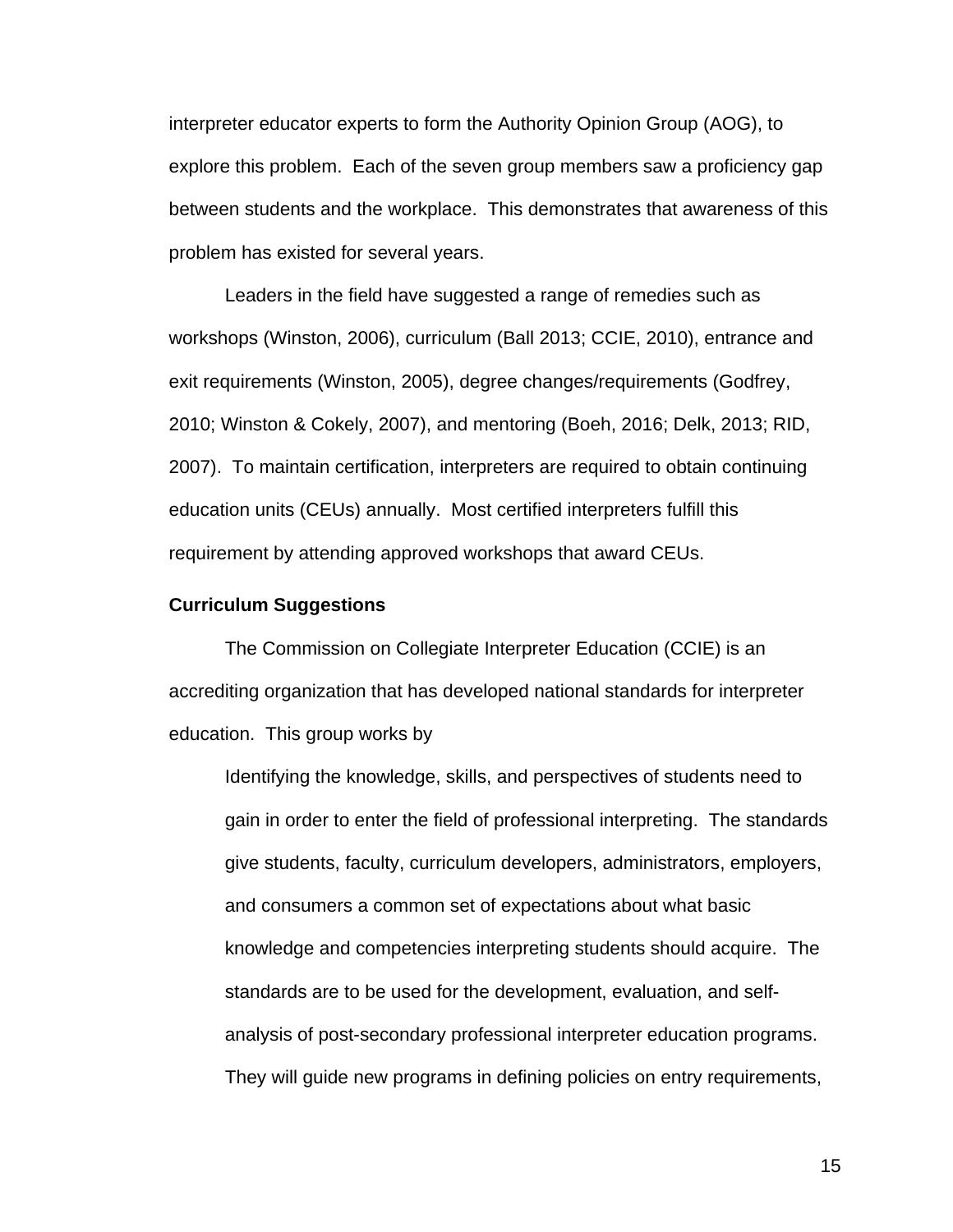curricular goals, faculty selection, teaching methods, ongoing assessment, and projected student outcomes. For existing programs, the standards provide benchmarks for assessing and enhancing student outcomes, evaluating and updating faculty, and improving curricula and related practices. (CCIE, 2014, p. 1)

In 2010, the CCIE set curriculum standards:

The curriculum design shall provide the basis for program planning, implementation and evaluation. It shall be based on a course of study that includes a broad foundation of liberal arts, sciences, professional education, research and practicum. The liberal arts and social and behavioral sciences content shall be a prerequisite to, or concurrent with, professional education.

CCIE standards (2010) for interpreter education:

- support the mission of the interpreter training program;
- identify educational goals that are consistent with the program's mission and philosophy statements;
- describe the set of organizing principles that explain the selection of the content, the scope, and the sequencing of coursework;
- establish the view of interpreting as it relates to the world rather than the local isolation;
- represent cultural competence that is not limited to simple recognition and mention of diverse cultures and groups; and
- include the involvement of the local Deaf community.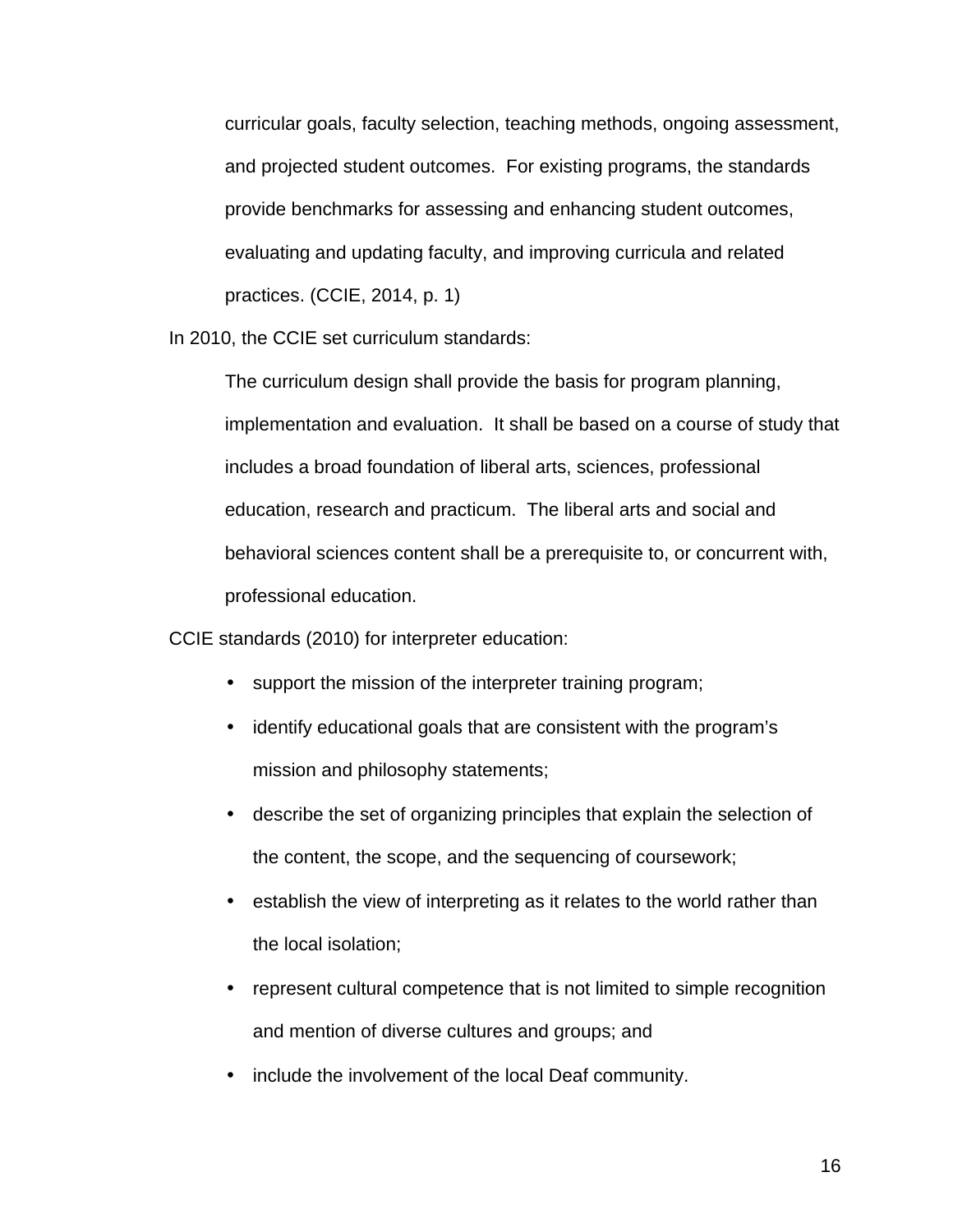(CCIE, 2010, p. 1)

Ball (2013) expanded her dissertation into a history of interpreter education in the United States. She explained the history of the interpreter education curriculum, the present standards (CCIE), and suggested more specific curriculum changes that would supersede CCIE's vision:

- 1. A relevant curriculum model should be developed after program outcomes are clearly explored and delineated. The curriculum should include evaluation strategies that are tied directly to the course objectives and program outcomes. For example, if the ultimate goal of a program is to prepare work-ready students, the curriculum must be designed with employment in mind.
- 2. Interpreter educators should collaborate to identify program outcomes appropriate to associate, bachelor's, master's and doctoral programs. Curriculum revisions can then be based on the knowledge of what should be expected of students completing those types of programs.
- 3. Program administrators and instructors should encourage the use of textbooks that are research-based. Numerous materials have been developed that promote evidence-based practice and that provide curricular components that address program outcomes and course objectives.
- 4. Program administrators and instructors should model ethical behavior. For example, the practice of buying one book or video for a program that will then be used by all students does not give adequate credit to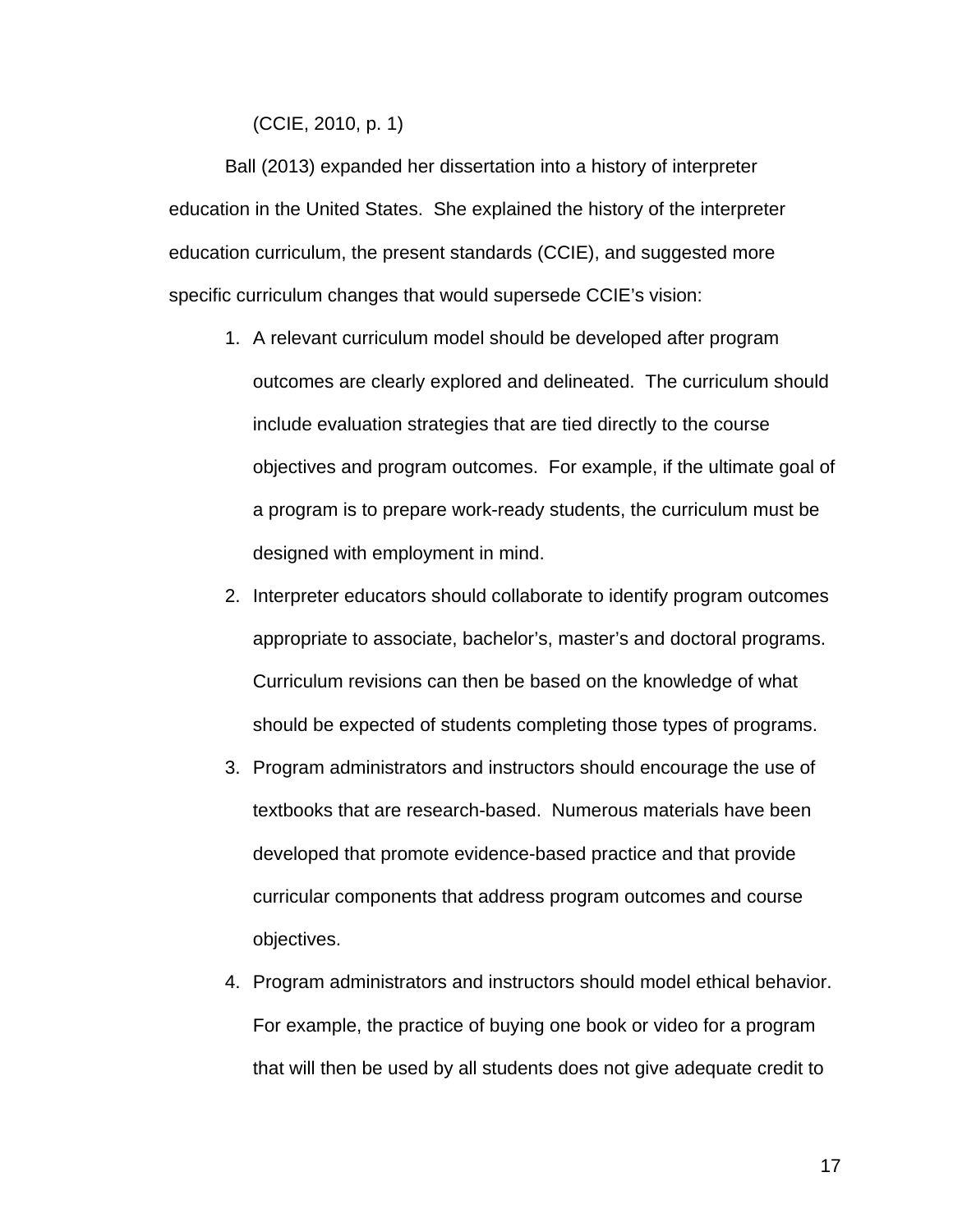the creators of such works. Copying books or videos without permission of the copyright owners is illegal and does not demonstrate ethical behavior.

5. Educators should share curricula with other educators. One example of such sharing is the "Share Shop" section in the CIT newsletter for sharing curriculum ideas, teaching tips, and lesson plans. Educators also need to find other ways to meet and discuss curricular issues, to help streamline the teaching process and work towards more effective and standardized programming. (p. 143–144)

Ball's (2013) vision included backwards design theory for curriculum, clear differentiation between degrees, the use of research-based materials opposed to using materials out of habit or emulating those who had gone before, ethics that should be not only taught but lived by educators, and a transparency of programs with professional peers.

#### **Entrance and Exit Requirements Suggestions**

Winston (2005) believed in establishing language fluency requirements. For a program to be successful, the standards for applicants and incoming students have to be raised. Students must enter with language fluency and spend class time concentrating on complex interpreting skills (Humphrey, 2000; Shaw et al., 2006; Swabey, 2005; Winston, 2005; Witter-Merithew & Johnson, 2004). This would include applicants to be screened before admission (Shaw et al., 2006; Witter-Merithew & Johnson, 2004).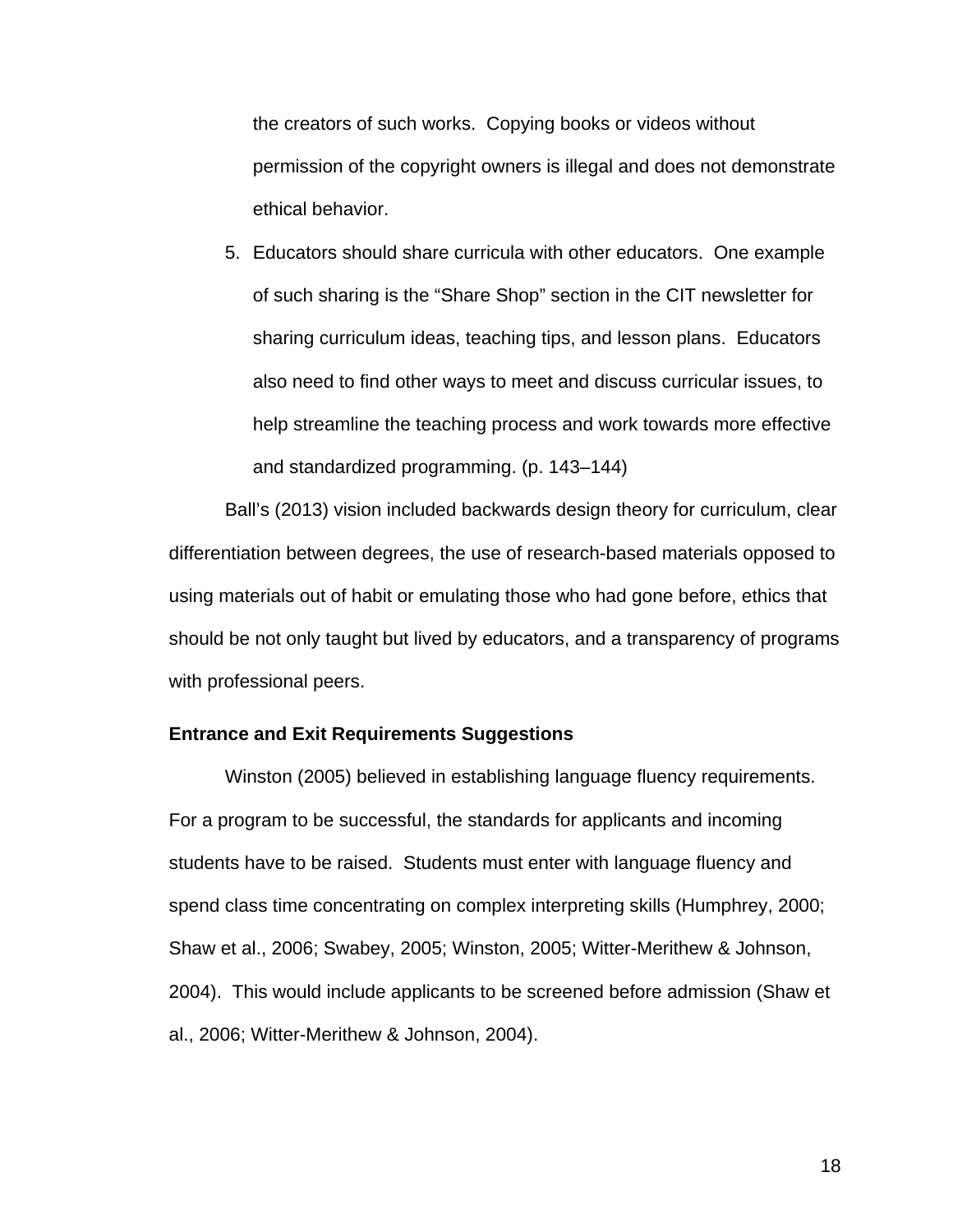Students who graduate from programs that require language fluency upon entry show an increased interest in developing both their interpreting skills and a theoretical framework (Godfrey, 2010). American Sign Language fluency also leads to faster certification post-graduation (Godfrey, 2010), which is one benchmark of a successful program. Students enrolled in programs with language fluency admission requirements, spend their time becoming proficient in accurate message production (interpreting) rather than in learning American Sign Language (Winston & Cokely, 2007).

#### **Past Degree Suggestions**

Godfrey (2010) investigated the types of degrees interpreting students were obtaining. Her survey found that 60.6% earned associate degrees and 39.4% earned bachelor's degrees. Godfrey's (2010) research demonstrated that graduates from bachelor's programs earn state and national credentials faster than graduates from associate programs do. In the United States, as of 2017, there are 46 bachelor's degree programs, 86 associate degree programs, 25 certificate programs, four master degree programs, and one PhD program (Find an ASL-English interpreting program, 2017). In other words, there are still almost twice as many associate degrees as bachelor's degrees available to students.

Winston and Cokely (2007) found that for most students who complete their associate degree, training to become an ASL/English interpreter take more than 24 months post-graduation to earn their national credentials. Students earning a bachelor's degree take 12 to 18 months. This demonstrates that the gap is greater among shorter programs. Although the desire for change has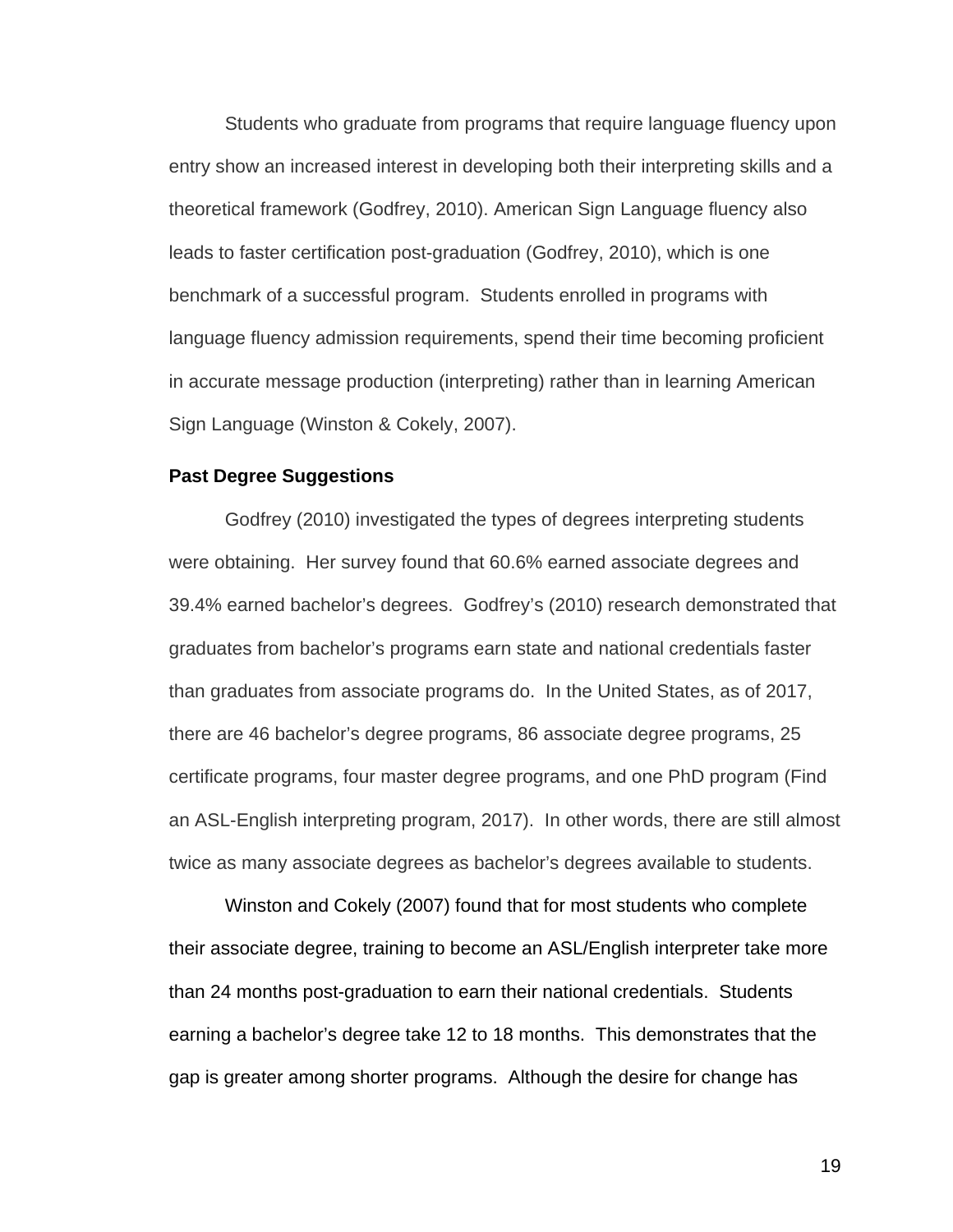been there, American Sign Language/English interpreters are still more aligned with technical training than with a profession.

#### **Mentoring Suggestions**

Boeh (2016), Delk (2013), and RID (2007) have recommended mentoring. Delk (2013) proposed that mentoring is a way to improve interpreting services, build a support system among interpreters, and close the gap for new interpreters. Boeh's (2016) research demonstrated that 95% of the participants wanted a mentor. She offered the following outcomes:

- 1. Professional growth of the novice and seasoned interpreters
- 2. The betterment of critical thinking skills, linguistic skills, business knowledge, professional knowledge and technical skills by both the novice and seasoned interpreters, and
- 3. The strengthening of relationships among interpreters for the benefit of the overall profession and the communities that signed language interpreter's service. (p. 70)

She suggested this mentorship be done in a collaborative manner that was satisfying to both mentor and mentee (Boeh, 2016).

The researcher found three academic programs that have mentoring programs; there might be more. A state-funded program in Massachusetts pairs its mentees with certified RID mentors. The mentees spend their time observing, interpreting with supervision, discussing ethics, meaning transfer, and what transpired specific to each situation (Kahle, 2013). The program is a steppingstone from school to real-world work for aspiring interpreters of color. The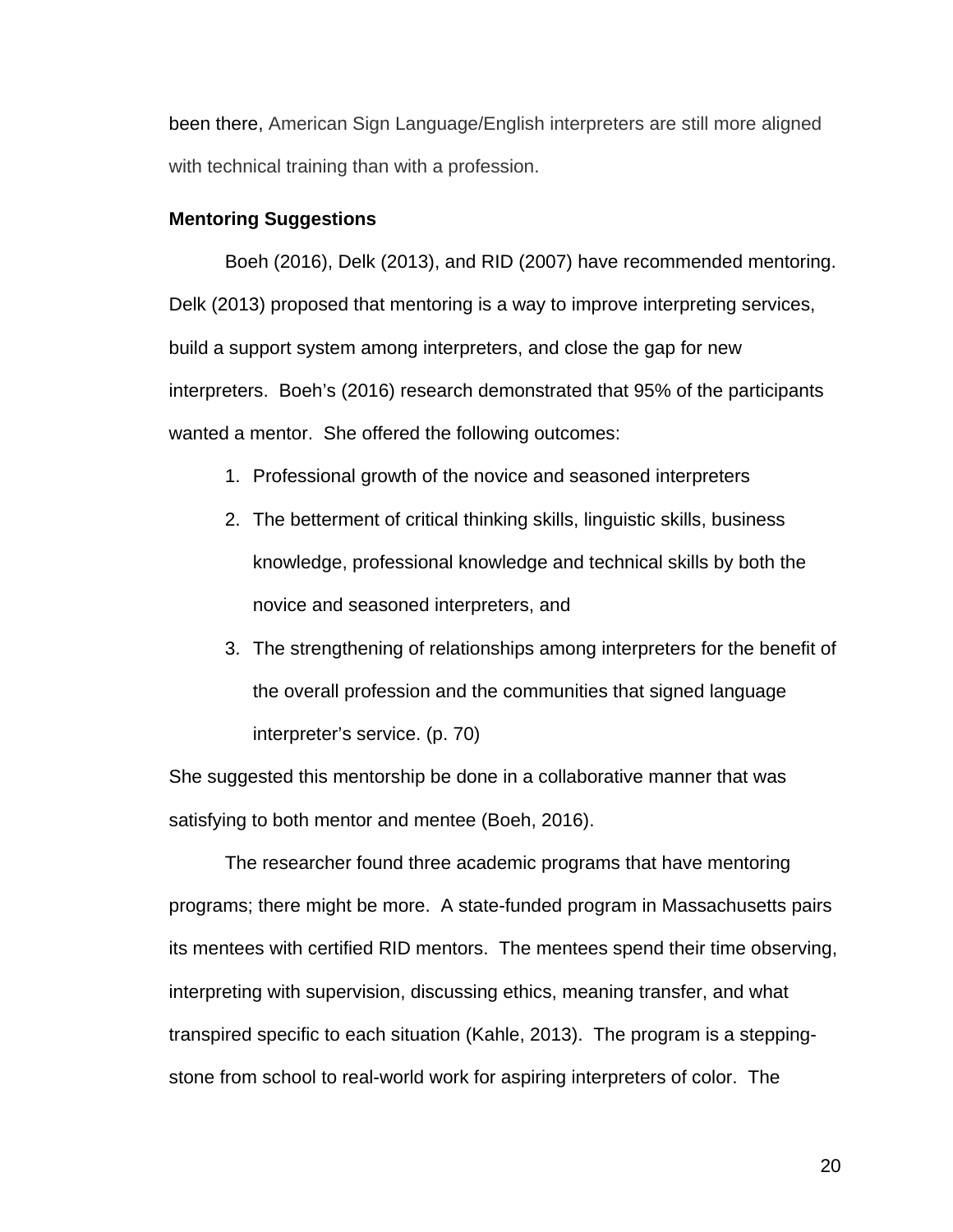program has been in effect since 1993 and reports to be thriving. It has blossomed from a small local program to a statewide option.

Professional Supervision for Interpreting Practice (PSIP) is a mentoring program at Western Oregon University (Smith et al., 2012). This program has been deemed a success through supervision sessions, which assist mentees to discover and solve problems through critical thinking in a safe environment. A noteworthy aspect of this process is that the mentors are not in a position of authority over the mentees; they are expected to learn from each other. Supervision has been found to be an effective way to transition from school to work.

Troy University offers a mandatory one-year post-graduation mentorship program and a one-year Master Mentor Program (MMP). The MMP is a certificate program provided by the Teaching Interpreters, Educators & Mentors (TIEM) (Master Mentor Program, 2017) preparing professionals to become mentors in the interpreting field. The programs' data have demonstrated that the mentorship results in quicker certification and integration into the interpreting field (TIEM: Master Mentor Program, 2017).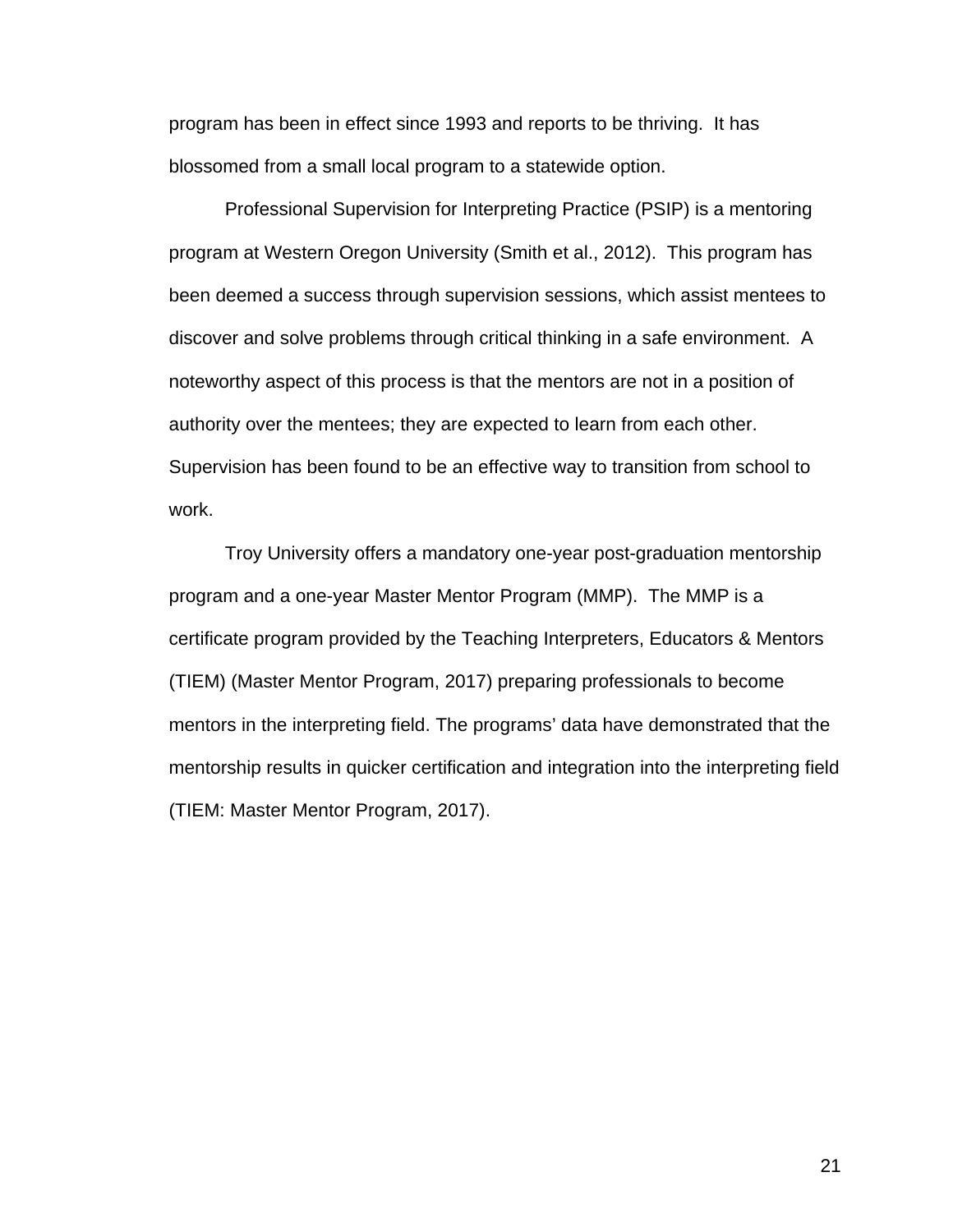#### Chapter 3

#### METHODOLOGY

This study is comprised of 28 qualitative open-ended and closed responses. Like Howe (2004), I chose qualitative research to engage the participants and ensure "all voices were heard" (p. 54). Participants shared their stories by answering eight open-ended questions.

This survey included 20 Yes/No and multiple-choice questions regarding their interpreter education experiences. Eight of these questions were followed by a qualitative question where participants could elaborate on their personal journey with no text limit.

Parallel to Howe (2004), this survey was created to allow participants to share their genuine and in-depth academic experiences. The purpose of this qualitative study was to explore current and former students' interpreter education program experiences. Current and former interpreter training students shared their academic successes and challenges. This pool of participants and their experiences lived in all areas of the United States.

The topic of current and former interpreter education students' experiences is broad and as a result, succinct questions were not possible. The researcher followed themes as they emerged in the data. This information was unknown prior to creating the survey questions.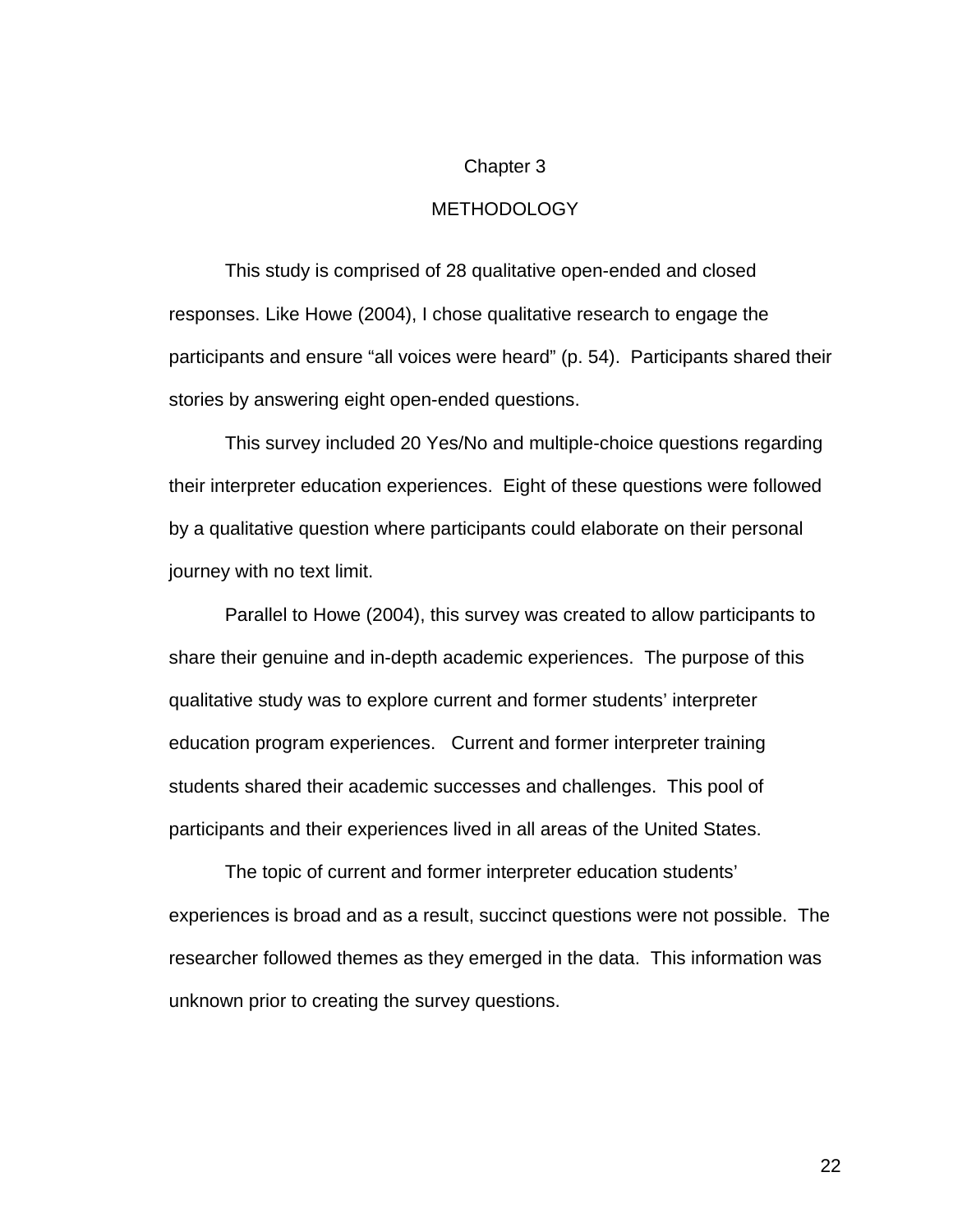#### **Design of the Investigation**

This qualitative research study was designed to explore current and former students' experiences in an interpreter education program. Research participants were currently attending, had attended or had graduated from an interpreter education program. Before starting the survey, participants were assured of confidentiality and anonymity (see Appendix A).

To protect the participants, prior to dissemination the survey was reviewed and approved by Western Oregon University's Institutional Board (IRB). This approval process created accountability and personnel to contact if a participant had any concerns about the survey. No participant was required to complete the survey. Participants could start and cease completion at any time. One participant answered the first question and then exited the survey. All surveys were included, even incomplete ones.

The survey (Appendix B), created in Google Forms, started with the collection of demographic data such as age, gender, specialization, and location. Not every question had to be answered. Participants answered only the questions that were applicable to them. Response questions were yes/no, multiple choice, or open ended.

Open-ended responses allowed participants to express thoughts and opinions that the yes/no, multiple-choice questions did not. These questions generated the richest data in the survey. The research explores trends in interpreter education programs.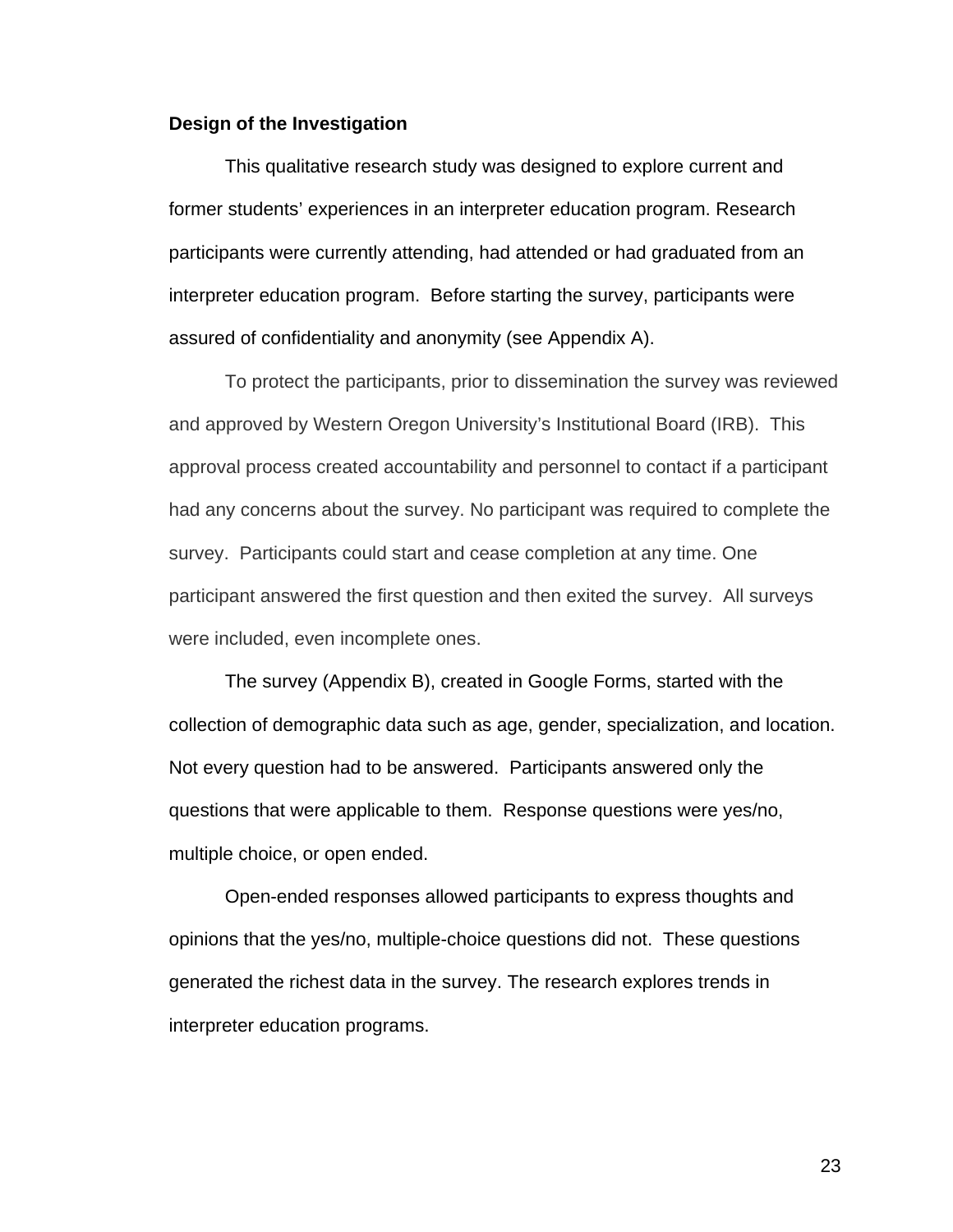#### **Population**

The sample consisted of consenting signed language interpreters residing in the United States. The population was comprised of current and former interpreter education students. Aside from being adults, 18 years old and above, they were diverse in age, gender, ethnicity, career, and geographic location. By choosing to participate in the survey, participants self-selected. The survey was disseminated to interpreters via email, Registry of Interpreters for the Deaf email, and social media sites. The survey results comprised 102 responses, and none were excluded from analysis.

#### **Data Treatment**

At the top of the survey was the informed consent (see Appendix A). Participating in the survey served as participants' consent. Data was collected through an online survey using Google Forms. The survey was open for 10 days.

While it was not possible to contact every certified sign language interpreter, by distributing the survey via the Registry of Interpreters for the Deaf (RID) and the Board for Evaluation of Interpreters (BEI) registries and affiliate chapters, many of those interpreters could be reached. The link to the survey was available and shareable so interpreters could distribute the link/survey to colleagues and friends. The researcher posted the survey in Facebook interpreting groups, emailed colleagues and friends who were interpreters, and emailed all the directors/professors of the interpreter education programs in Texas. The researcher resides in Texas and is familiar with its interpreter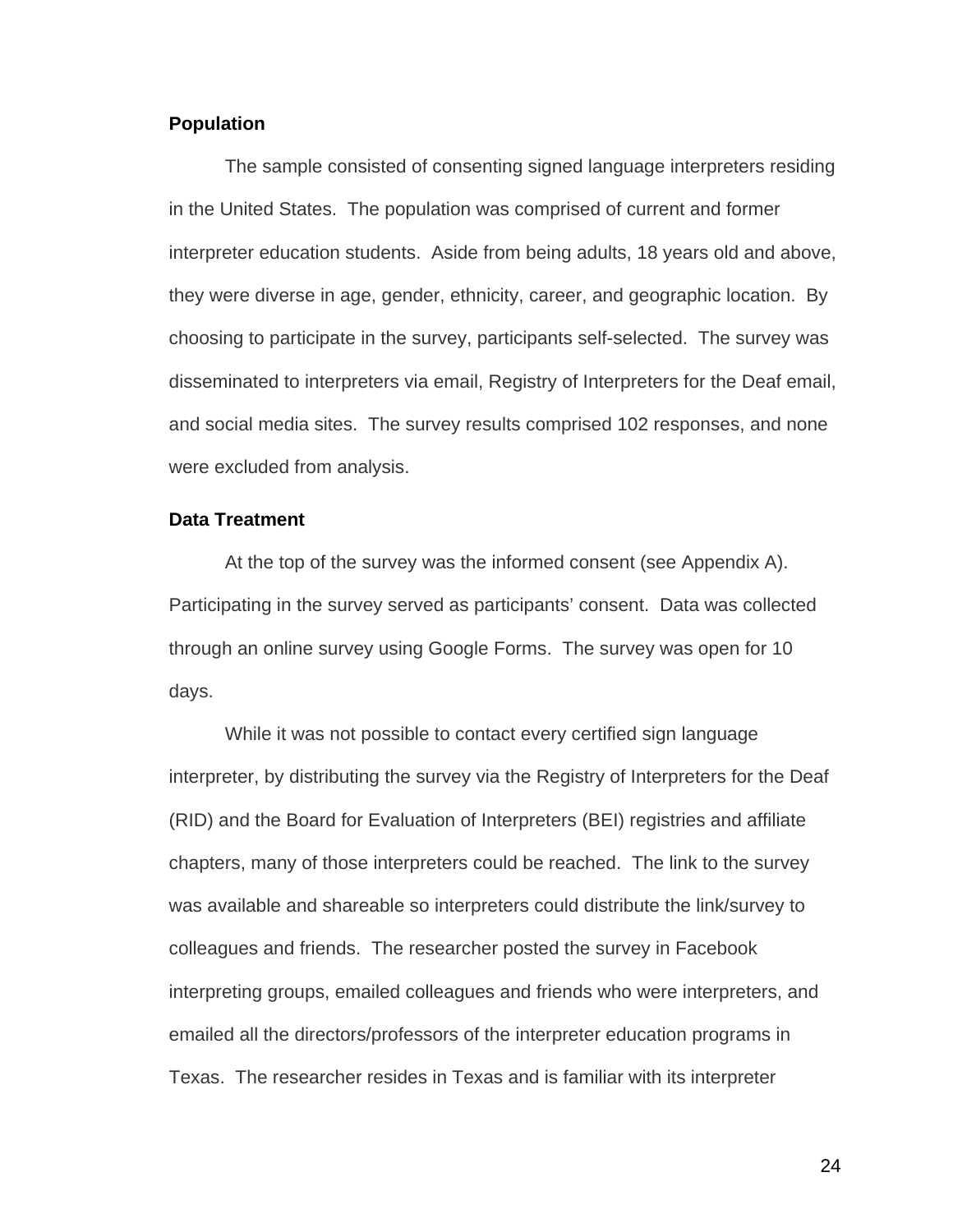education programs and thus those were the programs that were personally contacted to share this survey. These emails included the informed consent form and the request to share and/or forward the shareable link. The Facebook interpreting groups were likewise encouraged to share the link to promote snowball sampling (Hale & Napier, 2014).

Data collected from the survey results were protected. The computer was kept in an office that required a four-digit code to enter. The computer and Google account were password protected. The researcher was prepared to remove any personal identifiers (for example, if a participant included his or her name or contact information in the open-answer text box), but none did.

#### **Data Analysis Procedures**

After closing the survey, all of the data was reviewed. Using Google Forms, all percentages, multiple choice and open-ended responses were transferred to an Excel spreadsheet.

Following Nicodemus' (2011) suggestion to start coding with the end in mind, I reread all of the open-ended responses. I considered "the end" to be representing the participant's voices.

By using discourse analysis, four prevalent words/themes were identified: practicum, curriculum, support, and mentorship; the last elicited the most responses. The researcher then thematically categorized the open-ended responses. Many of these responses were very similar. The list of open-answer responses was long. To obtain a more comprehensive view of the state of interpreter education today, all data had to be used. After consolidating similar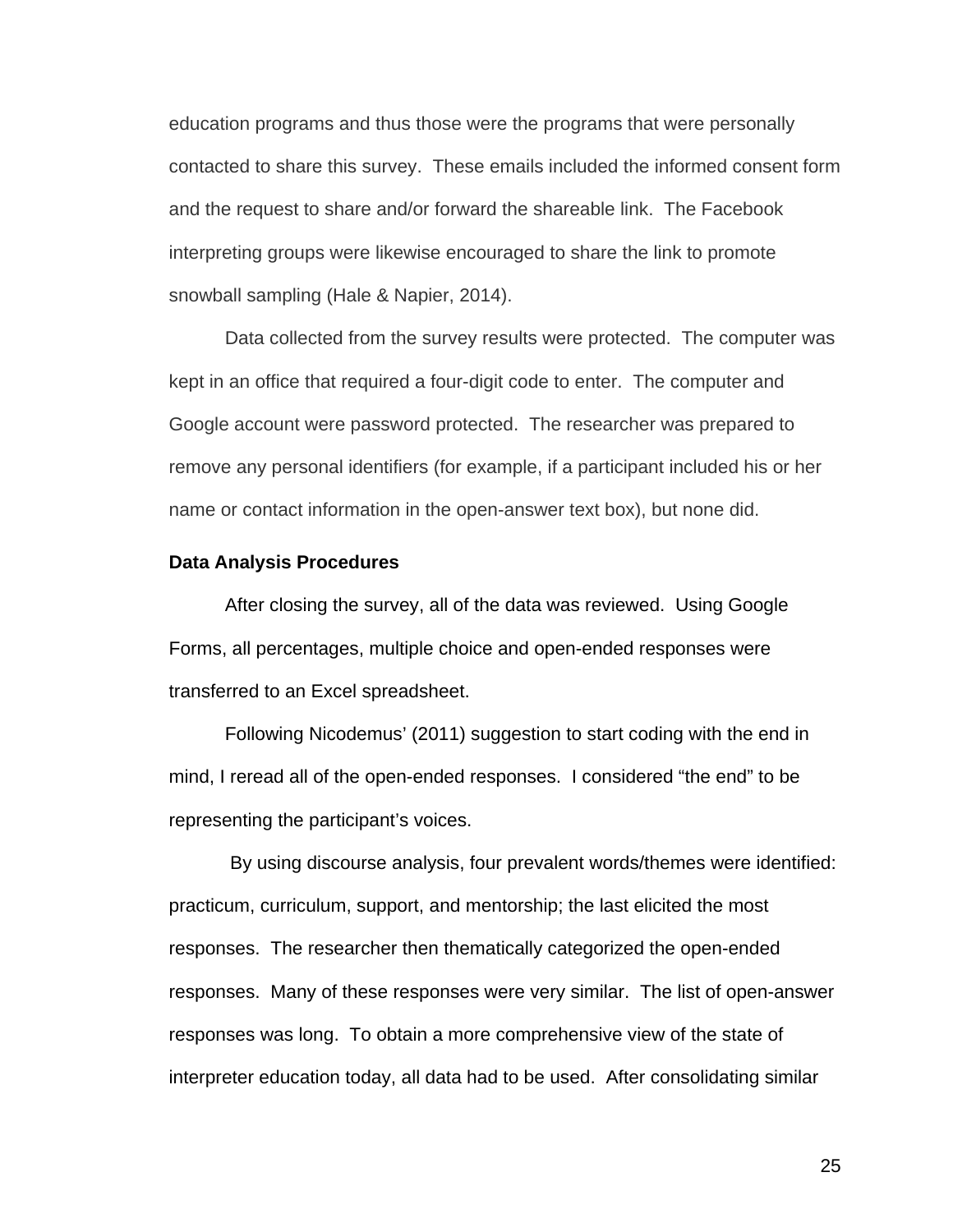comments, a substantial compilation of data could be shared in this research. I found the participants' direct quotes carried tremendous weight and made their points known far better than the researcher could. Thus, many of the openended responses have been included verbatim. The findings aligned with the researcher's experiences and with past research (Godfrey, 2010).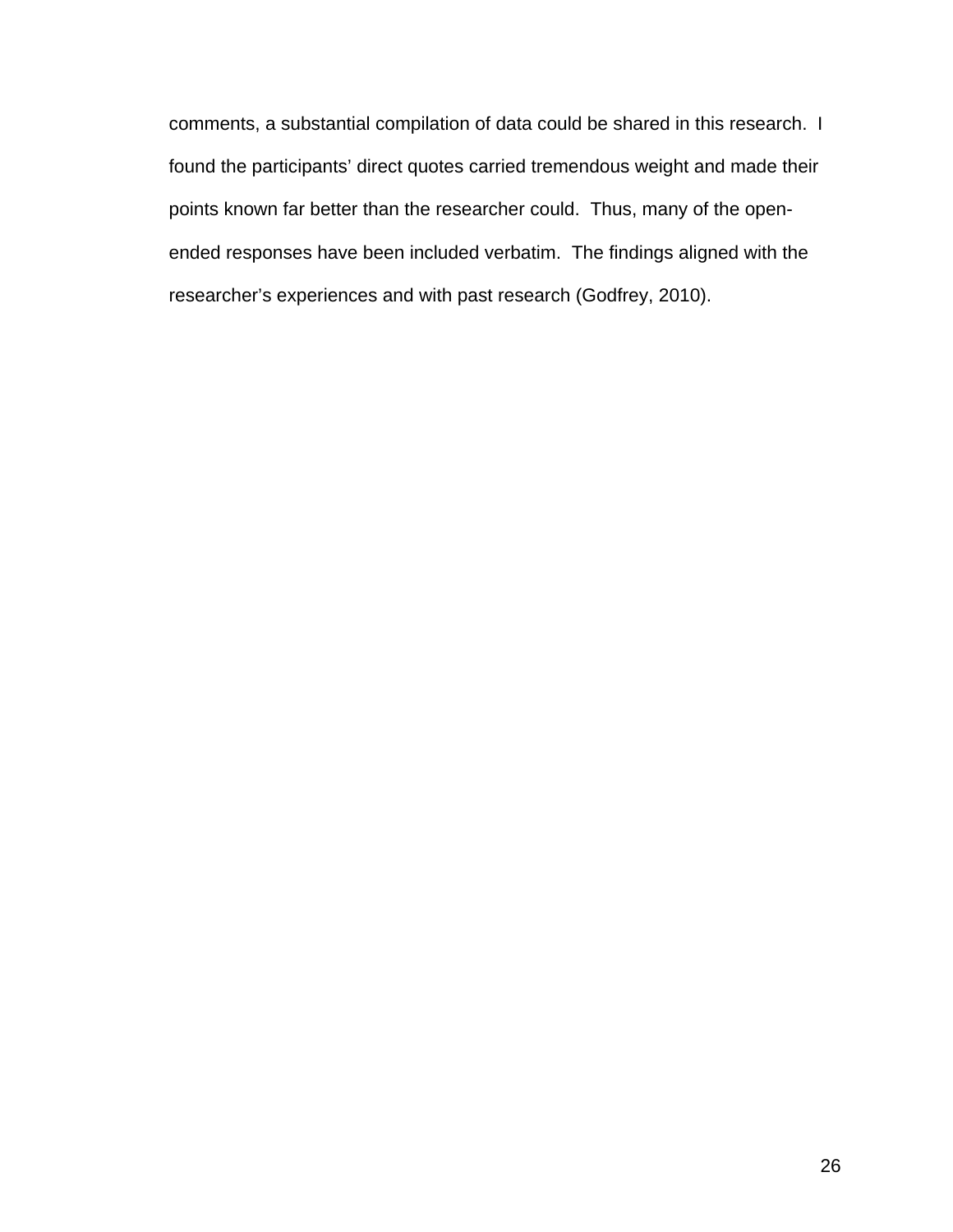## Chapter 4

### FINDINGS

There were 102 participants who responded to the survey. One respondent answered only the first question, leaving 101 fully completed surveys. Several contributors answered many of the questions but not all of them. Some of the open-ended questions were skipped.

## **Demographics**

The first question regarding demographic data refers to gender. Of the 102 participants, the overwhelming majority (87.1%) were female (Figure 1). Twelve (11.9%) were male, and one (1%) identified as other. A transgender option was available but not used. The gender data was collected and the study results, 87% female, parallels with the general interpreting demographic population (Fiscal Year 2015 Annual Report, 2015)**.**



*Figure 1*. Gender Distribution of Participants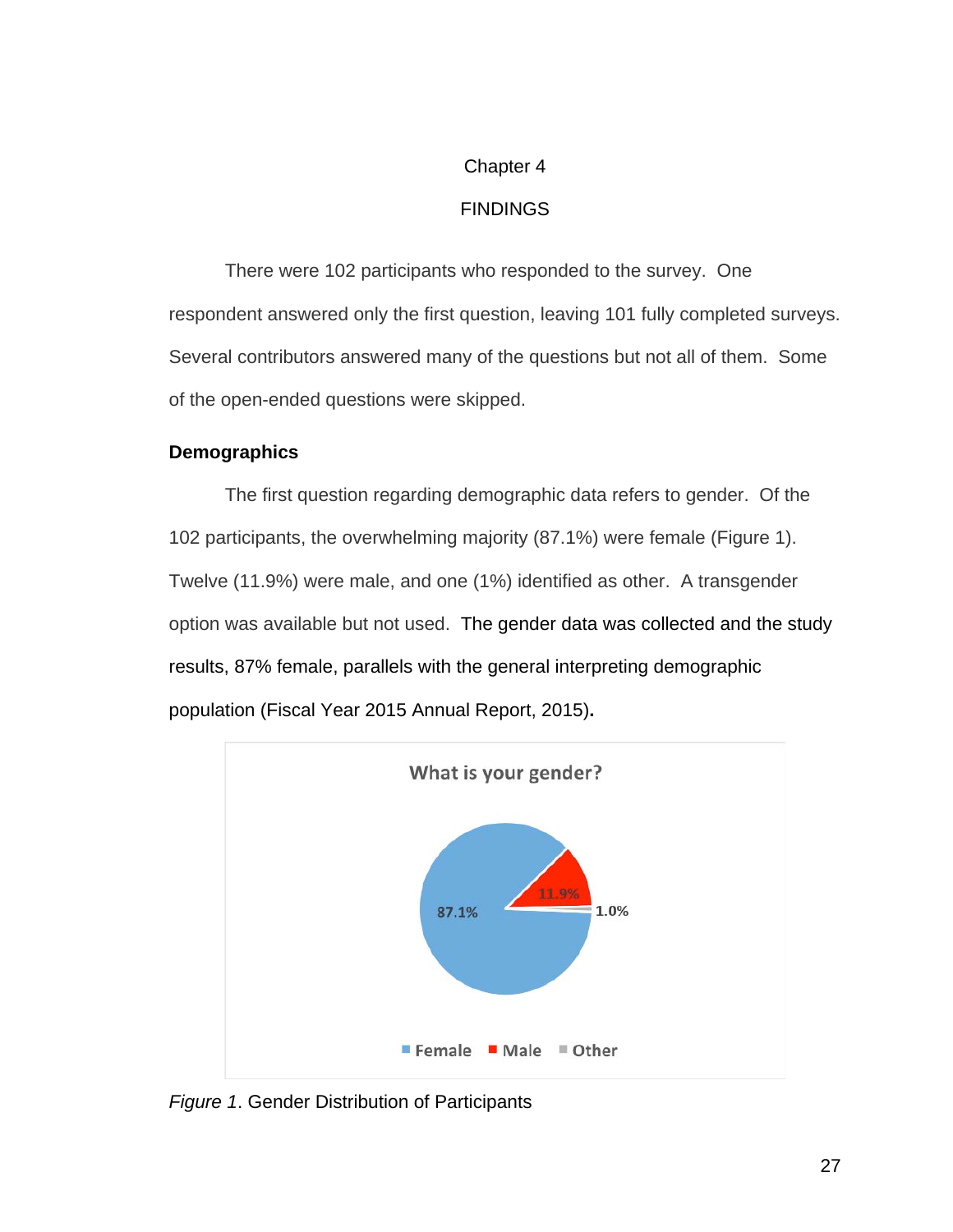#### **Interpreter Education Program Attendance**

Ninety-six percent of the participants had completed an Interpreter



Education Program (IEP). Four percent had not, as shown in Figure 2.

#### *Figure 2*. Attendance at an Interpreter Training Program

Interpreters mentioned a variety of reasons for not completing an Interpreter Education Program (IEP). This included life happening or the local program offered not being a good fit. One student took linguistic classes to supplement understanding while pursuing a different career until obtaining certification their junior/senior year.

Participants shared their experiences in having attended an IEP. These comments reveal many perspectives including an underlying desire for more in their education and post-graduation. Their comments showed a keen appreciation for the knowledge acquired in their four-year program, that their program only taught them the basics of interpreting. As one participant wrote, "My interpreter training program was essential to developing my skills as an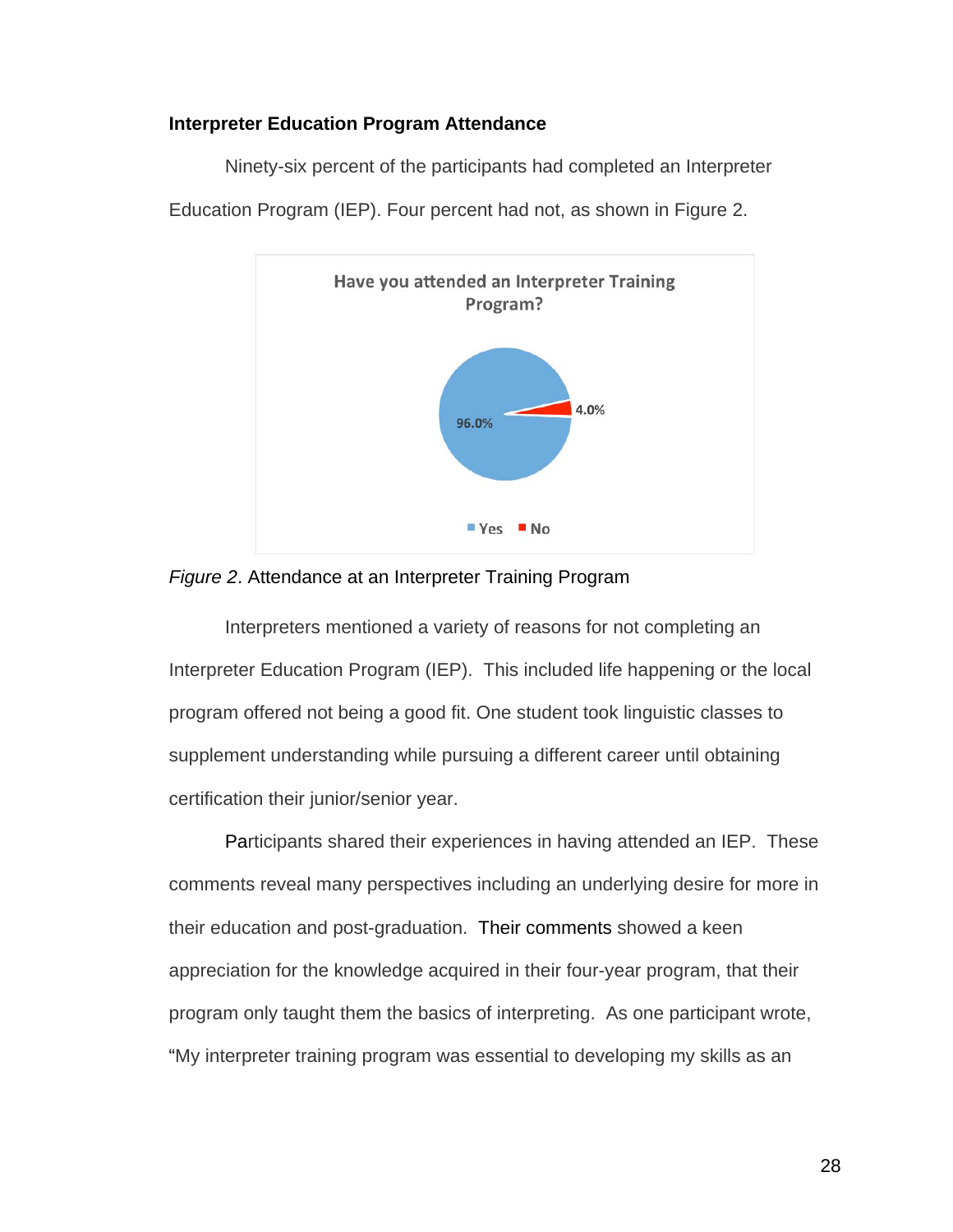interpreter but there needs to be a better school to work transition program for ITPs in general."

# **Prior Interpreting Experience**

In the past, members of the Deaf community handpicked and provided apprenticeship to young interpreters (Ball, 2013). This practice has changed with time and today's interpreters are students whose first exposure to interpreting and Deaf individuals is in an interpreting program. This question sought to determine whether this trend has changed the way in which interpreters are trained. Figure 3 shows that 22.8% of participants had done some interpreting before attending an IEP. The majority, 77.2%, had their first experience interpreting in their IEP setting. This demonstrates that academia has altered interpreter students' path.





Participants were invited to elaborate on their prior interpreting experience via an open-ended response. Some of them either had no experience with Deaf people until entering their interpreting program, or had few chances to interpret.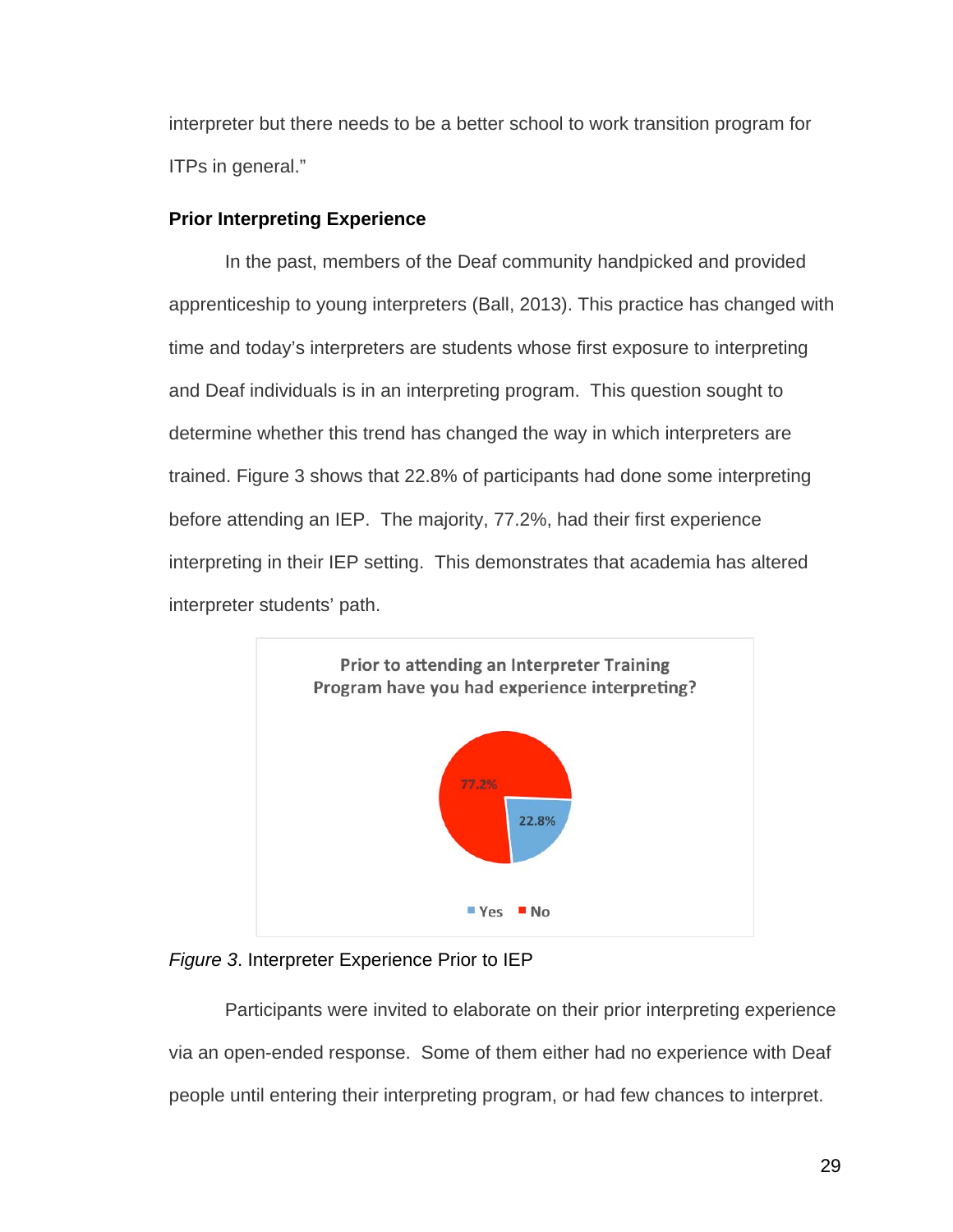These students realize that they did not know what they needed additional training.

While the open-ended questions were designed for participants to discuss their earlier interpreting experience, one participant expressed an interest in fouryear training programs. This response addressed what a complex process interpreting is and the need for in-depth education. The participant wrote:

I have a BS in Sign Language Interpreting...I think it is important to have a 4 year degree because now as an agency owner, I see graduates from a less than 4 year who are expected to have learned the language and then learn the art of interpreting that language in a 2 year AA program. They are shocked to find out they are not prepared. More training would have been valuable for them and it is also a disservice to them to have them think they are prepared after only 2 years.

Many participants used the open-ended response opportunities to share what was important to them whether it related to the question or not. Many comments seemed to be off-topic but fell into one of four themes; curriculum, mentorship, internship/practicum and peer support. The participants went out of their way to share their experiences and thus I found it necessary to include them.

#### **Degrees**

The education of the majority of participants in this study is commensurate with vocational/technical training (associate degree) rather than a bachelor's degree. Godfrey (2010) inquired about the types of degrees interpreting students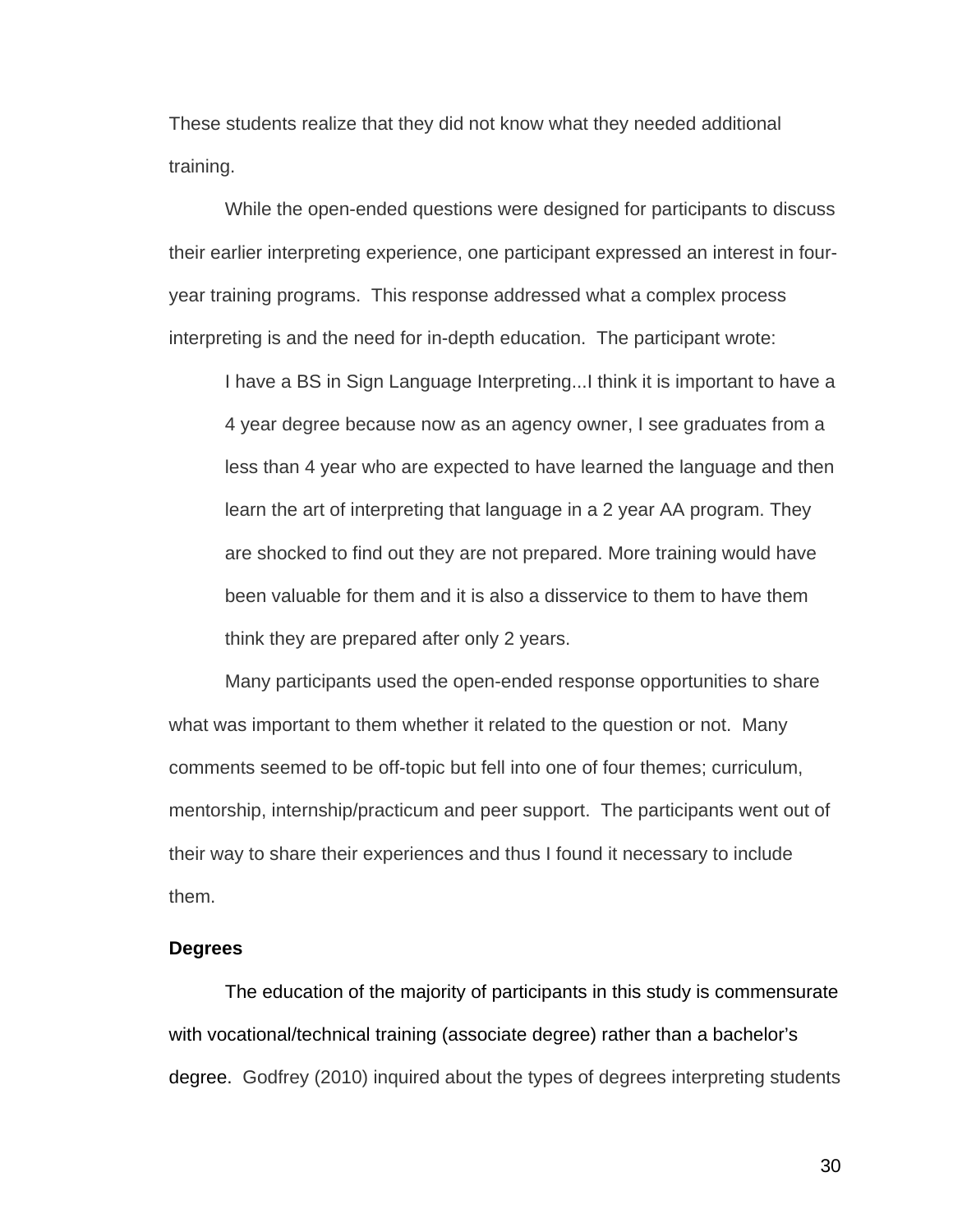were obtaining. Her survey found that 60.6% earned associate degrees and 39.4% bachelor's degrees. Seven years later, I asked the same question and arrived at very similar results (see Figure 5): 7.3% obtained certificates, 49.5% two-year degrees, 33% four year, 4.6% masters, 0.9% Ph.D., and 4.6% other.

Godfrey's (2010) research demonstrated that graduates from bachelor's programs earn state and national credentials faster than associate-level graduates. In the United States, there are 46 bachelor's degree programs, 86 associate degree programs, 25 certificate programs, four graduate programs, and one PhD program (Find an ASL-English interpreting program, 2017). The fact that seven years after Godfrey's research and suggestion for change there are still almost twice as many associate programs as bachelor's programs (Find an ASL-English interpreting program, 2017) indicates that the majority of students picking a program of study have disregarded her suggestion to enroll in the latter. Figure 5 outlines the level of education of study participants.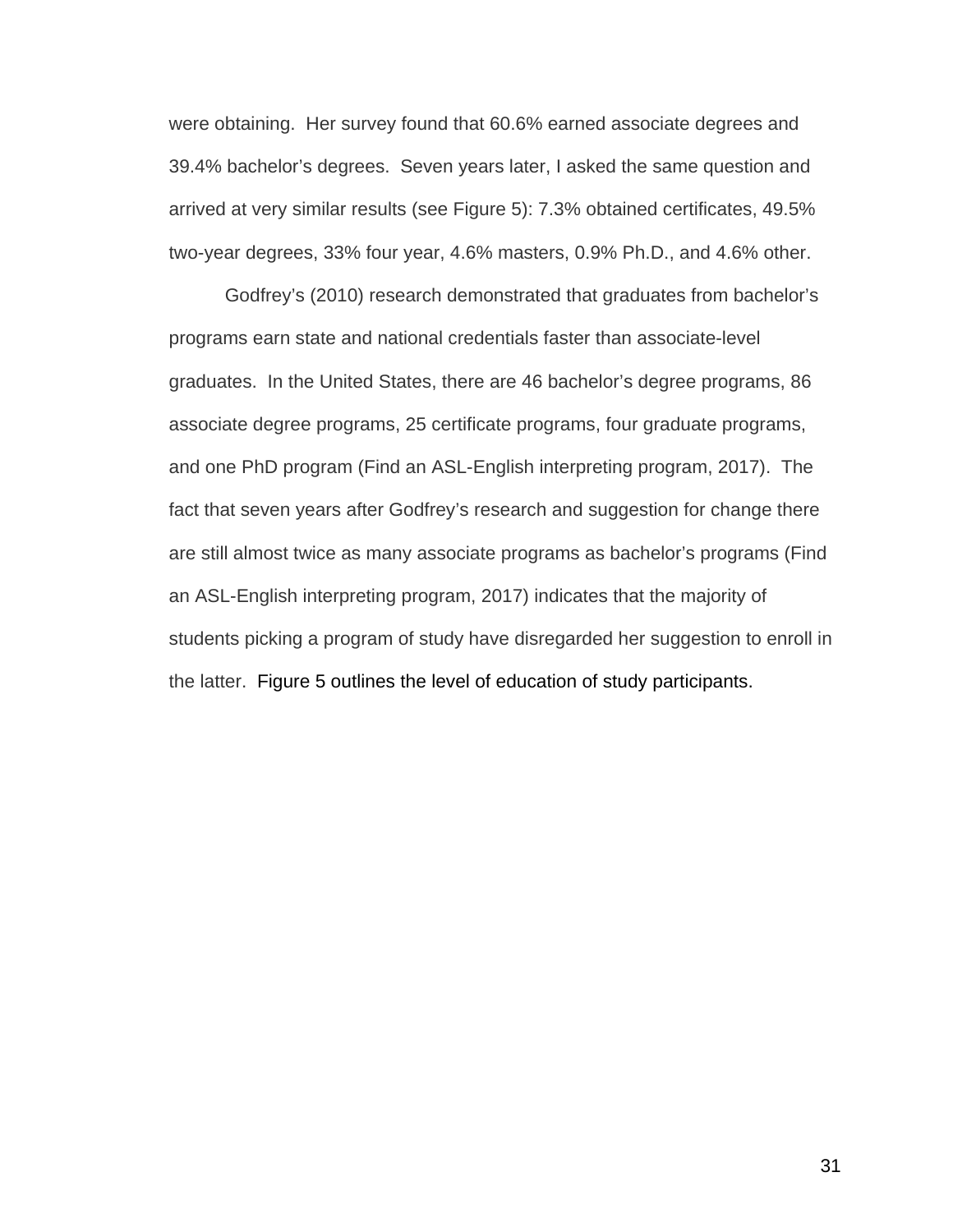



### **Practicum Requirements**

Participants self-reported on how many practicum/internship hours they completed (see Figure 6). Twenty-seven percent, the second-largest group, reported one to 100 hours total. The largest percentage, 31.8%, comprised 101– 200 hours. This aligns with the national average of 100–200 practicum hours being completed by interpreter education students (Winston & Cokely, 2007). Eighty-four percent had up to 400 hours internships/practicum experiences, while only 12% had more than 400 hours.

The third largest group, 16.5%, completed 201–300 practicum/internship hours. The remaining student practicum/internship hours experiences are considerably smaller: 8.2% completed 301 – 400 hours, 7.1% finished 401 – 500 hours, 1.2% fulfilled 501 – 600 and 701 – 800 hours each and 2.4% completed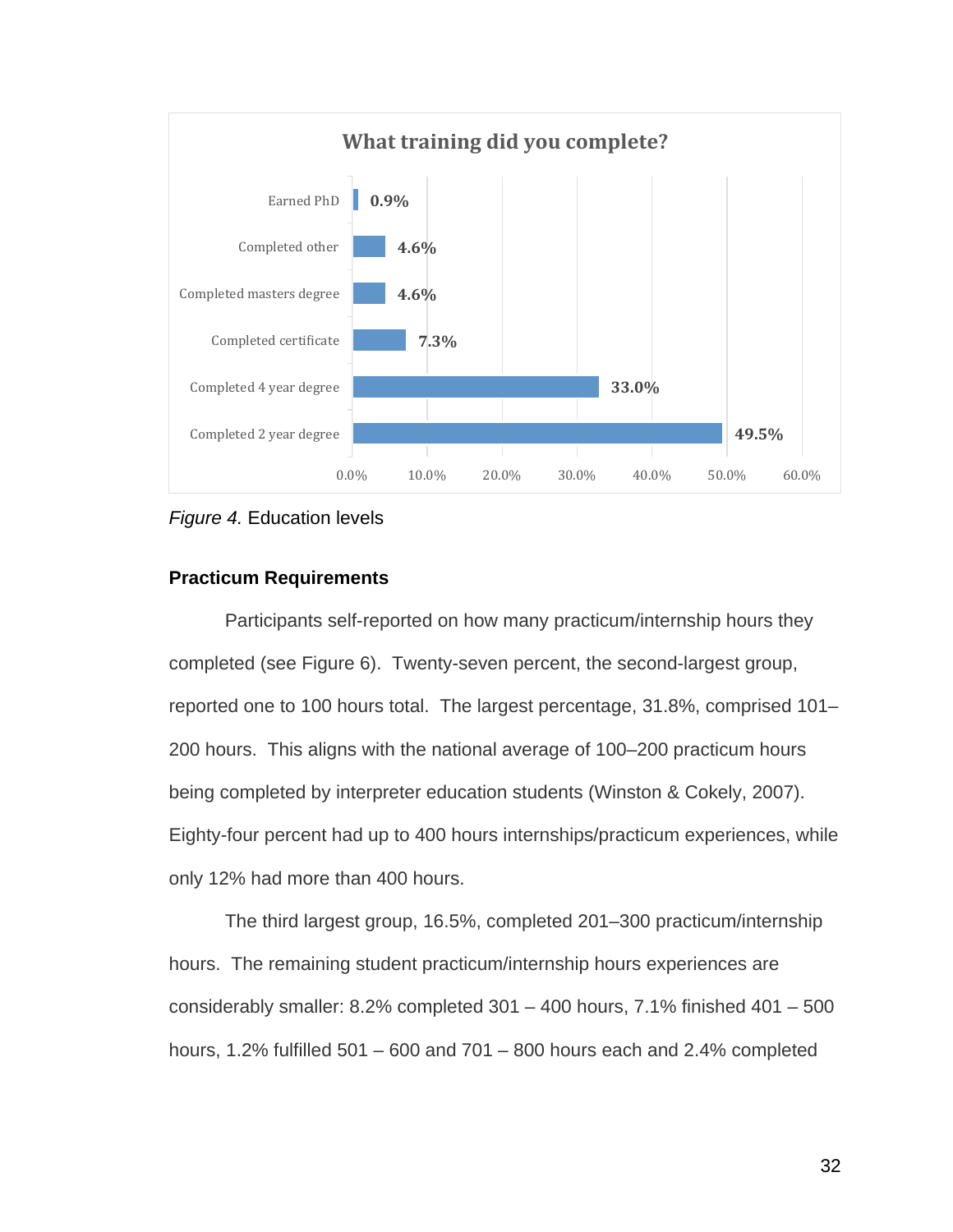601 – 700 hours, 901 – 1,000 hours and over 1,000 hours. No participants

reported having done 801 – 900 hours. Fifteen percent did not remember.



*Figure 5*. Practicum Hours Completed

## **Practicum Requirement Preference**

Following the trend of other professions this survey question was designed to offer practicum/internship hours that are typically found in curricula. Rather than offering smaller ranges, such as  $1 - 100$  hours, in 100-hour increments, this survey question had larger groupings of  $0 - 400$ ,  $401 - 700$ ,  $701$  $-1,000$  and  $1,000 +$  hours.

After data collection I realized that the wider range does not allow insight into whether the participant was agreeing to zero hours or closer to 400, which is a big spread and indicates different significance.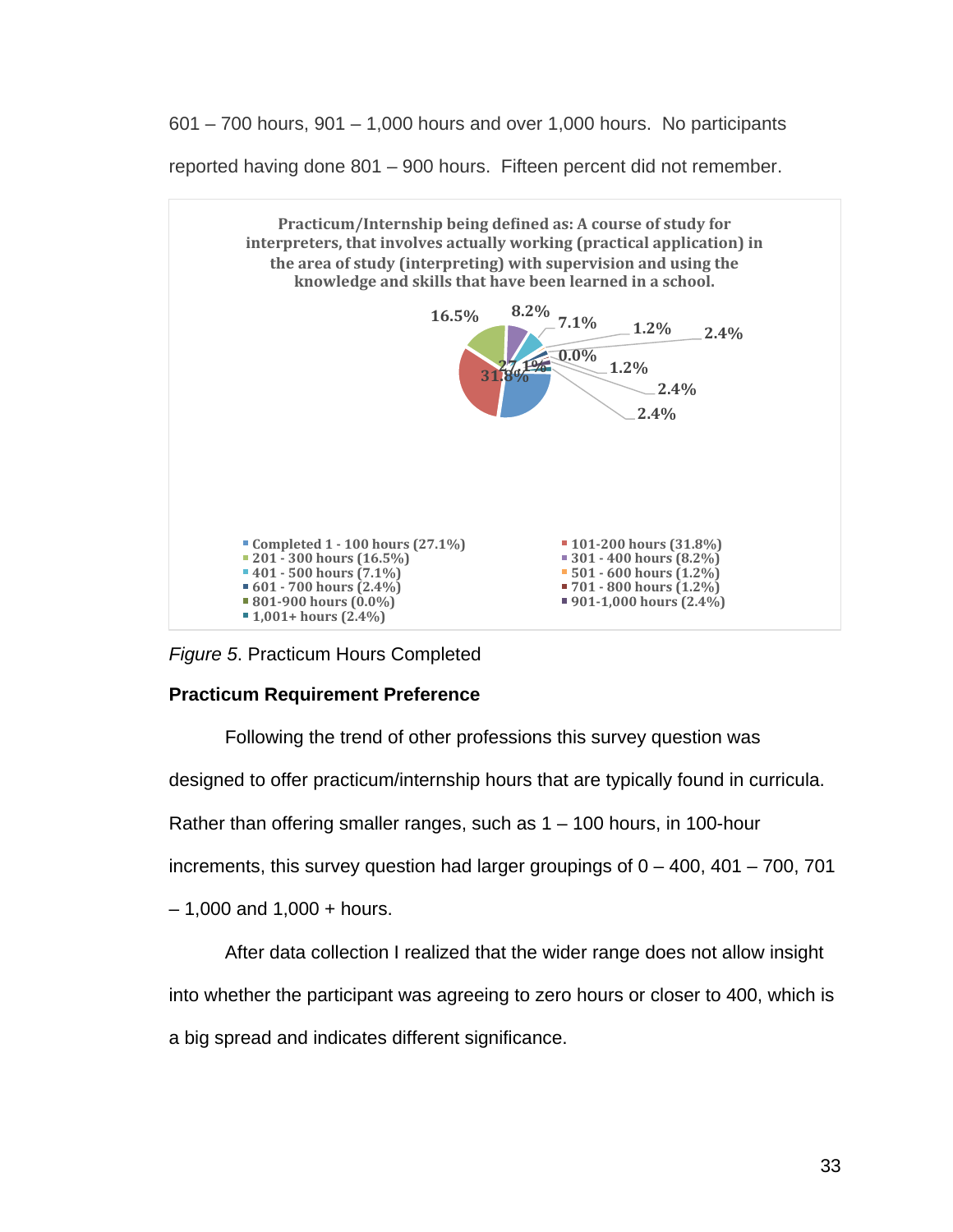The largest percentage of participants, 49.5%, shared their preference of 0 – 400 practicum/internship hours being required for students. The second largest margin, 31.3%, found the ideal range to be 401 – 700 hours. Together, 80.8%, this comprises the vast majority of contributors, which preferred  $0 - 700$ hours. Twelve percent suggested 701 – 1,000 hours for future interpreter students. Lastly, 7.1% recommended that over 1,000 hours should be implemented in curriculum.



*Figure 6*. Practicum Hours That Should be Required

# **Practicum/Internship Hours**

Some participants used this open-ended question opportunity to elaborate on their experiences, thoughts and preferences. From this data a strong theme emerged that current and former students perceived that they could benefit from additional practicum/internship hours. Many of them claimed that the more hours were required, the better to be prepared they would be. Some reported that they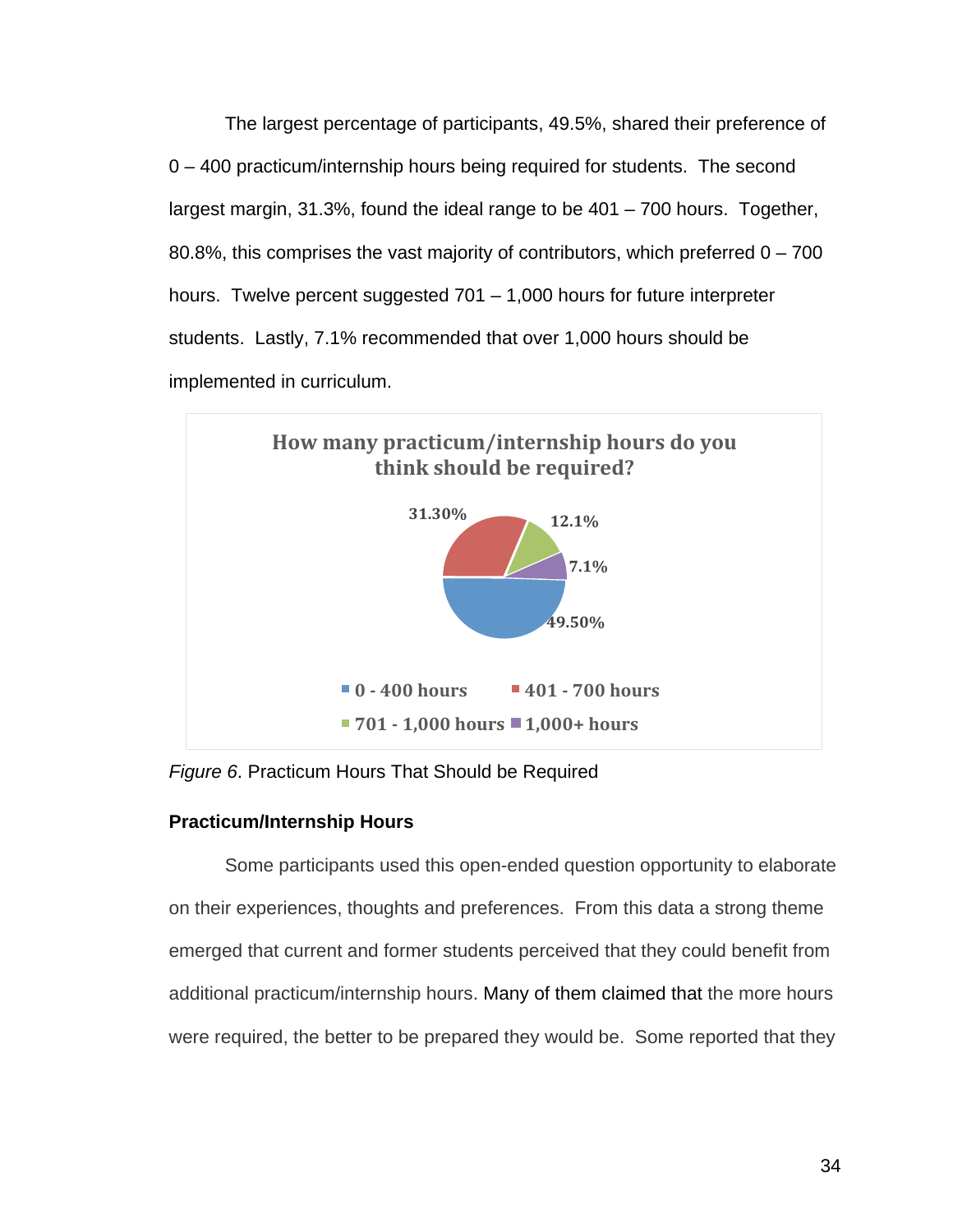had completed almost twice as many hours as their school required and still were not adequately prepared.

They expressed the desire for the hands-on portion to start earlier in their program. Stating that hands-on field experience is the best way to learn, they claimed that reading books and watching videos was no way to build proficiency. This supports what Kiraly (2000) wrote and suggested about authentic practice.

Others recommended specific practicum/internship numbers. For example, one participant chose 0 to 400 hours be required as a minimum because that is the same minimum hour requirement for counselors and a standard amount in undergraduate programs across multiple practice profession disciplines. Another contributor explained that students need opportunities to develop their skills on-the-job training through supervised internships supervised by a Deaf professional. Interpreting work involves the lives of other people and should not be taken lightly. They suggested 560 hours: 14 weeks of 40-hours a week unpaid practicum.

Lastly, one participant suggested that a yearlong internship teamed with or directly supervised by a mentor. This time should be solely dedicated to internship.

#### **Mentoring**

When asking their thoughts on practicum and internship, some participants elaborated on their experiences and expectations of mentoring. These comments demonstrate that the participants value and desire mentorship. They shared that mentoring would be more helpful than practicum/internship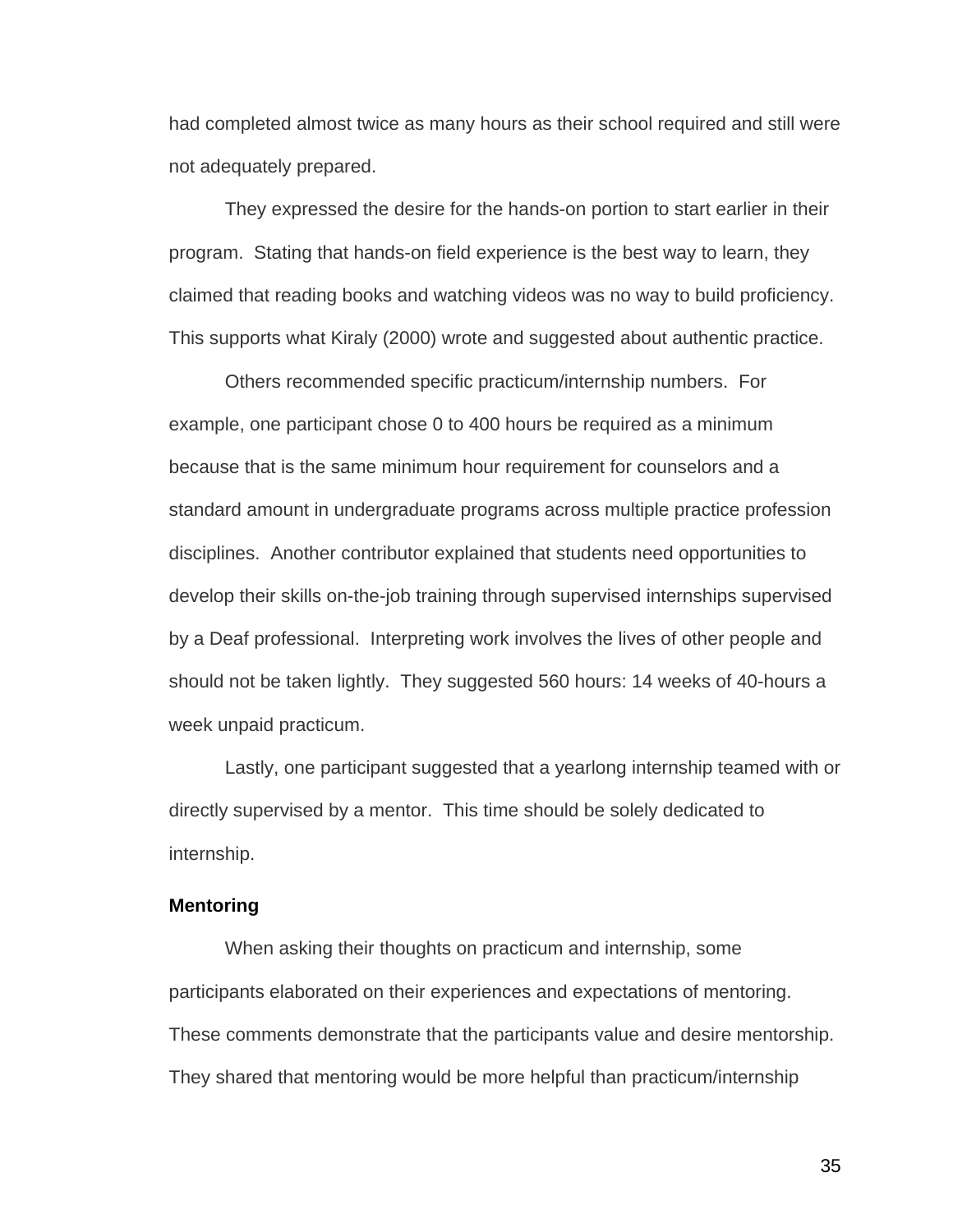hours. Their perception was that hands-on interpreting with mentors is more beneficial than what they learn in the classroom. Many students wanted and desired mentorship after graduation. Others shared that they believed that internship/practicum should be spread over a longer period of time and encompass mentoring, reflective work in a variety of settings.

## **"Hands Up/Real-world" Experience**

Fifty-two percent of participants expressed that their practicum/internship hours during their IEP were their only "hands up/real-world" practice they experienced (see Figure 8). The majority of participants did not experience interpreting opportunities outside of an academic setting while in school. This supports the finding that academia has changed the way that interpreters are trained. Eight percent did not know if their practicum/internship hours were their only "hands up/real world" experiences.



*Figure 7*. Was "Hands-Up/Real-World" Experience Part of Your Internship?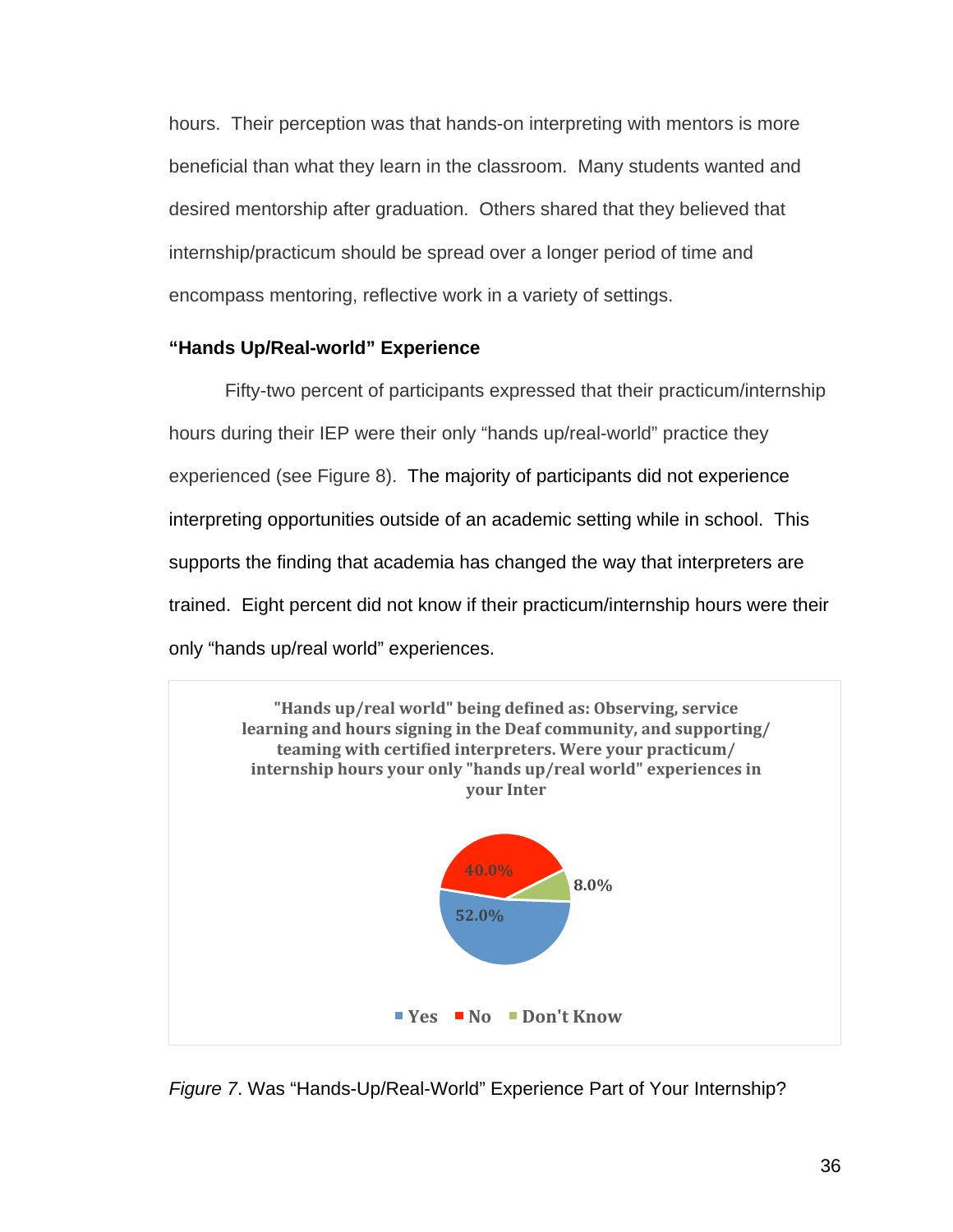### **"Hands Up/Real World" Preference**

Seventy-nine percent of participants indicated that they could have benefited from earlier "hands up/real-world" experience while in their IEP (see Figure 9). This demonstrates the participants desire for curriculum changes, which include performance-based experiences earlier in their programs.



*Figure 8*. Would You Have Benefited from "Hands-Up/Real-World" Experience?

## **Other Educational Preferences: Practicum Preferences**

The next question was, "What else could have benefited your education while in IEP?" Participants discussed their desire for a variety of settings during their practicum experience. Specifically they requested additional time be spent in freelance and video relay. Contributors also expressed the need to learn more about the business aspects of freelance interpreting such as managing invoices, taxes, licenses and scheduling.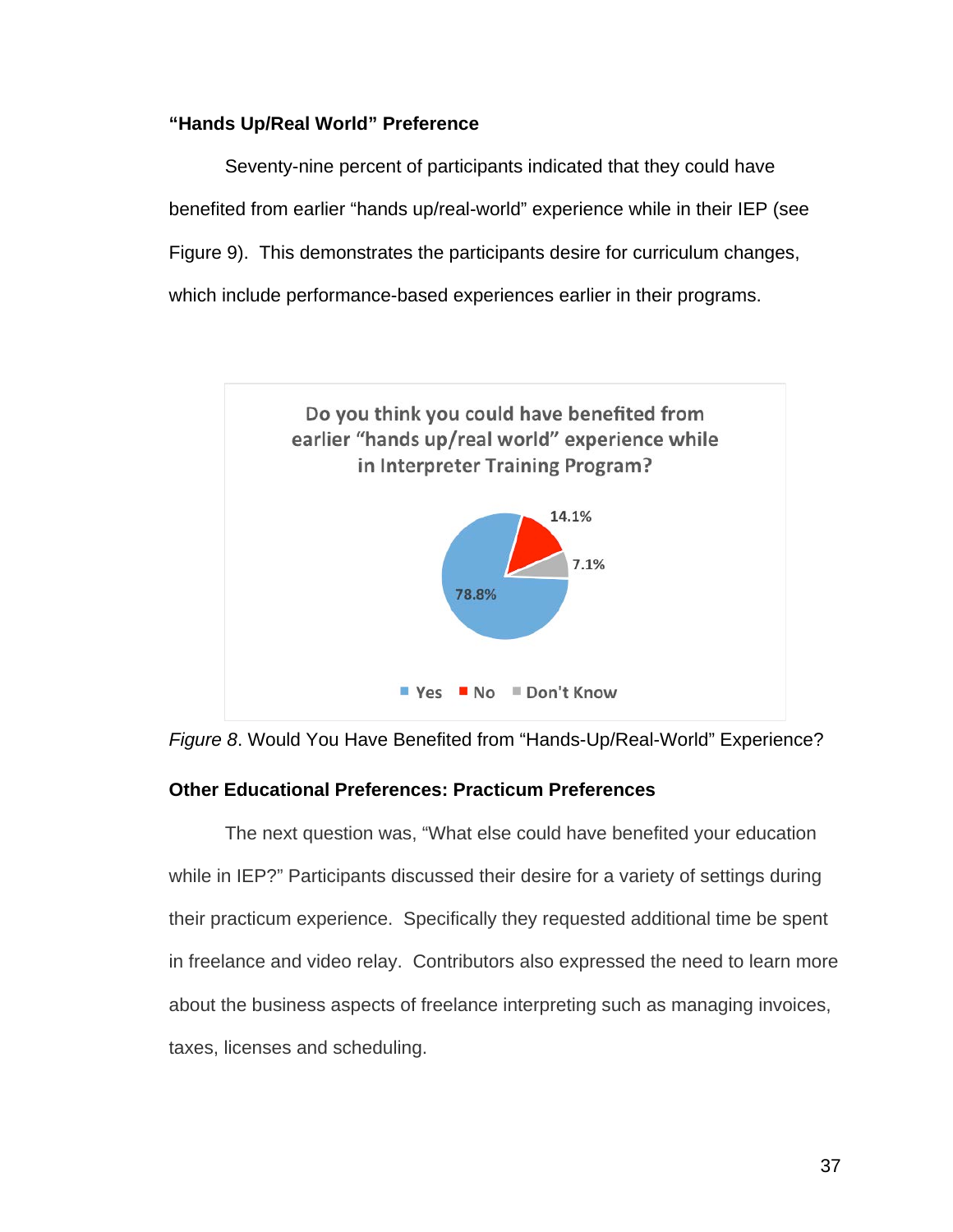#### **Other Educational Preferences: Mentorship Preferences**

Other participants expressed their desires for mentorship, specifically with members from the Deaf community. They shared the desire for a Deaf mentoring program with a certified Deaf interpreter during their interpreting education, believing that such a program would allow them to understand the overarching goals of interpreting and receive feedback from a native ASL user. Others requested Deaf language models to learn to appropriately code switch based on the consumers' language preference. Some claimed that a mentor would have smoothed their transition to real-world work.

#### **Other Educational Preferences: Curriculum Preferences**

Some contributors described their experiences and preferences. Different students were shown to have different weaknesses. Some students requested more supportive professors, more focus on vocabulary practice and training, additional learning of real-world ethical dilemmas and additional practical experience. There was a desire to move past sharing the theories to applying them.

Others wanted more preparation on how to acclimate to the workplace, how to find a good company to work for and how to set their compensation rate. One participant shared,

I think all 4 year BA ITPs should be closed—major in ASL, major in Deaf studies, major in communication, but interpreting should be a two year MA program in either a research or practice track, already fluent in the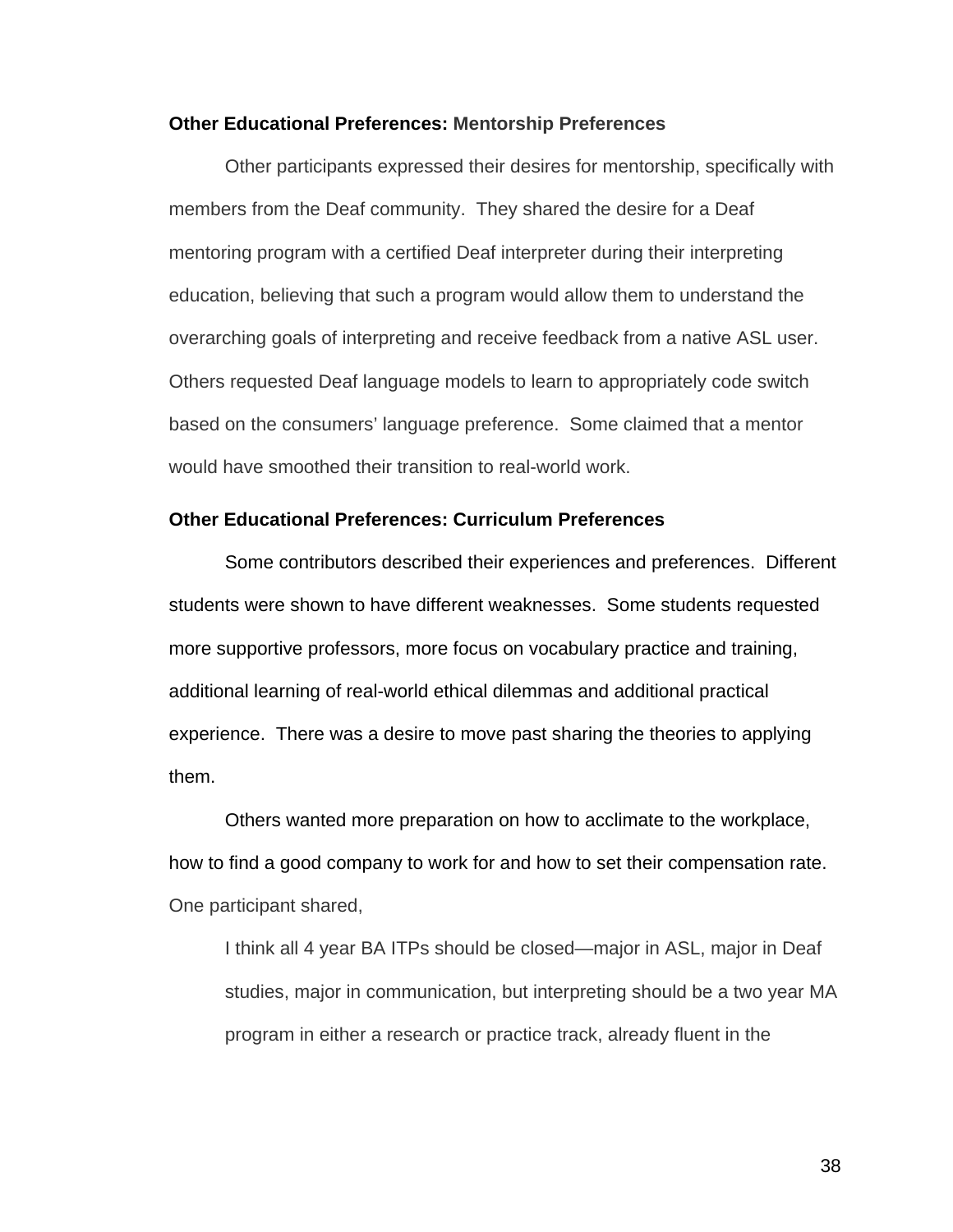language. Learning the language WHILE learning to interpret was a cart

before horse problem for me and many students I still see.

This would require restructuring of current programs and curricula.

# **Post-graduation Mentorship**

Ninety-five percent of participants' IEPs did not offer post-graduation mentorship (Figure 10). While it is not determined who should be responsible for post-graduation mentorship most IEPs are not offering mentorship to their graduates.



*Figure 9*. Availability of Post-Graduation Mentorship

# **Post-graduation Mentorship Preference**

Ninety percent of participants stated that they could have benefited from post-graduation mentorship (see Figure 11). The overwhelming majority of participants desired a post-graduation opportunity that was unavailable to them. This theme elicited a large response pool from contributors. While the rationale for wanting a mentorship varied, the preference is clear.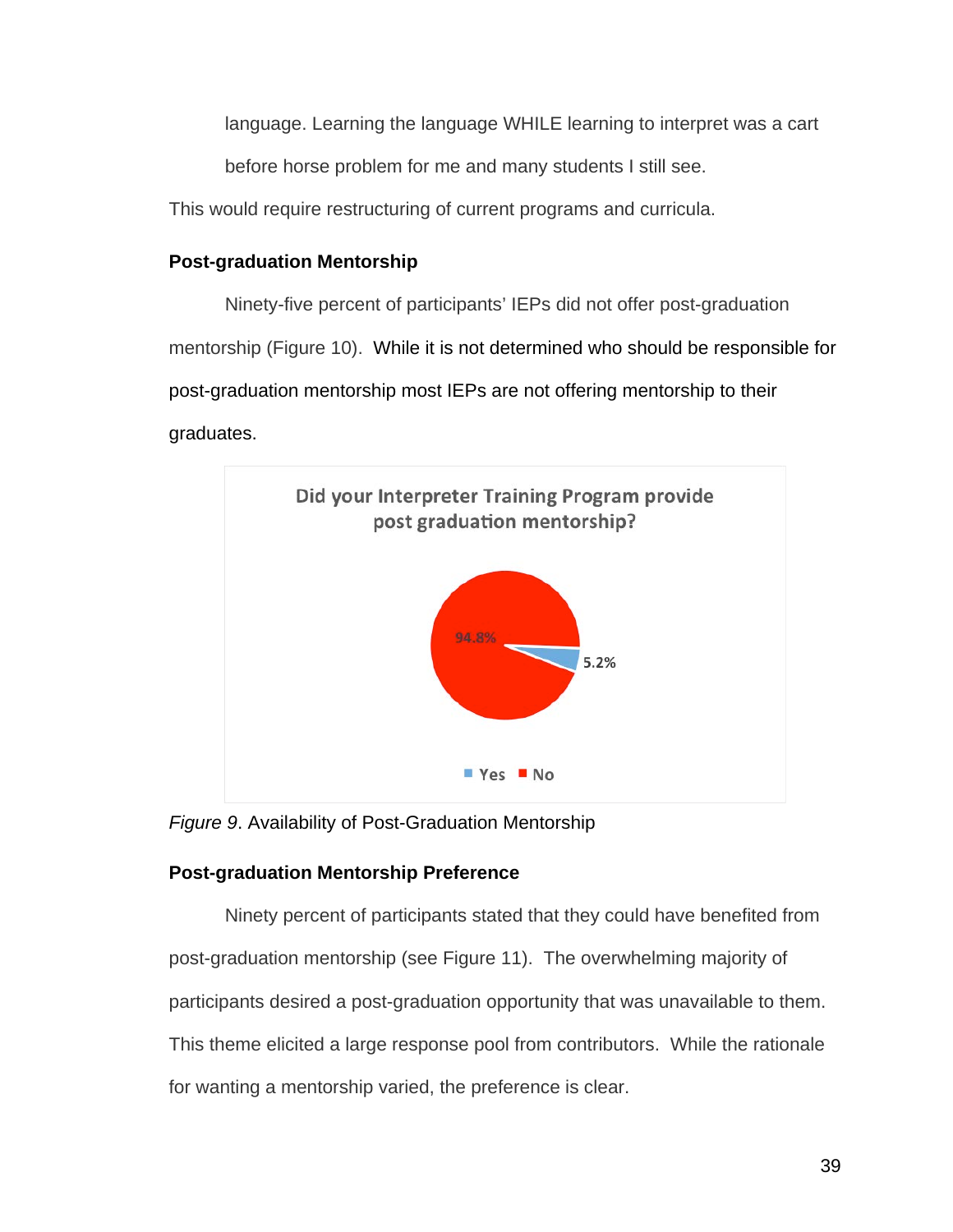Some participants expressed the desire for five years of mentorship postgraduation. Others simply wanted weekly check-ins with a mentor. They thought that this would aid in navigating new experiences when working alone and bound by confidentiality. One participant described an IEP as a "driver's permit." Working with a certified mentor/interpreter post-graduation would help obtain their driver's license.

Others reported that post-graduation mentorship could bridge the transition from being a student to a confident interpreter. They recalled the feeling of deflation the day after graduation when they realized all of their support was gone and the transition from student to interpreter was a big jump to make alone. Others requested a mentor post-graduation to help "clean up" bad habits picked up when working solo. Some graduates thought that they were qualified to start interpreting but with hindsight now realized they were not; they did not knowing how much they did not know. They believed that a mentor could have pointed this out to them. Lastly, some participants pinpointed what they sought in a post-graduation: a mentor to team with, post-assignments meetups to discuss sign choices, voicing choices, available controls for demands and to ask questions.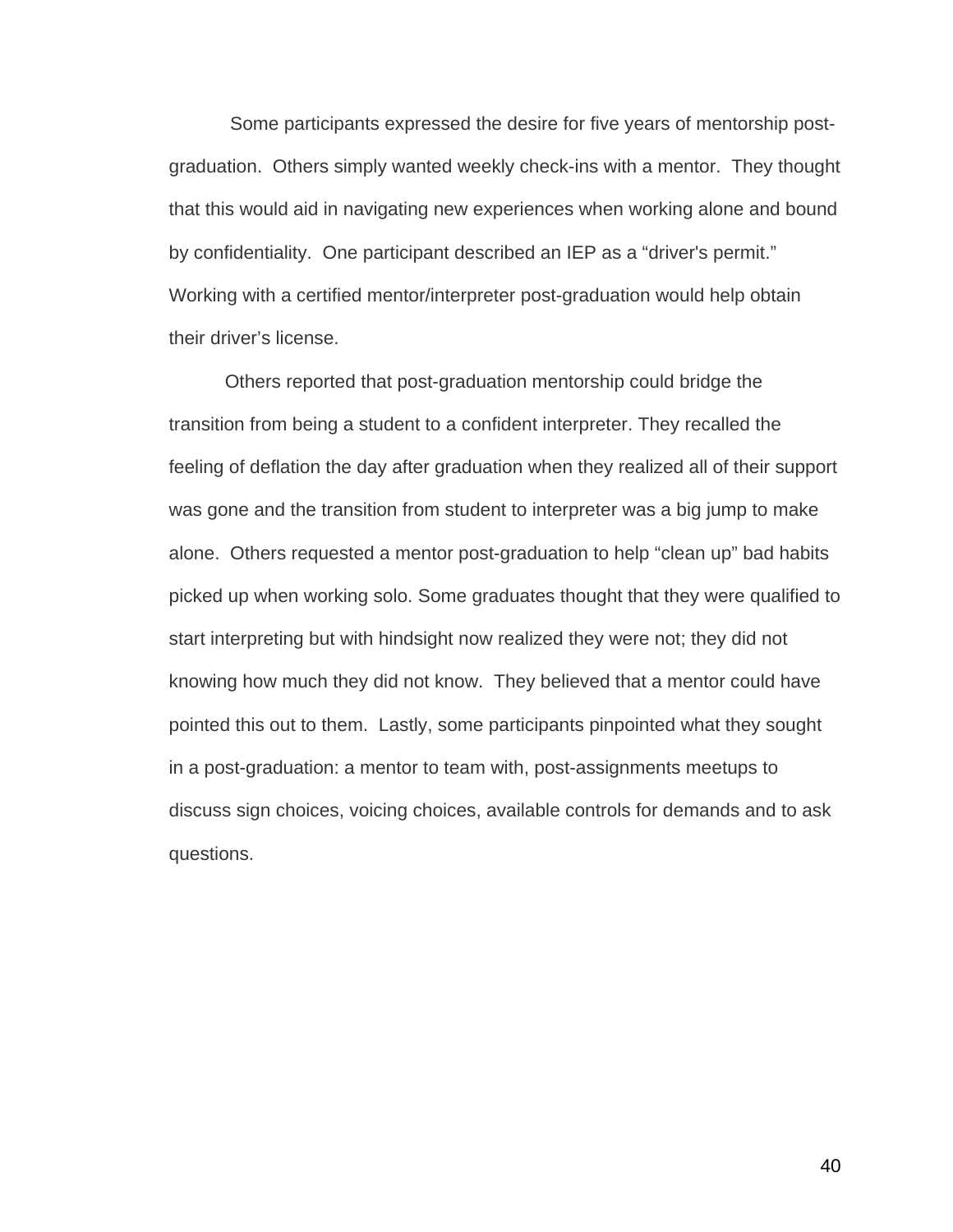

*Figure 10*. Would Post-Graduation Mentorship Have Been Beneficial?

## **General Feedback**

The last question was, "Now that you have completed this survey and had time to reflect upon your experience entering the field, what would have better prepared you for your work as an interpreter?" Again the feedback spanned four themes, practicum, mentorship, curriculum and support.

## **Practicum Feedback**

Participants wanted their practicum/internship to offer more than it did, especially real-world practice in longer apprenticeships. Their definition of apprenticeship was a practicum/internship with mentorship from members of the Deaf community. This would have a dual purpose of creating and fostering authentic relationships in the Deaf community while learning ASL from Deaf language models.

## **Mentorship Feedback**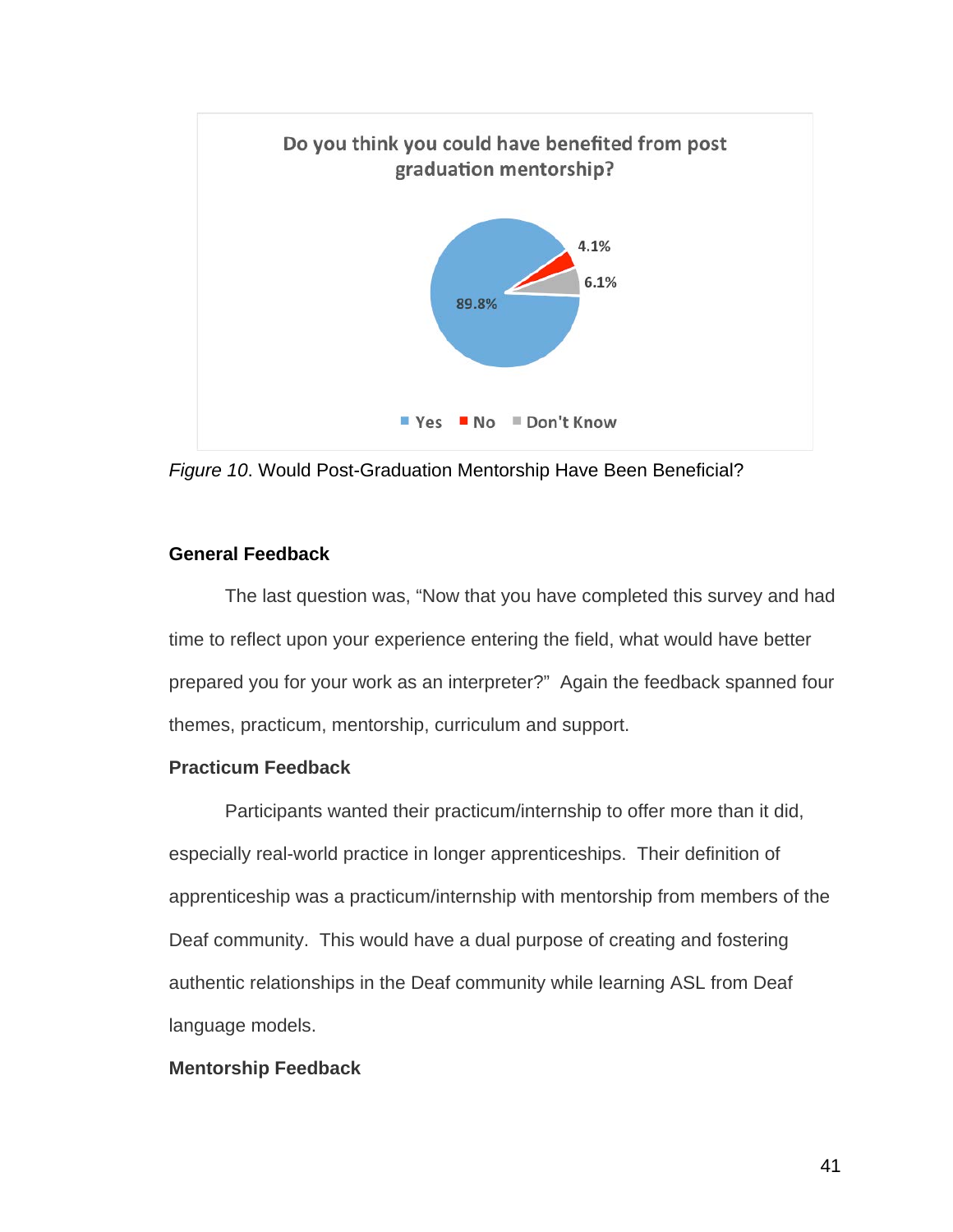This topic garnered the richest responses. Participants had different visions and desires' regarding mentorship but a resounding need was reported in this research. Some of their desires touched on what their mentors would look like. There was a preference for one Deaf language model and one Deaf or hearing certified interpreter mentor.

Others focused on the timeframe, requesting mentorship start prior to their last semester of school to ease the post-graduation transition. Some participants did not mention the need for the mentorship to start while in academia but requested their school establish a formal mentorship program that extended one year post-graduation in a variety of settings. Their reasoning included assistance in obtaining certification and adequately serving the Deaf community, which is increasingly diverse.

Some contributors stressed the need for mentorship while still in school. This desire could be met through more Deaf educators and stakeholders in the IEP framework. One participant envisioned:

A four-year bachelor's degree in ASL/deaf studies and a two-year masters degree in interpreting with required supervision after graduation before certification. Similar to how other established professions work with their graduates. How we work with new interpreters now causes untold damage to both the new interpreter and the Deaf community.

This participant not only shared a vision for future IEPs they brought up the essential point of what damage is being done with the current status quo.

#### **Curriculum Feedback**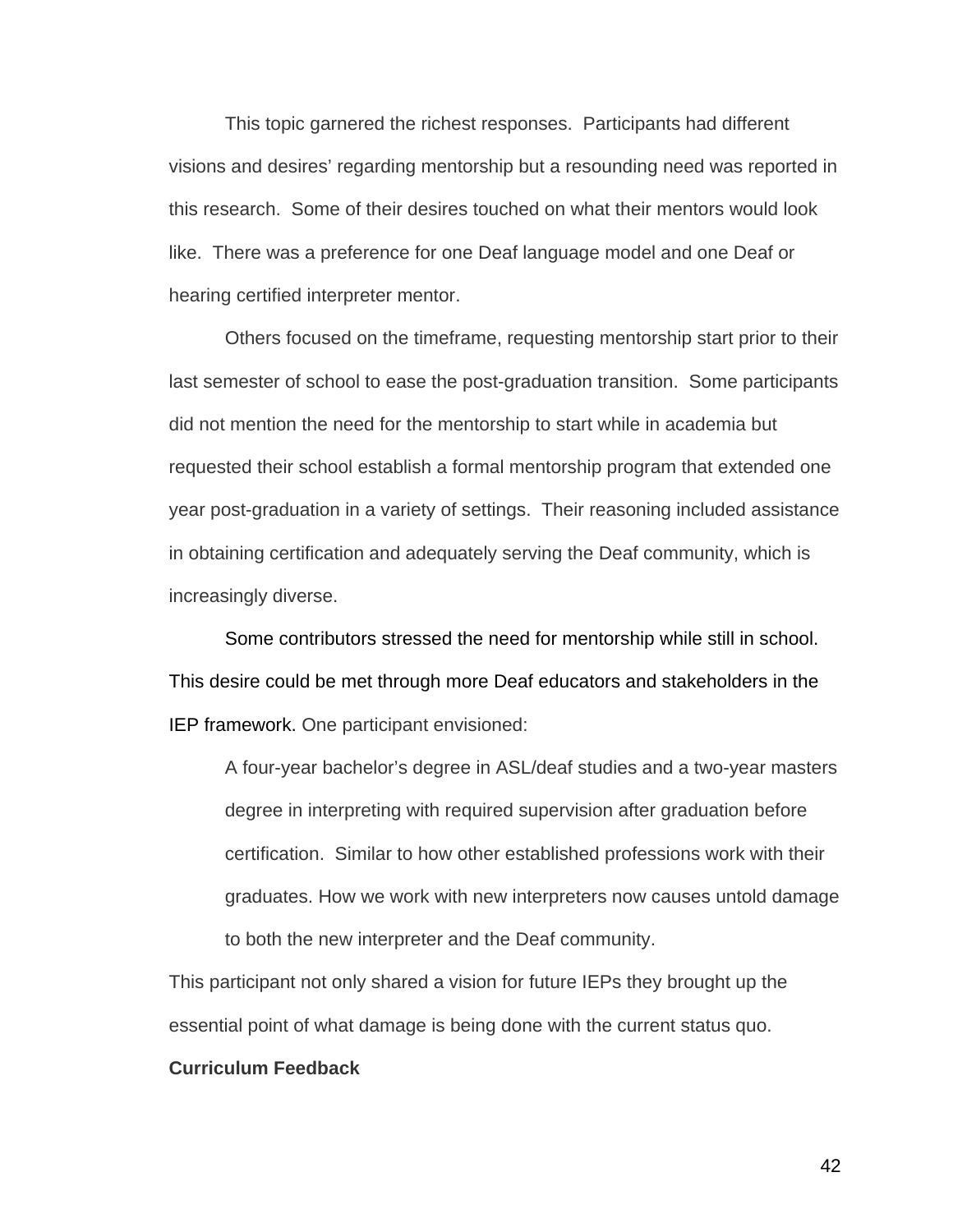Much of curriculum feedback relates to the participants desire for change. The details, however, vary. Some participants were very precise about their curriculum desires: more challenging language courses, starting to interpret in ASL 3, at least 50% of classroom time being hands-up practice, ample opportunities to practice interpreting, practicum partnerships, evaluating their own work, and more practice with real people or "air guitar" and less work with recordings. They also wanted to spend less time on medical and legal interpreting, as it would not be accessible immediately post-graduation. They wanted to spend more time on assignments that would be manageable postgraduation such as educational and community interpreting.

Others were vague. Some participants expressed a desire for more time in school on "everything else" because interpreting is so much more than interpreting between two languages. (There was no explanation of what "everything else" was.) Others wanted curriculum entrance requirements to be different. They wished that their program had necessitated learning ASL before learning to interpret. Lastly, some suggested giving students a more realistic timeframe of how long it takes to be minimally qualified to do the challenging interpreting work could minimize the Dunning Kruger effect.

#### **Associate Degree Versus Bachelor's Degree Feedback**

The participants did not hold back when sharing their feedback. The data revealed a curriculum sub-theme around the topic of associate versus bachelor's degrees in interpreter education programs. Many contributors regretted not having earned their bachelor degree before entering the field, or pursuing an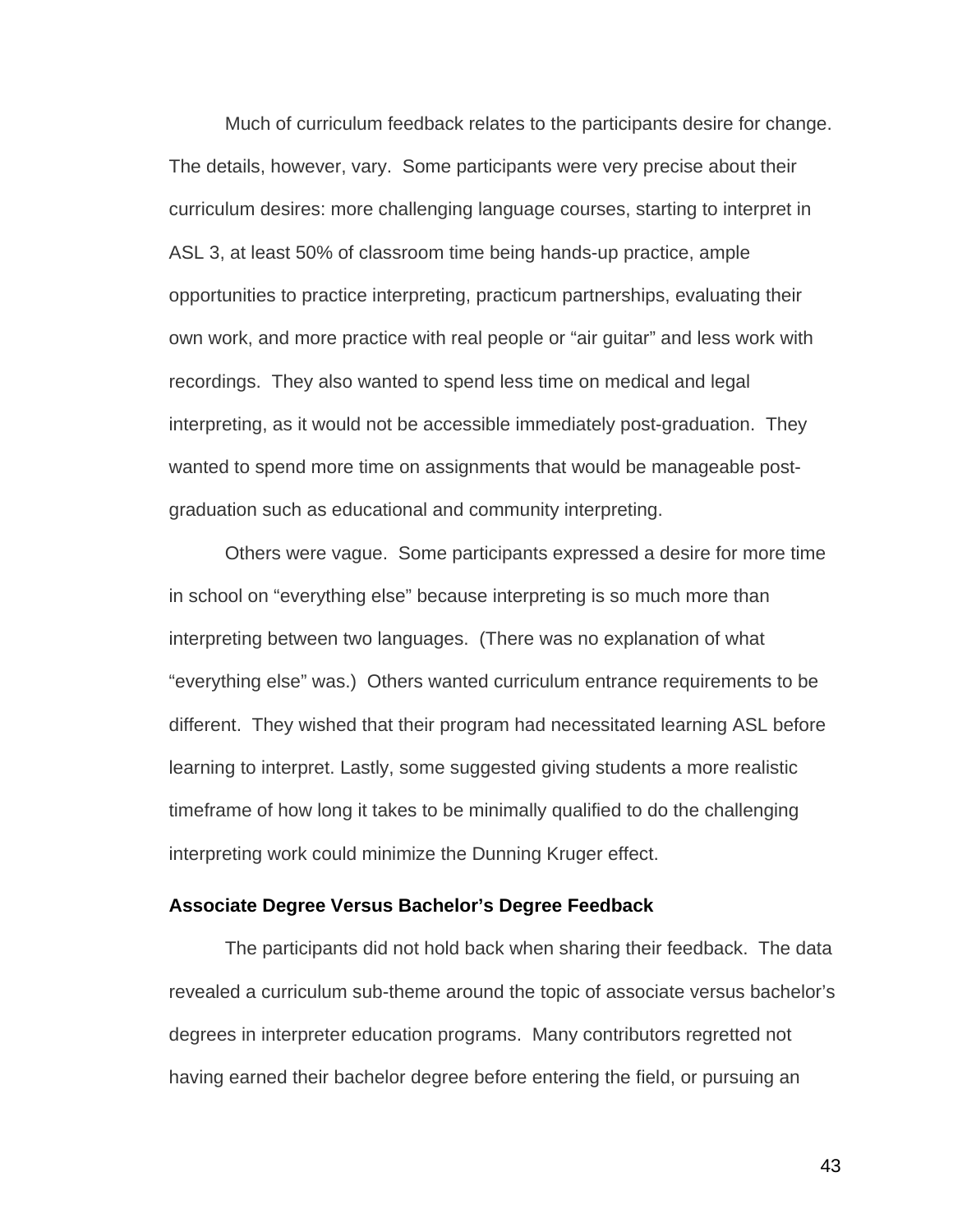associate degree instead of a bachelor's degree. Many participants opined that all IEPs should be four-year bachelor programs. Some suggesting eliminating all two-year interpreter education associate programs. The rationale was that there was no way to become a competent interpreter in only two years. In the words of one participant,

I was prepared thanks to years of community interaction before I went to school. I do not understand how any ITP/IPP/RID approved training programs thinks a 2-year program is adequate for interpreting in educational or medical settings. Educational: how can I be a language model for students if I only have classroom training? Medical: I took 2 years aka 4 classes of your parents' language. Do you really want me to explain cancer of the esophagus or a colonoscopy? Spoken language interpreters require specific training but RID doesn't? Think about that. This raises a good question: What requirements for other spoken-language

# **Peer/Community Support**

The data reveal the participants' call for additional support from their schools, professional peers, and Deaf community. They requested more networking opportunities before and after graduation.

interpreters are sign language interpreters missing out on?

Post-graduation they wanted more support from fellow interpreters. Many found that interpreters were too critical and not supportive of new interpreters. Others wanted more support from the Deaf and interpreting community as a whole. This support could be manifested through additional mentor/mentee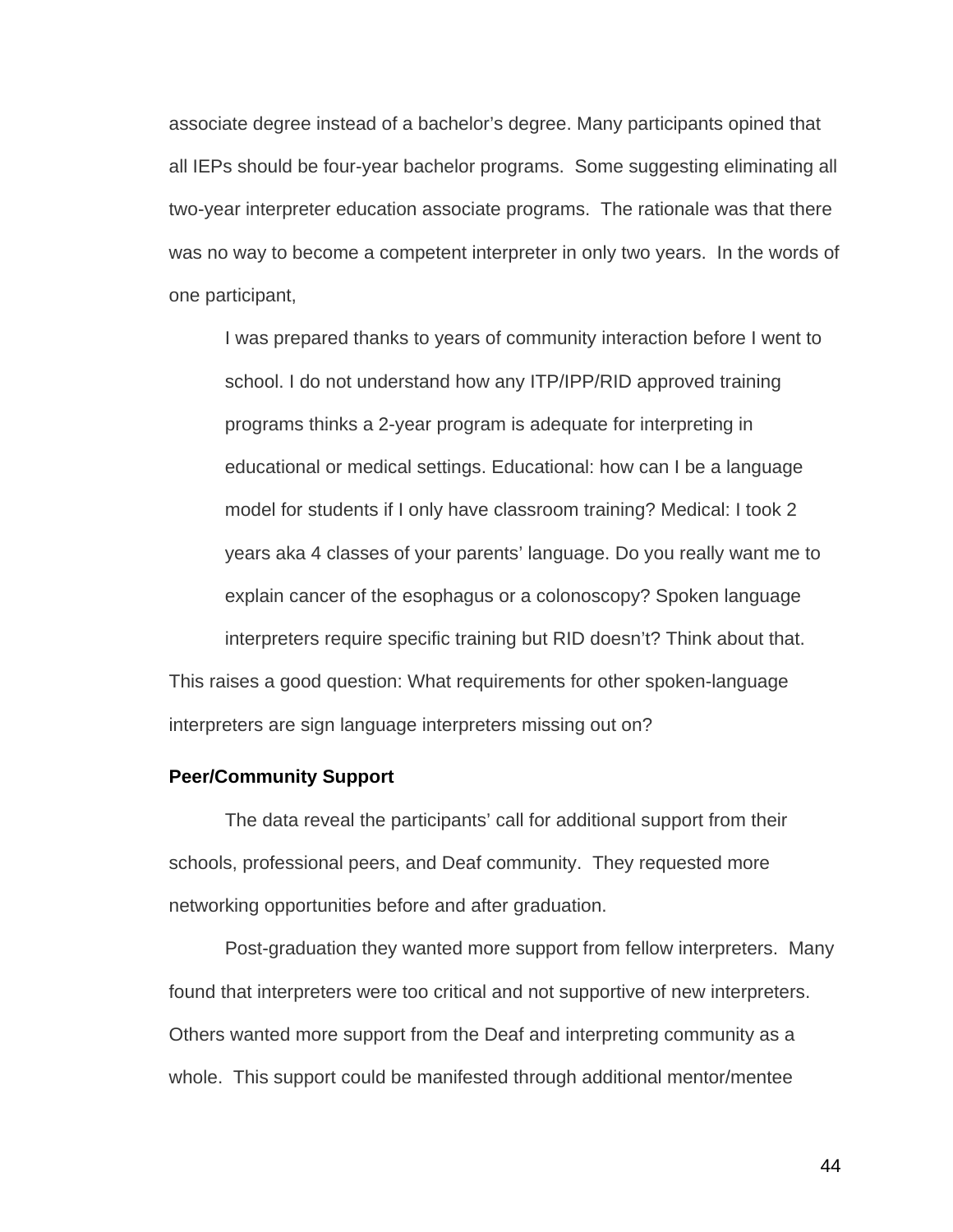programs, internships and more degree options for master's students. Additionally, collaboration and reciprocity with the Deaf community leaders/gatekeepers was identified as missing from IEPs.

#### **Discussion**

**Prior Interpreting Experience.** The data showed that 77% of participants had not had interpreting experience before entering an interpreter education/training program. This demonstrates the change in academic interpreting education (Ball, 2013). In the past the Deaf community trained its own young interpreters (Godfrey, 2010). Although academia, demand, and national legislation have altered this validation process of acclimation into the field (Winston & Cokely, 2007), the members of the Deaf community are stakeholders in this development and their collaboration is of paramount importance. Winston and Cokely (2007) and Humphrey (2000) suggested that academic curricula invite Deaf people to work with the students and approve their work as a graduation requirement. For this to occur, interpreter education programs should be based near and collaborate with a large Deaf population (Godfrey, 2010).

**Degrees.** Godfrey (2010) inquired about the types of degrees interpreting students were obtaining. Her survey found that 60.6% earned associate degrees and 39.4% bachelor's degrees. Seven years later, I asked the same question, arrived at nearly identical (Figure 5): 7.3% obtained certificates, 49.5% two-year degrees, 33% four year, 4.6% masters, 0.9% Ph.D., and 4.6% other.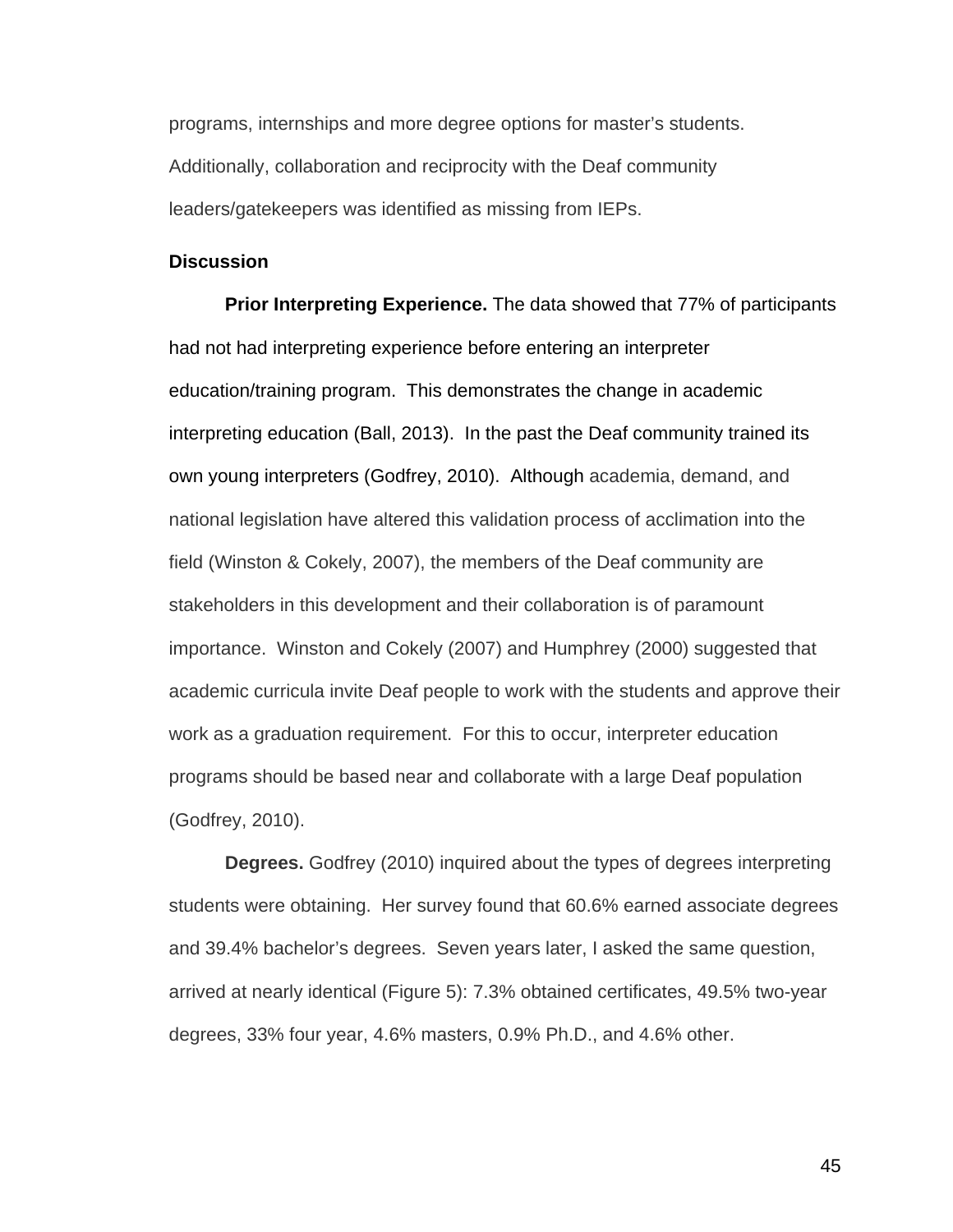Godfrey's (2010) research demonstrated that graduates from bachelor's programs earn state and national credentials (one of our benchmarks of success and therefore diminishing the gap) faster than associate-level graduates. In the United States, there are 46 bachelor's degree programs, 86 associate degree programs, 25 certificate programs, four graduate programs, and one PhD program (Find an ASL-English interpreting program, 2017). The fact that seven years after Godfrey's research and suggestions for change there are still almost twice as many associate programs as bachelor's programs (Find an ASL-English interpreting program, 2017) indicates that her suggestion to move away from the former and focus on the latter has not been heeded by the majority of students picking a program of study. These data confirmed that more interpreting students are completing associate degrees than bachelor's or advanced degrees. Perhaps this is because more associate degrees are available. It is also more economical to obtain an associate degree.

In 2005, Witter-Merithew and Johnson made 20 recommendations for ideal interpreter education programs (see Appendix C for the complete list). The first is "a baccalaureate degree should be a minimum requirement for entry into the field" (p. 18). Since December 2012, any candidate seeking certification for the national interpreting exam has been required to possess a bachelor's degree (Registry of Interpreters for the Deaf, 2012). Since there are no federal regulations and few state regulations monitoring who is working (Burch, 2002; Godfrey, 2010; Witter-Merithew & Johnson, 2004), some interpreters are working without credentials.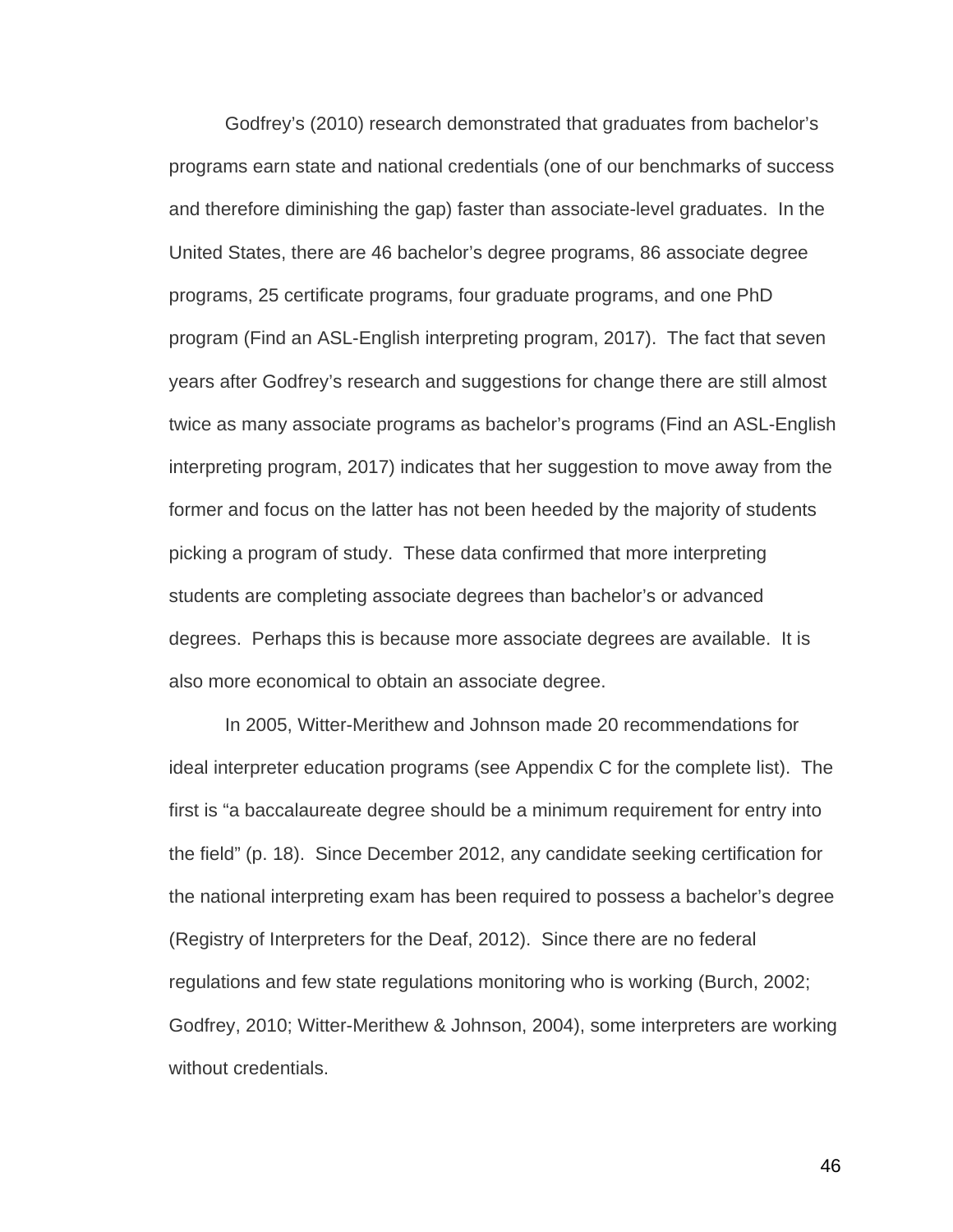The survey data demonstrates that participants regretted not obtaining a bachelor's degree or higher prior to interpreting. Many felt that an associate degree did not adequately prepare them to enter the field. Several of these students returned to the classroom to earn a bachelor's degree.

ASL/English interpreters are still more aligned with technical than professional training. The typical student is earning an associate degree and completing 200 hours of internship over two semesters (Dean & Pollard, 2001). Offering associate-level interpreting training programs—aligned with trades perpetuates the myth that interpreting is easy to learn. "Interpreting is not a simple sign-to-spoken or spoken-to-sign task but good interpreting involves a command of two languages and an understanding of the cultures associated with those languages" (Stewart et al., 2004, p. 42). To interpret effectively, interpreters must have a practical understanding of the content being expressed in the source message. To avoid misinterpretations, they must accurately convey the speaker's or signer's emotions (Stewart et al., 2004). The United States Department of Labor, Bureau of Labor Statistics for Interpreters and Translators states that a "typical entry level education" is a bachelor's degree (U.S. Bureau of Labor Statistics, 2015). The expectation is there; reality has to follow.

**Curriculum.** Curriculum needs attention to improve preparedness. Academic transparency is needed. Why do some bachelor's programs produce interpreters who can obtain certification and who maintain healthy relationships in the Deaf community, while others graduate feeling unprepared, unable to obtain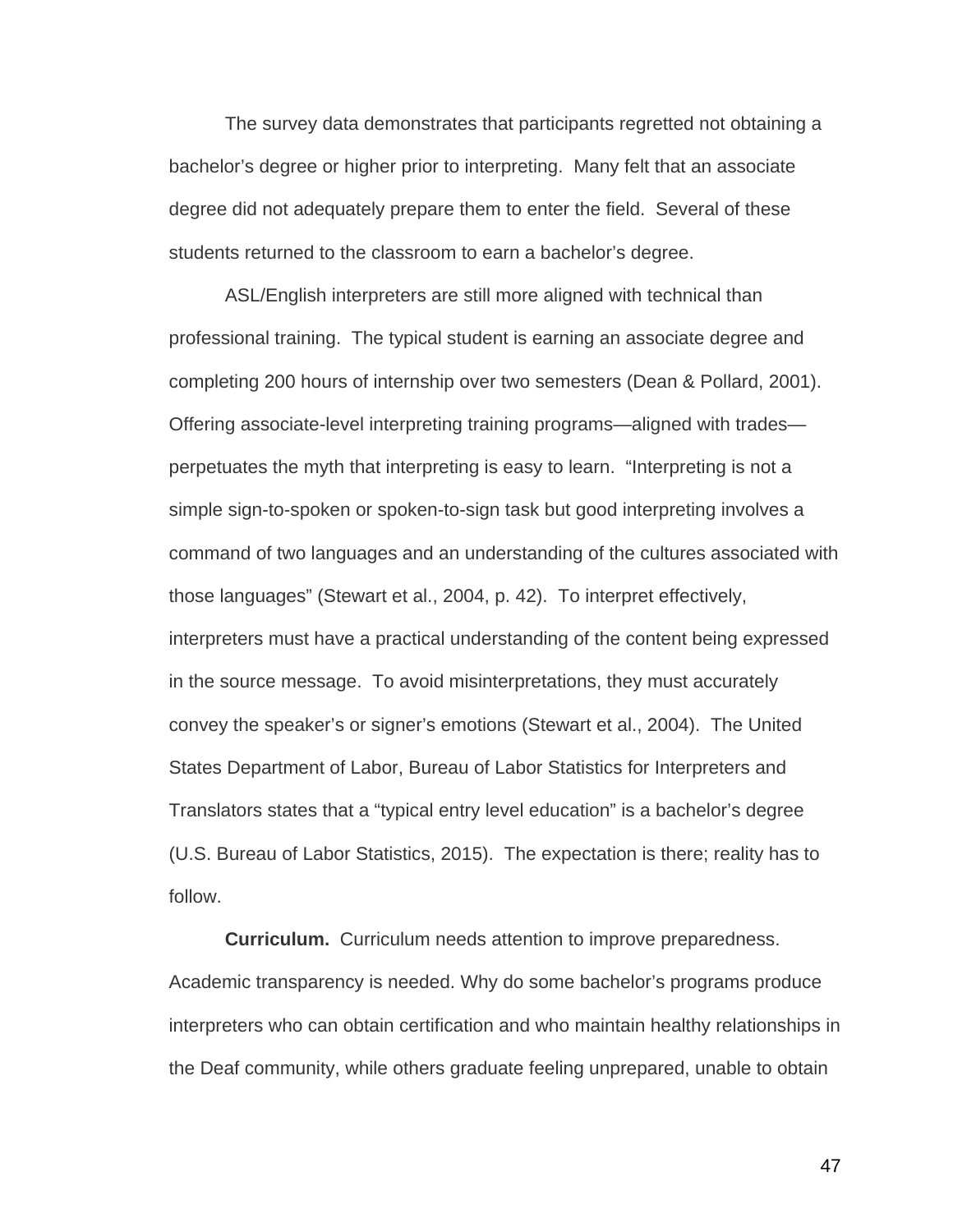certification and feeling dissatisfied? What are some schools doing that others should emulate or avoid? To provide continuity, programs need to offer similar curriculum instruction.

The survey data suggested that students want less theory-based and more hands-on instruction. Perhaps a national consensus could be reached on what every interpreter education program should include. Each program could take its own route to the same destination, but the foundation would be the same. This could be achieved by applying backward design theory (Wiggins & McTighe, 2005): looking at the goal and at the skills that graduates must possess will reveal what the curriculum needs.

The survey demonstrates the desire for a differentiation between programs. Associate programs, could teach ASL and bachelor's programs could teach interpreting. How can this change be implemented? What funds will be needed? Will this cause some associate programs to close? Are there enough bachelor's programs to meet the demand?

Perhaps like other professions, sign language interpreter education programs could establish entrance and exit requirements. Ideally this would allow any remaining associate-level programs to center on language immersion (not interpreting). Bachelor's programs could then focus on interpreting. These universities could also collaborate with the Deaf communities, especially in relation to exit qualifications, to ensure that students graduate as well-trained interpreters. This cooperation elevates the profession and improves the quality of interpreters.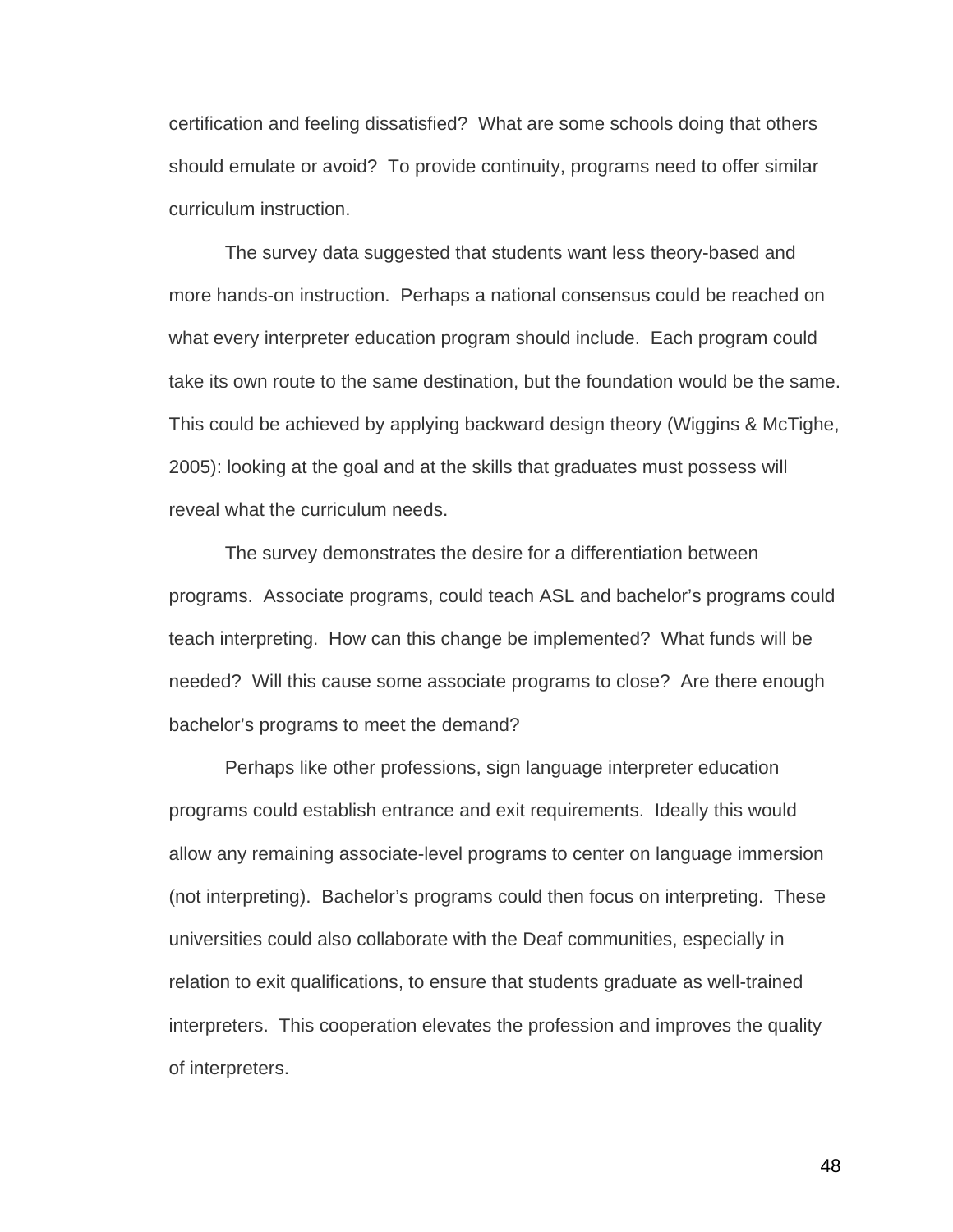The survey data clearly demonstrated that many participants wished that they had earned a bachelor's degree prior to interpreting. Others complained that their associate program did not adequately prepare them for real-world interpreting. Several contributors returned to school and earned their bachelor's degree.

In addition, more research needs to be done on interpreter educators. How many educators are full-time faculty and how many are adjunct? Is there a high turnover rate? If so, why? If not, why not? Are all of the educators certified? What degrees do they hold? Are they active in their local Deaf community?

There are no national requirements for how many practicum/internship hours must be completed before graduating from an interpreter education program. Three of the five programs in Godfrey's (2010) research encourage but do not have—exit requirements. Exit requirements could ensure that students are ready to work independently and at a high standard.

In considering the survey data and what could help improve preparedness, perhaps exit requirements, including a portfolio, could be instated (Humphrey, 2000). The portfolios would contain evidence of proficient interpreting, letters from clients, mentors, teachers, members of the Deaf community, and student journals tracking progress and critical thinking. A member of the Deaf community, full-time faculty member, and a certified interpreter could share the responsibility of assessing the portfolios.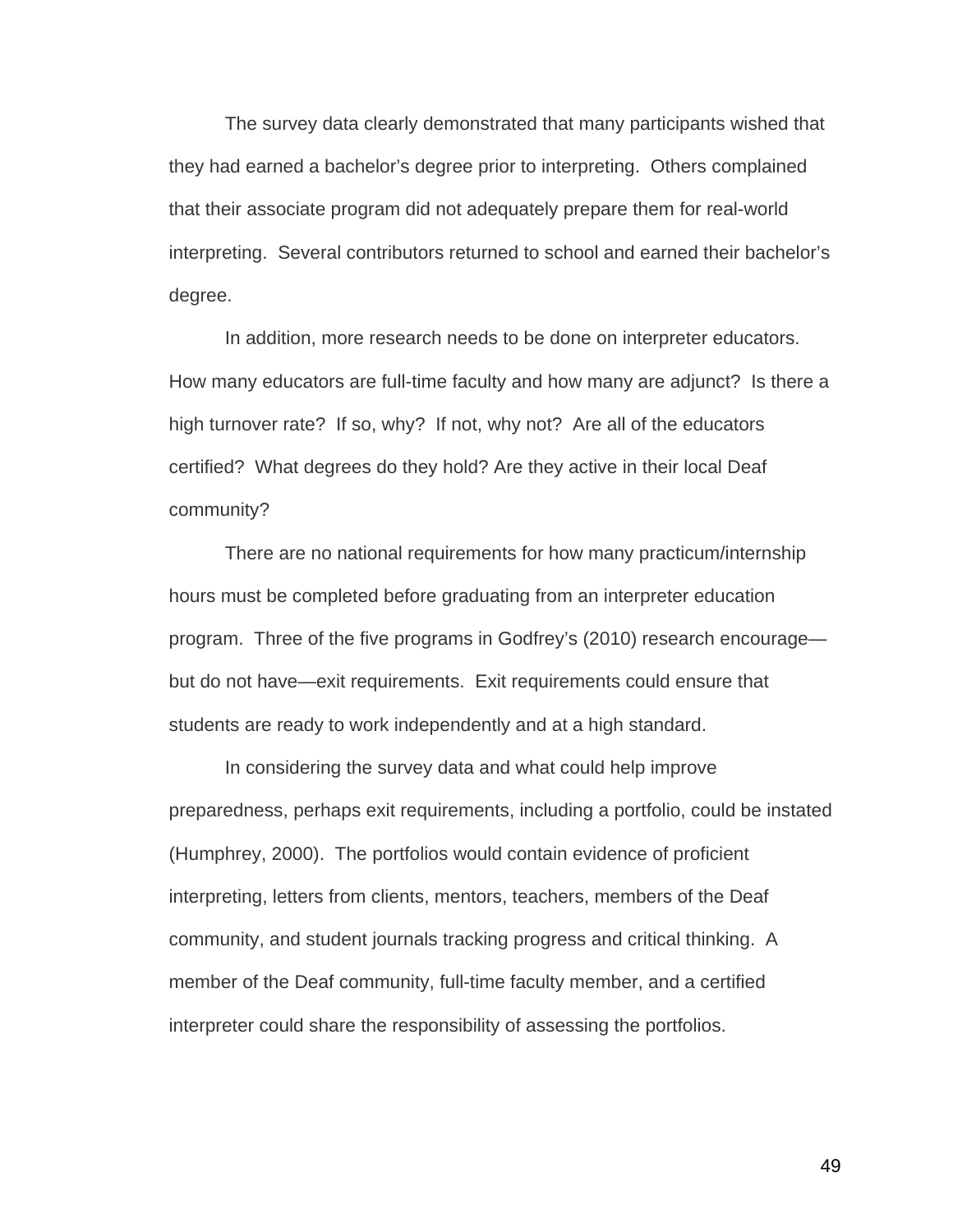The participants suggested that associate programs are terminal. If associate programs are graduating students who are unprepared to interpret, they are depriving the Deaf community of the services that it needs, thereby perpetuating an environment of mistrust and hurt. This process also has negative implications for hearing consumers who may or may not know the limitations of the interpreters they are hiring and trusting. If these associate-level programs are harming the Deaf community—the community we interpreters spend our resources to serve and stand with as allies—why are they still in existence? How can we move to bachelor interpreter programs with entrance and exit requirements? Associate programs could become American Sign Language immersion. These programs could be intended for students desiring to become certified interpreters to learn American Sign Language and gain an understanding of Deaf culture before starting the more challenging work of interpreting.

**Practicum preference.** While the majority of the participants completed 100–200 hours of practicum/internship hours, they suggested a range between 0 to 400 hours. Godfrey (2010) claimed that the students' practicum experience is the biggest determinant of their success post-graduation. This surveys data had the biggest response around mentoring but practicum was a strong second theme, which elicited many comments.

The participants expressed a desire for more practicum/internship hours in a variety of settings and started earlier in their program. These are fair and attainable requests. Kiraly (2000) shared: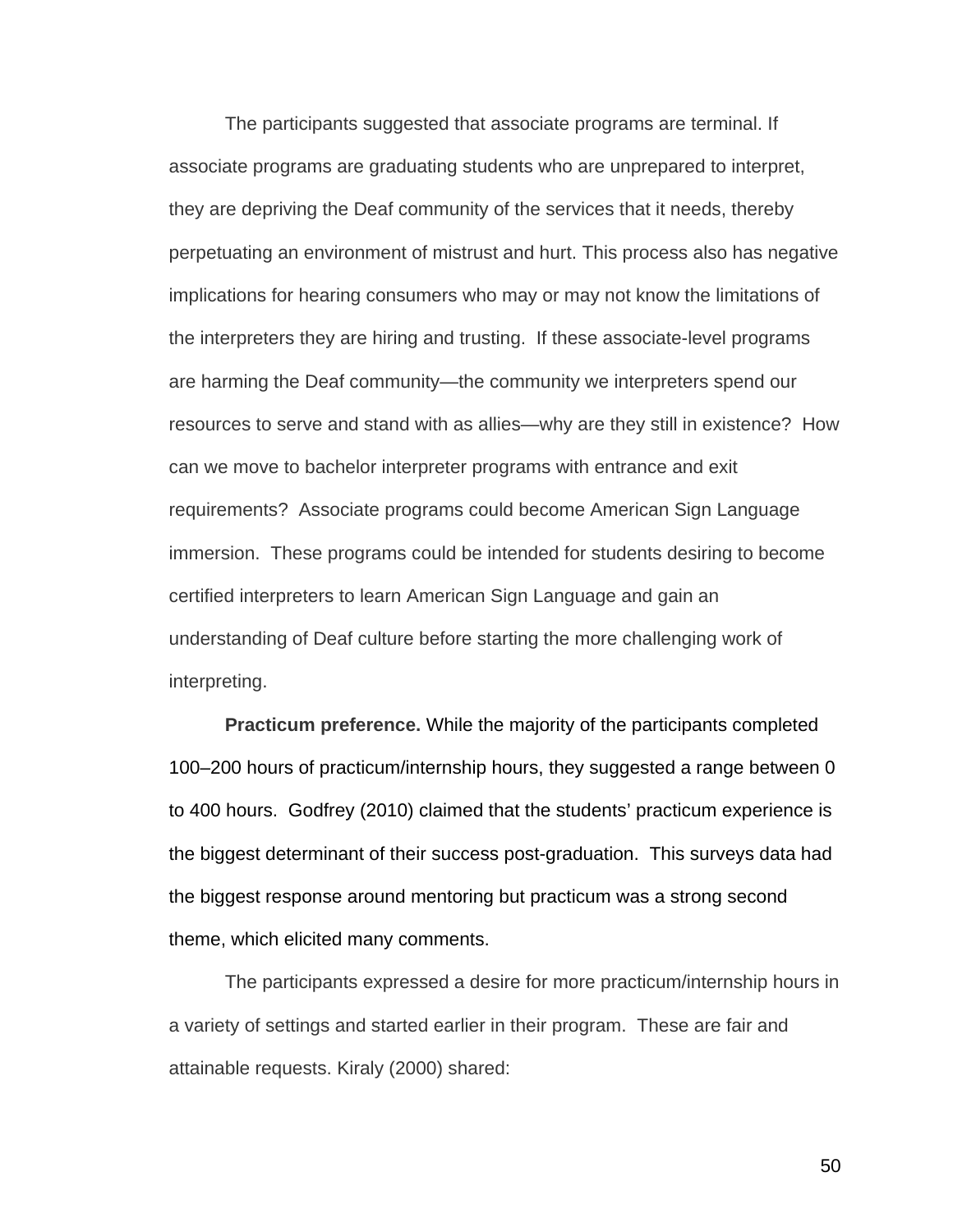Structures in the mind cannot be imposed from without; knowledge cannot be passed on from those who know to those who do not; it is only through personal experience that individuals can increase their own knowledge (or understanding of the world around them). (p. 196)

Following the lead of numerous other professions, perhaps a nationally agreed upon required number of hours for all programs would be beneficial. To avoid aligning the ASL/English interpreting field with technical training jobs and to elevate the profession, the ASL/English interpreting profession needs to do what other professions have done. Initially, an increase and implementation of a national standard of practicum hours commensurate with other professions may cause challenges for interpreter education programs in more rural areas. However, we live in an age of technology where internship hours could easily be acquired via computer video relay systems. Curriculum designed with the last year comprised of supervised internship in a variety of settings with various language/interpreting models would provide interpreting students with much-needed real-world experience. This could include a mandatory agreedupon set of hours that must be completed prior to graduation.

**Mentorship.** Mentorship was the topic that elicited the biggest response. It is clear that this is an area that needs improvement. This supports Dean and Pollard's (2001) research that mentorship is revered above a higher salary for recent graduates of training programs. Winston and Cokely (2007) reached the same conclusion where students explicitly stated they wanted more mentoring and test preparation, Deaf instructors, hands-on experience/practicum,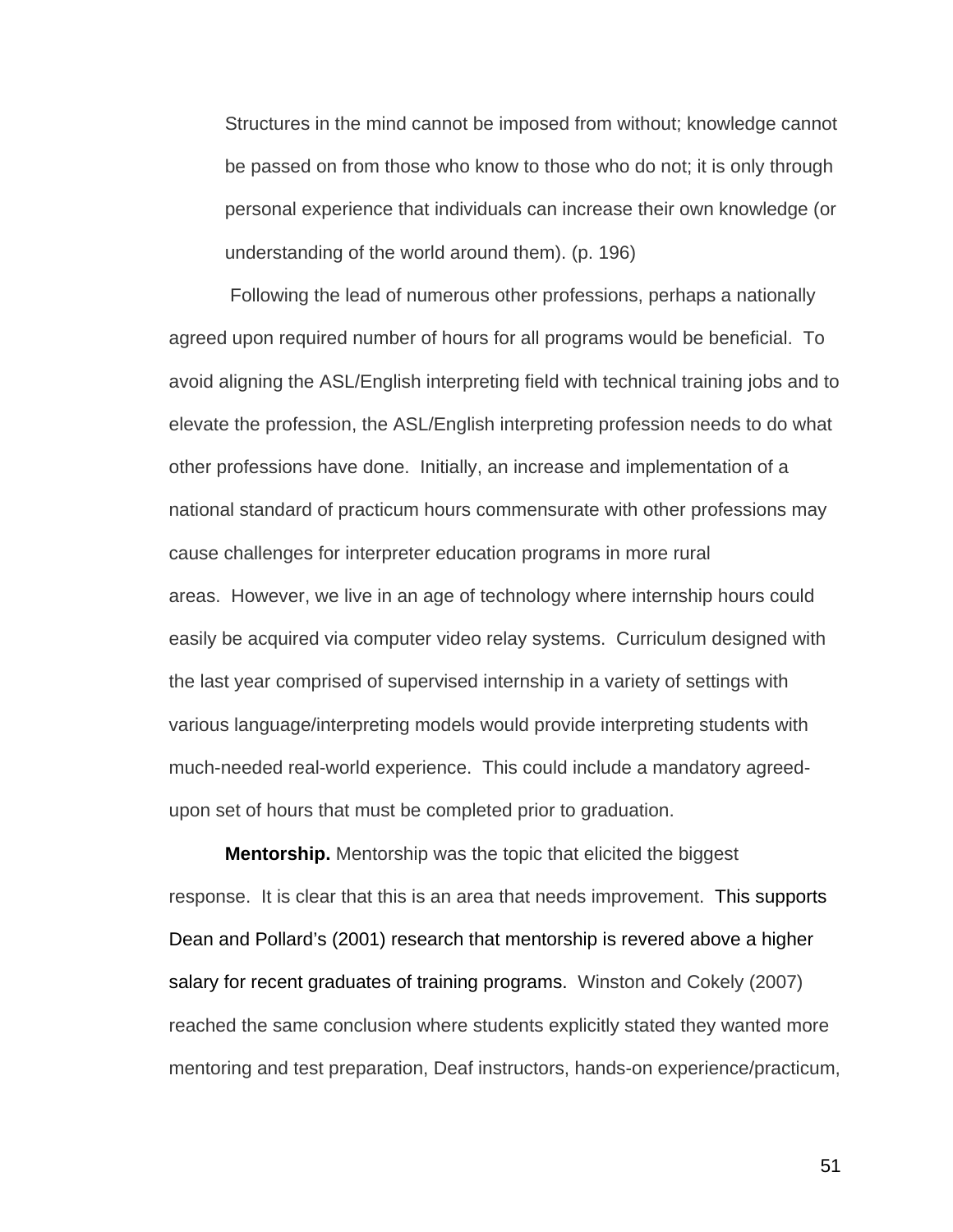and ethics instruction. The desire has not changed in 10 years, but curriculum designers have failed to respond. The resounding message was that we need more mentorship during education and post-graduation. Glasser wrote,

> We Learn 10% of what we read 20% of what we hear 30% of what we see 50% of what we see and hear 70% of what we discuss 80% of what we experience

95% of what we teach to others. (William Glasser quotes, 2016) I have enrolled my two children in a Montessori school. My four-year old son is in a classroom of three-, four- and five-year olds. This arrangement allows the older children to guide the younger ones. By teaching, children hone their own skills and understanding. Montessori teachers believe that the students must "analyze and rearrange their knowledge before they can pass it on" (McKingley, 2009, p. 1).

This research has proposed that ASL/English interpreters did/do not feel competent when they transition from academia to real-world work. Others have confirmed this gap (Ball, 2013; Boeh, 2016; Humphrey, 2000, Meadows, 2013; Shaw et al., 2006; Smith, Cancel & Maroney, 2012). Interpreters who are less than competence do a disservice to their consumers. Competence breeds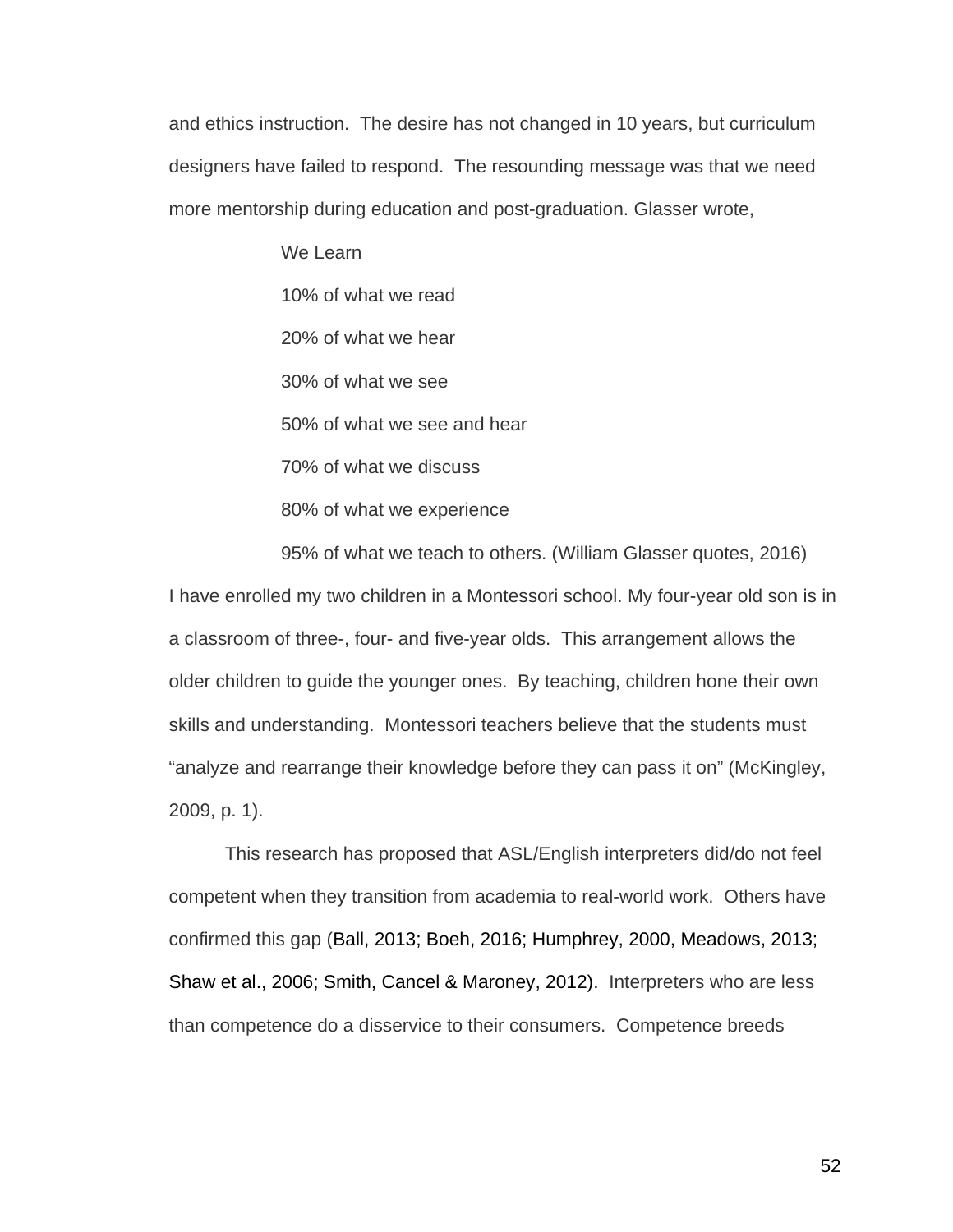confidence, which in turn leads to a greater sense of responsibility (McKinley, 2009).

Mentorship does not need to be limited to post-graduation, but it can become an integral part of IEPs. In regards to interpreting education, if the thirdyear students mentored the first-year students and the fourth-year students mentored the second-year students, the more advanced students could help the novices understand what is normal, how to adapt, solve problems, stay involved in the Deaf community, practice meaning transfer, and discuss ethics. This could lighten the faculty's burden while polishing the students' understanding.

**Post-graduation mentorship.** Post-graduation mentorship is equally important. To aid in obtaining certification and closing the gap from what was taught in school and what is required in the real-world, each student could graduate with at least two mentors: one certified interpreter acting as a professional model and one Deaf language model. Mentorship with these two professionals could continue for at least one year after graduation or until certification.

**Support.** Lastly, the appeal for peer and community support was clear. As interpreters, we can do better to support each other, those standing next to us as certified interpreters and those who are pre-certified. The students want Deaf faculty to guide them through their education. How can we increase the number of Deaf educators? How can we promote collaboration among the schools, educators, students, and the Deaf community? These stakeholders share the goal of providing quality-interpreting services and should be working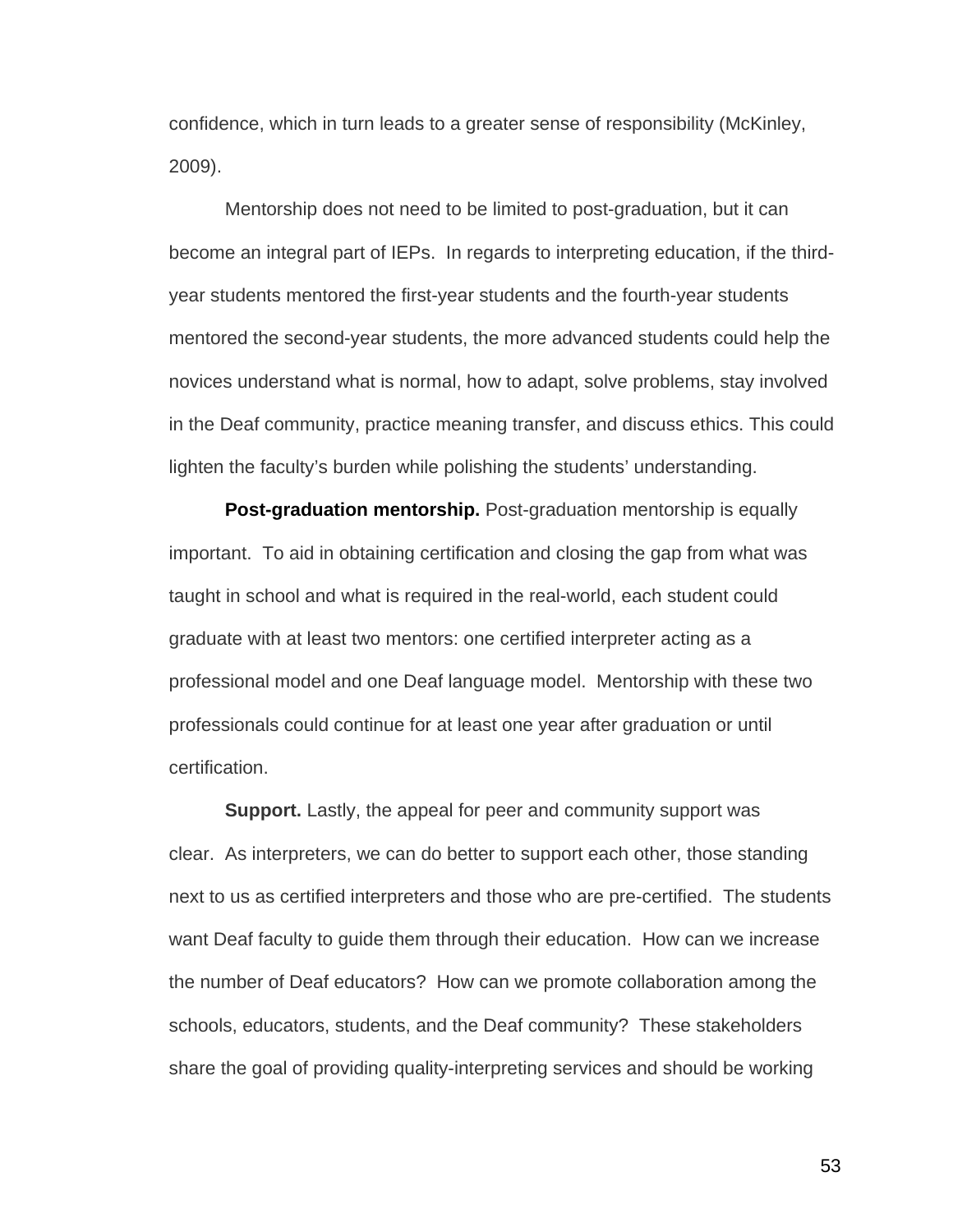toward it together. As Witter-Merithew and Johnson (2005) stated, we are all responsible for creating the gap, so we must come together to close it.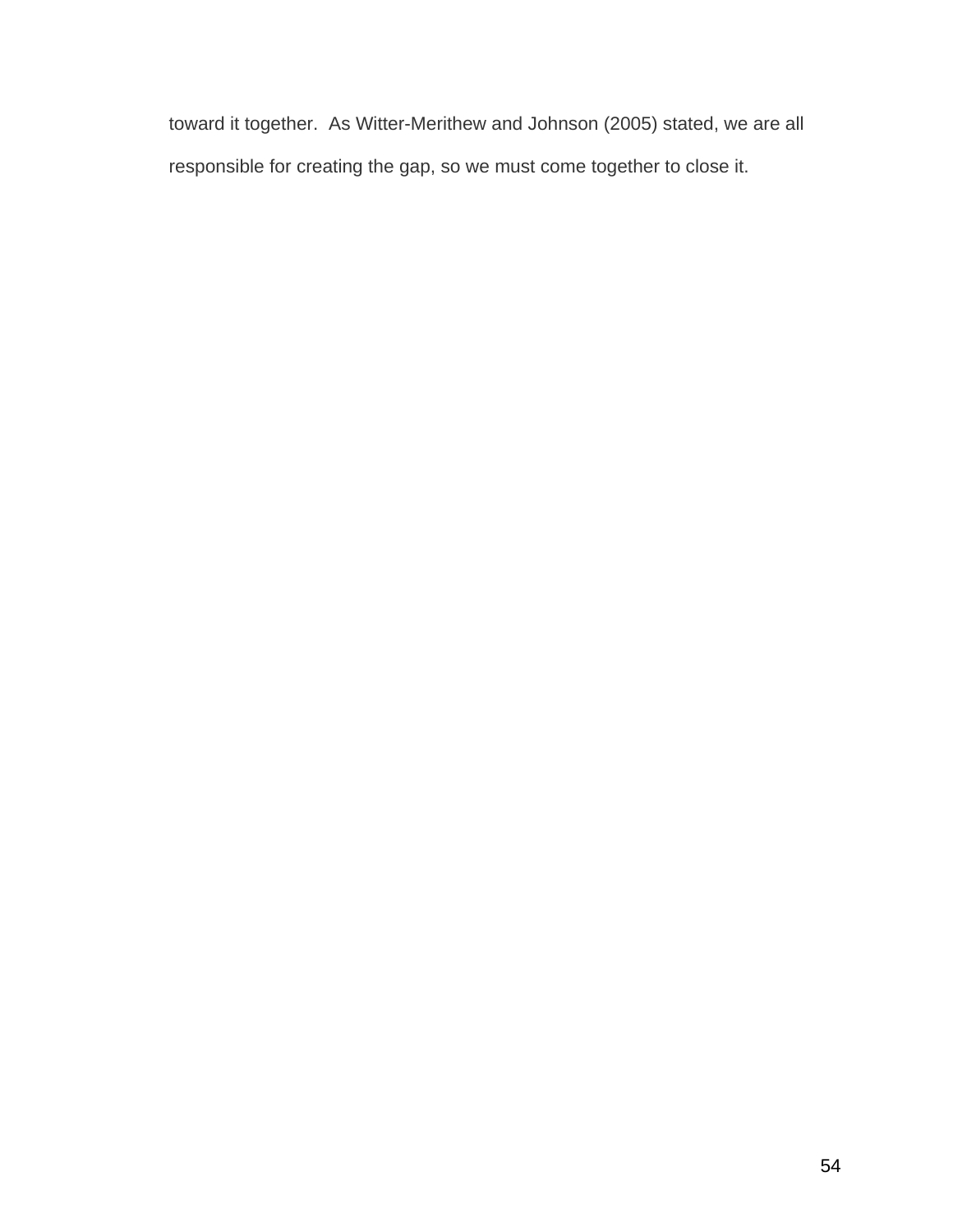#### Chapter 5

#### **CONCLUSION**

This qualitative study was designed to explore current and former students' interpreter education program experiences. The purpose of this investigation was to discover whether these student interpreter academia experiences would reveal gaps, and if so, if they correlated to the students IEP experiences. Discourse analysis of surveys revealed four themes: practicum/internship, mentorship, curriculum, and peer/community support. Most of the data came from the open-ended responses regarding mentorship.

The theoretical bases of this study are Dean and Pollard's demand control schema (2013), social-constructivist education (Kiraly, 2000), and phenomenology (Smith, 2013). These three frameworks comprise the complexities of interpreting, collaborative adult learning, and, phenomenology, the interpreters' own experiences, which influence their work.

A survey was created in Google Forms and disseminated via email and social media. A total of 102 participants responded to the survey. No responses were disqualified. Aside from all being adults over 18 years of age the participants were diverse in age, gender, ethnicity, career focus and geographic locations. The survey was designed with yes/no, multiple choice, and openended questions with no text limit. Participants could skip questions.

The responses were read and coded into four categories. The results demonstrated that the respondents were dissatisfied with practicum/internship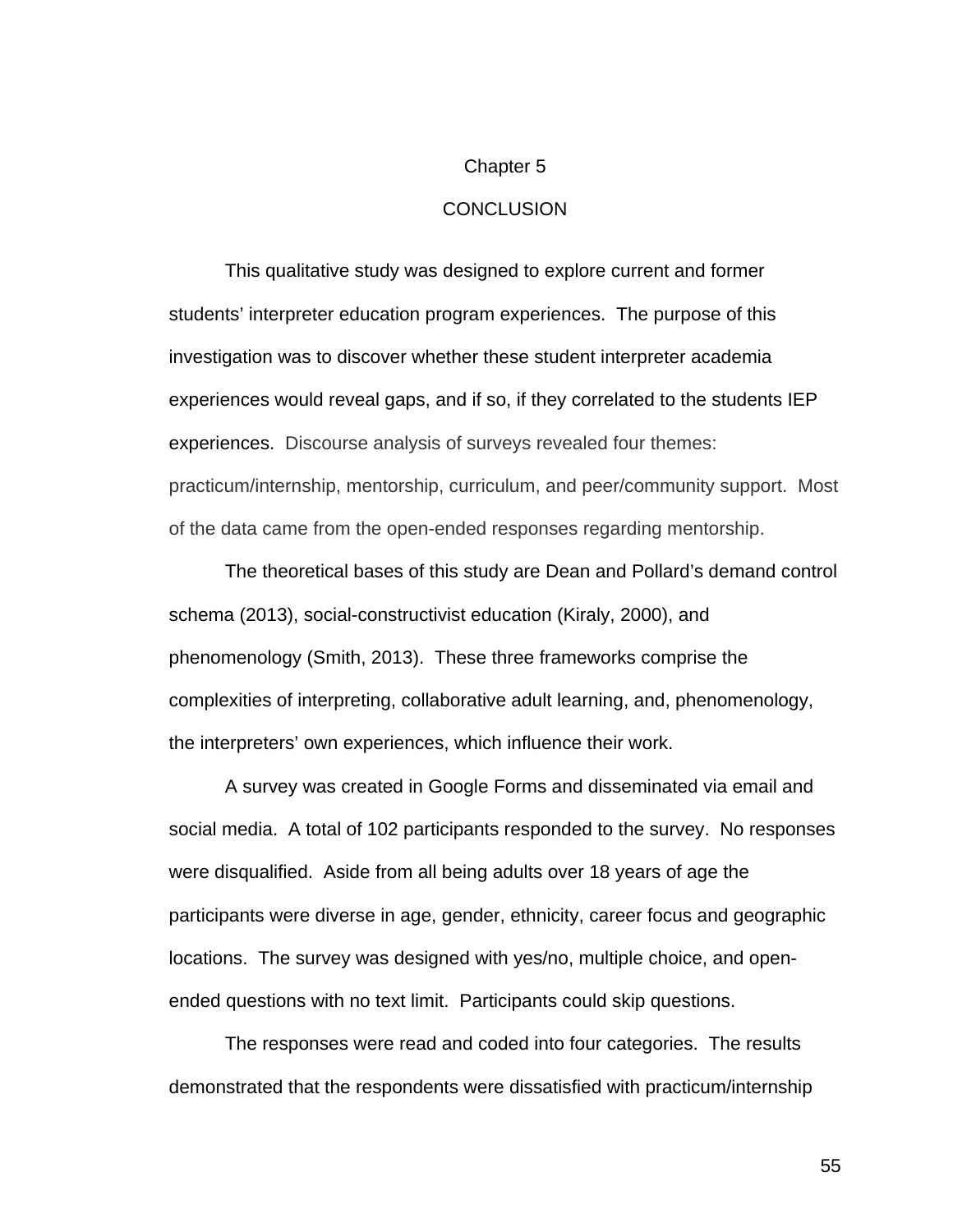hours, the lack of mentorship, curriculum and a desire for additional peer and community support.

The majority of participants, 77.2%, had their first interpreting experience in their IEP setting. This demonstrates that academia has altered interpreter students' paths. Gone are the days where Deaf individuals selected and mentored their interpreters. Now students pick interpreting as a career and only after enrolling in the program do they meet and form a connection to the Deaf community members.

To ensure Deaf community members remain gatekeepers of the profession they should be integral parts of creating curriculum, assessing skills and educating interpreting students. Godfrey's (2010) research stated that interpreting students who become involved with their local Deaf community by willingly creating relationships and interacting more than the required hours tend to do much better on their state certification exam. These data and habits should be shared with and encouraged among interpreting students.

The level of education of the majority of participants in this study is commensurate with vocational/technical training (associate degree) versus a bachelor's degree. Almost twice as many associate as bachelor's degrees are available to students. While participants were more likely to complete their associate degree many wished that they had earned a bachelor's degree instead. They stated that they desired the experience a bachelor's degree earned them. They explicitly stated that two-year associate programs had failed to prepare them for the real-world work. These results support the consensus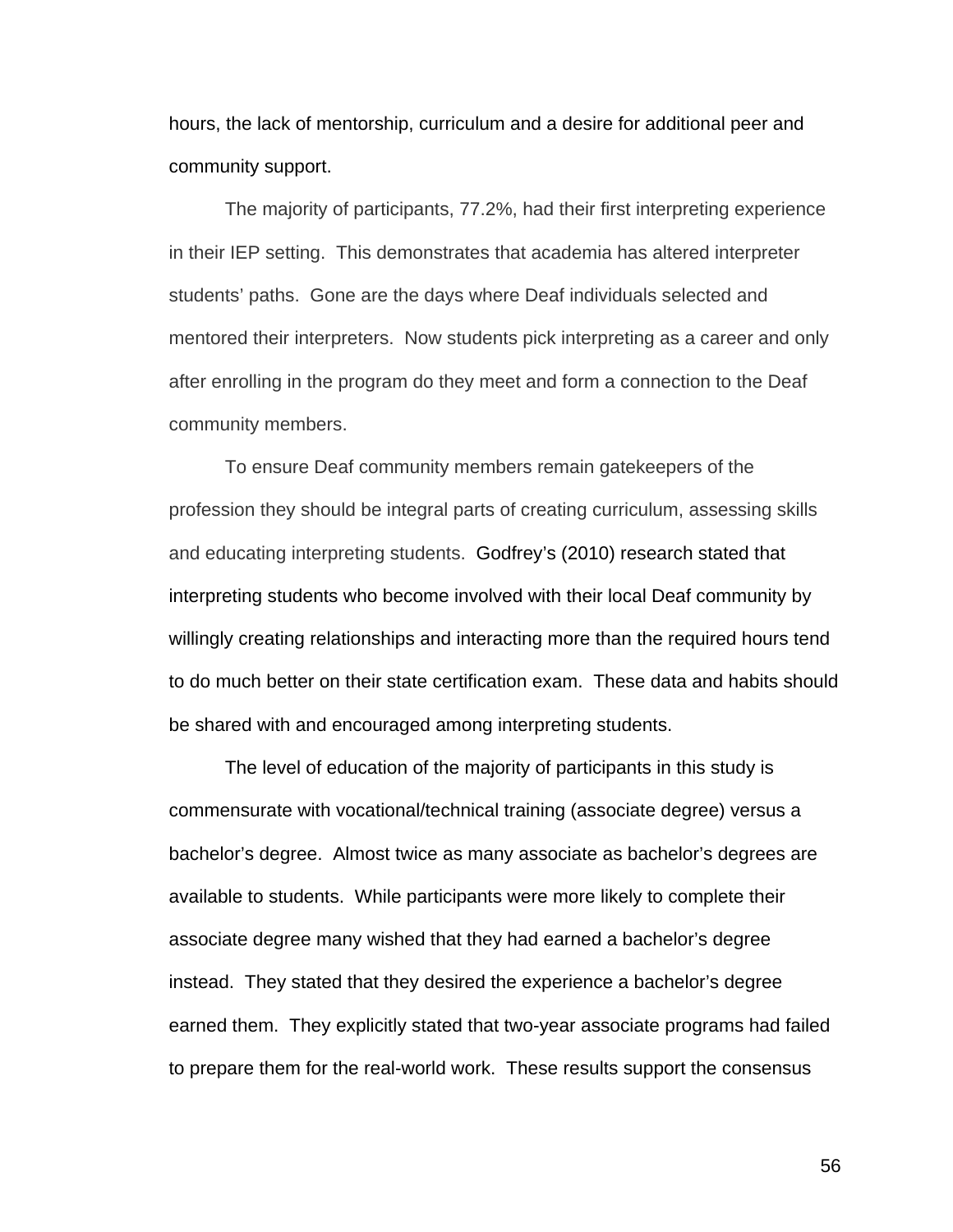that a bachelor's degree is vital for interpreters (Burch, 2002; Dean & Pollard, 2001; Witter-Merithew & Johnson, 2004) and that two-year programs are not sufficient. Two-year associate programs could be restructured to emphasize sign language immersion. Four-year bachelor's programs could be the standard in interpreter education and the only option for interpreting studies.

The majority of the participants completed 100 to 200 hours of practicum/internship. Nearly half (49.5%) stated that they believed up to 400 hours of practicum/internship hours were preferred. Shaw et al. (2006) and Dean and Pollard (2001) proposed that more structured supervision in practicum experiences for students could result in more effective programs. Godfrey's (2010) research proved that internship/practicum classes are essential to skill growth. Practicum/internship is an area in current interpreting academia that could use a review and update.

Boeh's (2016) research demonstrated that 95% of the participants wanted a mentor post-graduation. Boeh's findings matched this survey where the largest open-ended responses were related to mentorship. The participants expressed that hands-on interpreting with mentors is more beneficial than what they could learn in the classroom. Many students communicated the need and desire for mentorship after graduation. Boeh (2016), Delk (2013), and RID (2007) have recommended mentoring as a solution. Delk (2013) proposed that mentoring should be established to improve interpreting services, build a support system among interpreters, and help prepare new interpreters. A mere 6% of programs,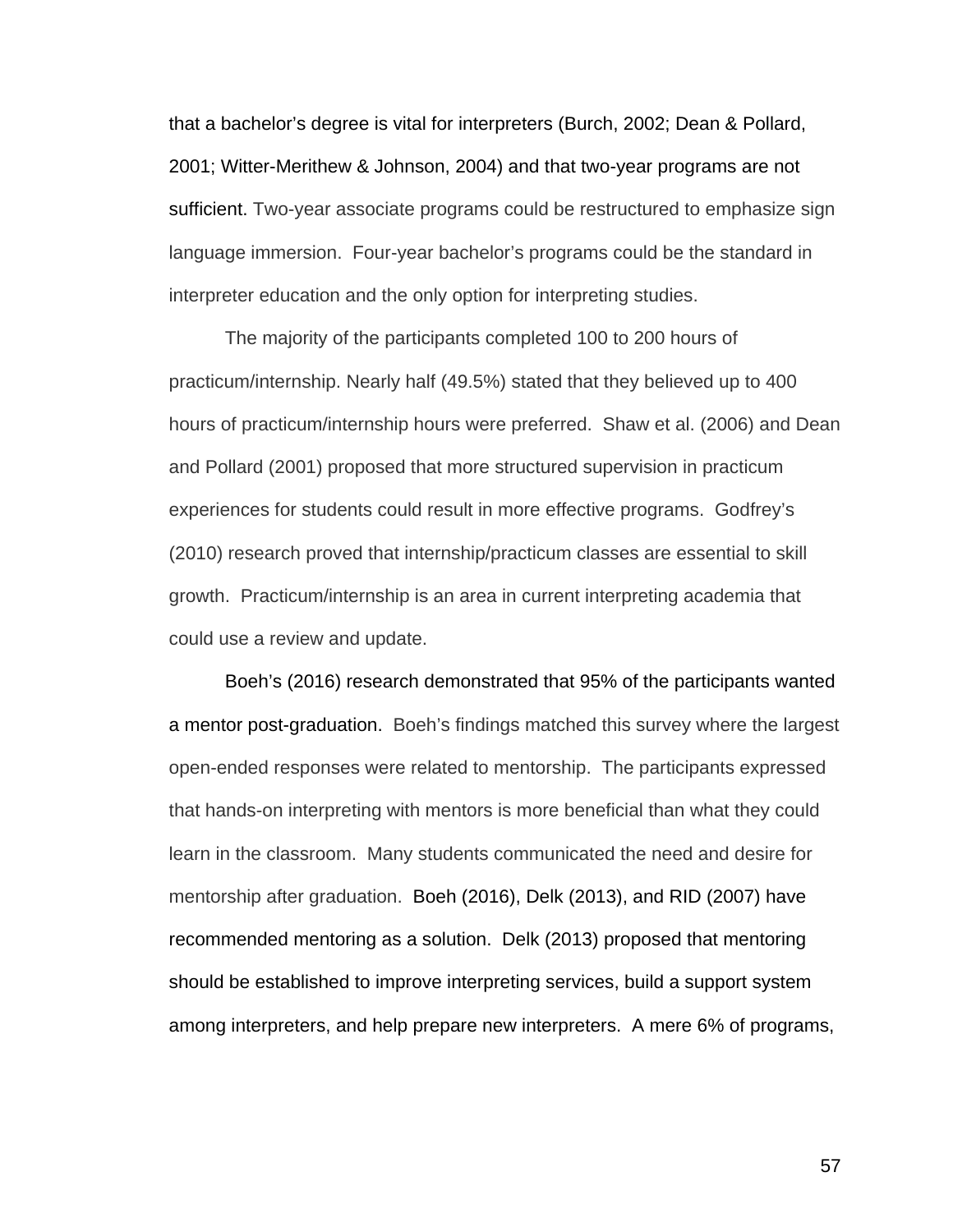are integrating mentorship into their curricula, most are not. Mentorship during and post academia needs to be standard practice.

Ninety-five percent of survey participants revealed that their IEP did not offer post-graduation mentorship. This matches the nationwide statistics that out of 46 bachelor's programs, three offer structured post-graduation mentorship. Ninety percent of those participants felt that they could have benefited from postgraduation mentorship. This is clearly an area that students perceive could benefit from restructuring. Who should be responsible for mentorship postgraduation? Should it fall on the shoulders of IEPs, if so, how is that structured and financed? Should the hiring agencies provide their own post-graduation mentorship to ensure interpreting services meet and exceed a national standard? No matter who accepts the responsibility and how it is structured, postgraduation mentorship being the norm and not the exception is the goal. Ninetyfive percent of participants did not have access to post-graduation mentorship, and 90% reported that they could have benefited from it. Post-graduation mentorship is common among counselors and other service professionals, and should be with ASL/English interpreters (Godfrey, 2010). Interpreters work closely with their clients and mentorship should not end with graduation.

The vast majority, 79%, of participants reported that they felt they could have benefited from earlier "hands up/ real-world" experience in their IEP. Creating the distinction of sign language immersion for associate degrees and interpreting bachelor degrees can best manifest this desire. There is no time to incorporate "hands up" opportunities into a two-year associate program.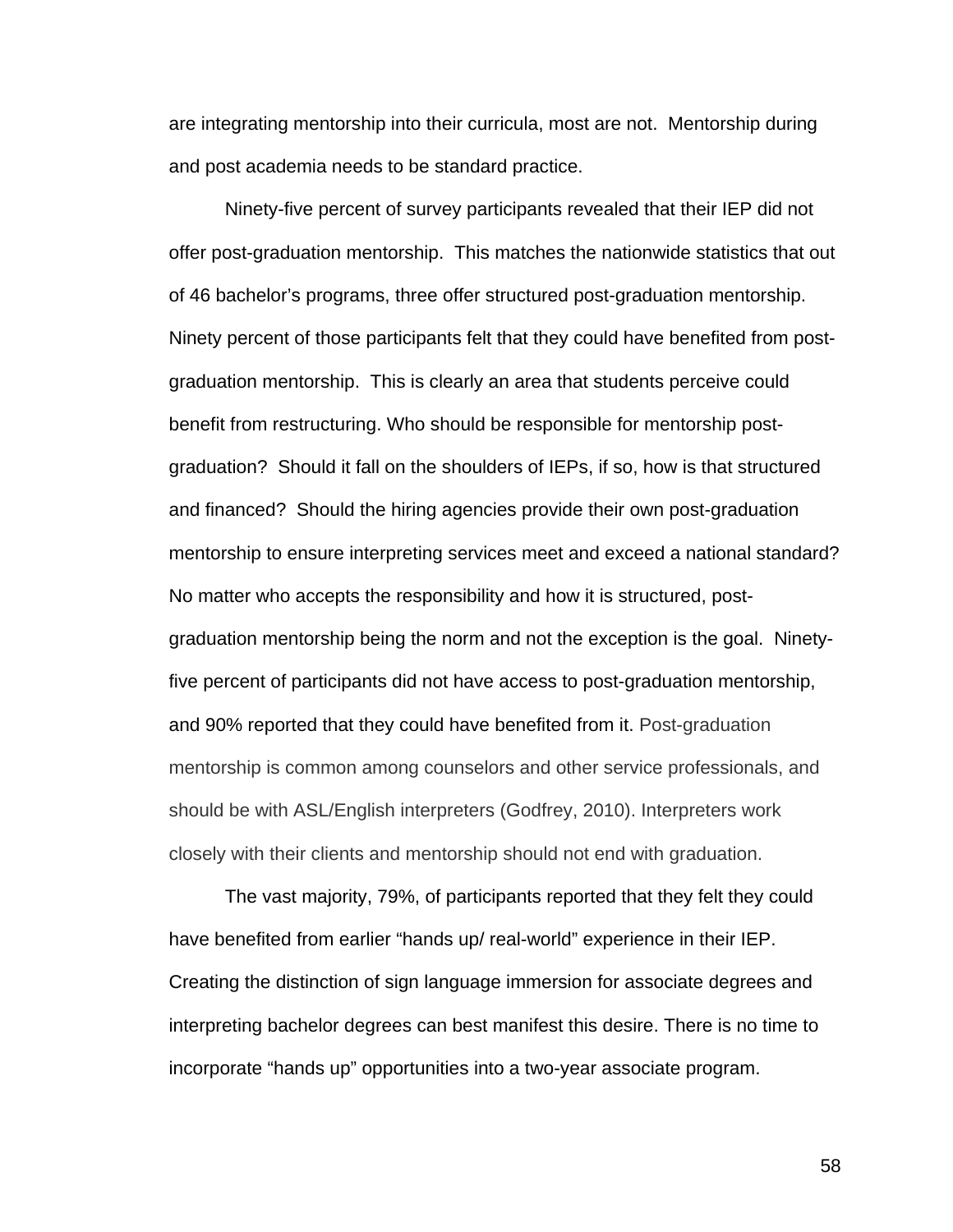Bachelor's programs would not suffer from this time constraint and since they emphasize interpreting "hands up" practice could begin on the first day of class.

While participants reported that they completed 100 to 200 hours of internship/practicum hours, they would have preferred closer to double or triple that number. Ninety-five percent of participants did not have access to postgraduation mentorship, and 90% thought they could have benefited from it.

#### **Recommendations for Future Research**

The data results demonstrate that the students want more Deaf faculty working with them during their academic journey. We need to conduct additional research to determine how to implement this change. Robinson (1994), Johnson and Witter-Merithew (2004), and Winston (2005) all wrote that integrating Deaf and hearing mentors in interpreting programs is an excellent way to assist students in elevating their skills and navigating the profession. This may require interpreting programs to be geographically located near large Deaf communities. Other research needs to be conducted to determine how to promote Deaf educators and curriculum participation.

How does the profession make the change from almost twice as many associate-interpreting programs to associate programs being only sign language immersion studies with twice as many bachelor's interpreting programs? Are schools receptive to this change? How would this change impact government funding?

Although the participants expressed a desire for supplementary practicum hours, researchers need to investigate what this would accomplish. How many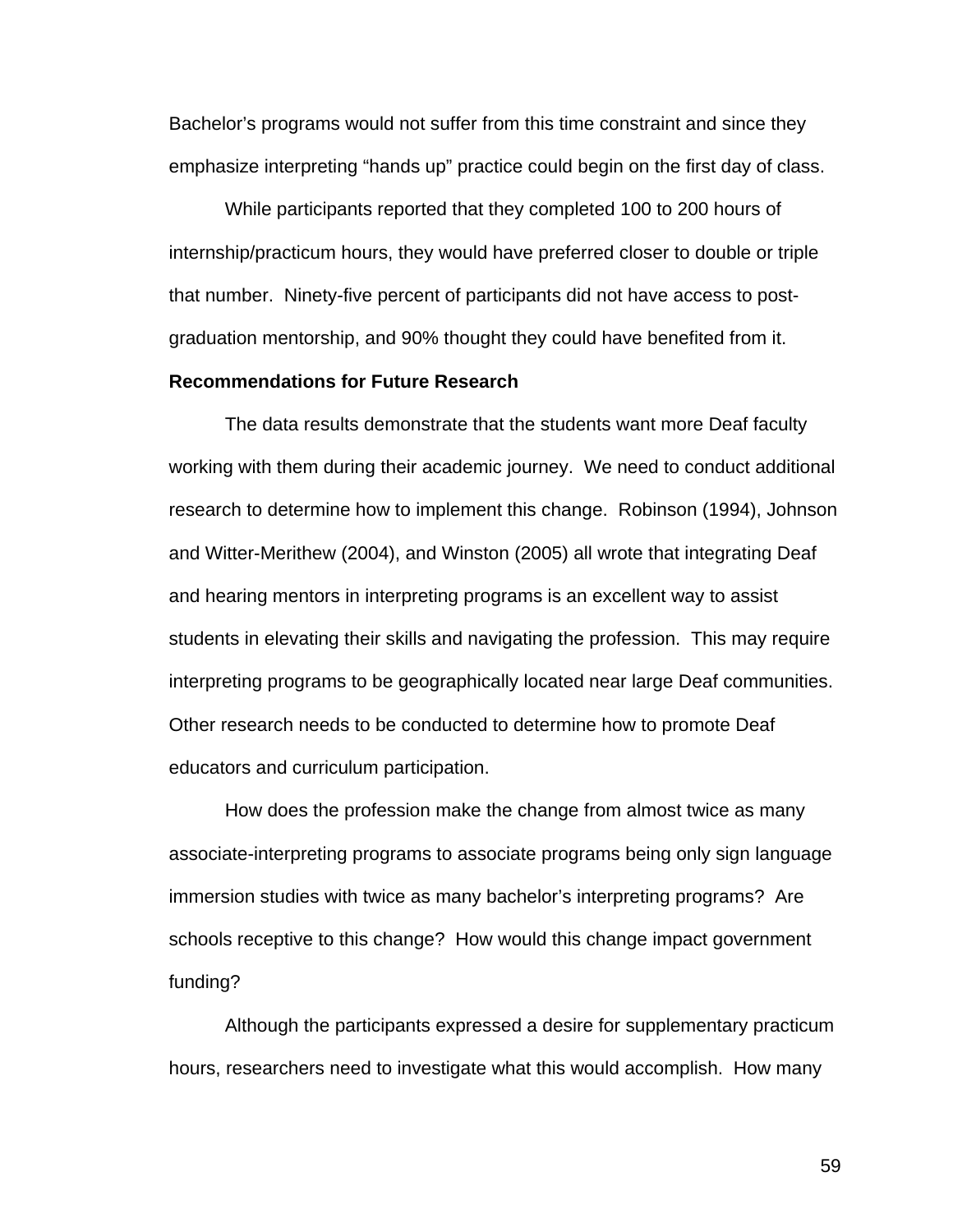hours are ideal? Where did students accrue their practicum/internship hours? Did students specialize or did they have a variety of experiences? Furthermore, it is essential to note the timeframe that these hours were captured. Were the practicum hours satisfied in one or two semesters or over an academic year's time? Did the school create these opportunities or were the students responsible for finding them? Determining best practices, entrance and exit requirements, along with in-program mentorship would all benefit from additional research.

One participant stated: "My first ITP (AAS) started with 25 students and two years later, four of us graduated. It was very strict and intense. My second ITP (BS) was online and very different." This data aligns with my experience where fewer than 10% of the participants who started the ITP graduated. Although this data is consistent with my experience, it is important to determine if this is a national trend. This survey was limited to people who had attended an IEP.

Further research needs to be conducted to determine how during academia and post-graduation mentorship can be achieved and implemented nationwide. Would grants be needed to pay these mentors? Would the school assign them or would the students obtain them independently? How can accountability be factored into the mentorship contract to determine the mentors and mentees are making the best use of their time together? Additional research on best practices and implementation is encouraged. Current and former students have expectations, experiences, and opinions that could improve the outcomes of interpreter education programs.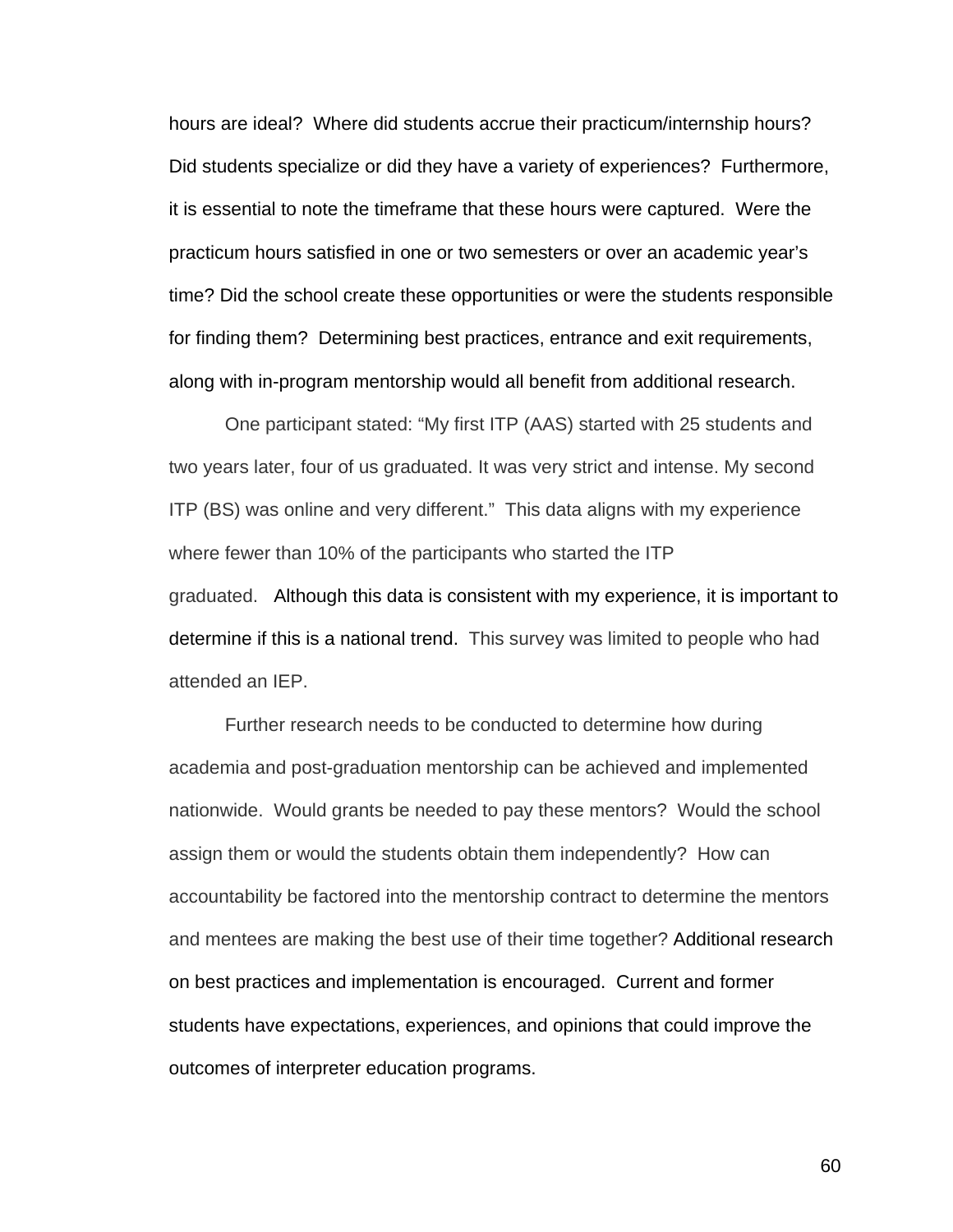### **Recommendations**

To match other professional standards and the students' direct wishes this researcher proposes that practicum/internship hours increase from an average of 100 to 200 hours (Dean & Pollard, 2001) to at least 500 - 600 hours. Mentorship should be implemented as a standard practice during academia. Postgraduation mentorship should continue whether offered by IEPs or hiring agencies. Curriculum changes could include entrance and exit requirements. Associate programs could be used for sign language immersion and bachelor's programs should be the standard in interpreter education. Peer and community support could be manifested by a clear collaboration between academia and the Deaf community.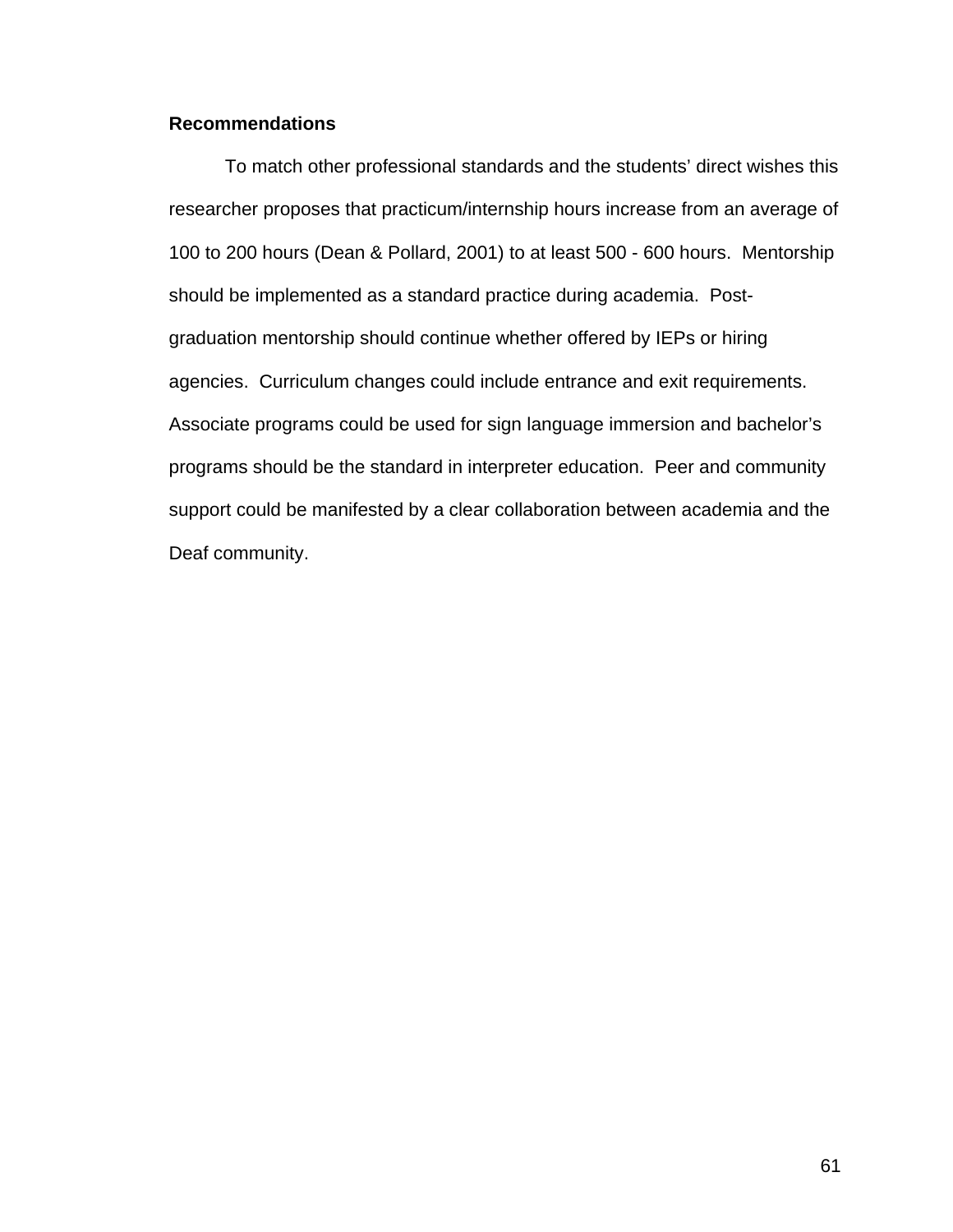#### REFERENCES

- A Brief History of Legislation. (2016). Retrieved from http://www.rds.colostate.edu/history-of-legislation
- Anderson, G., & Stauffer, L. (1990). *Identifying standards for the training of interpreters for the deaf people*. University of Arkansas. Rehabilitation Research and Training Center on Deafness and Hearing Impairment.
- Ball, C. (2013). *Legacies and legends*. Edmonton, Alberta: Interpreting Consolidated.
- Be an American Sign Language interpreter: Salary and career info. (2017). Retrieved from http://study.com/articles/Be\_an\_American\_Sign\_ Language\_Interpreter\_Salary\_and\_Career\_Info.html
- Boeh, K. A. (2016). *Mentoring: Fostering the profession while mitigating the gap* (Master's thesis). Western Oregon University, Monmouth, OR. Retrieved from http://digitalcommons.wou.edu/theses/26/
- Burch, D. D. (2002). Essential education for sign language interpreters in precollege educational settings. *Journal of Interpretation, 2002*, 125-145.
- CCIE Accreditation Standards 2014. (2014). Retrieved from http://ccieaccreditation.org/wp-content/uploads/2014/12/

CCIE\_Accreditation\_Standards\_2014.pdf

Cokely, D. R. (1992). *Interpretation: A sociolinguistic model.* Burtonsville, MD: Linstok Press.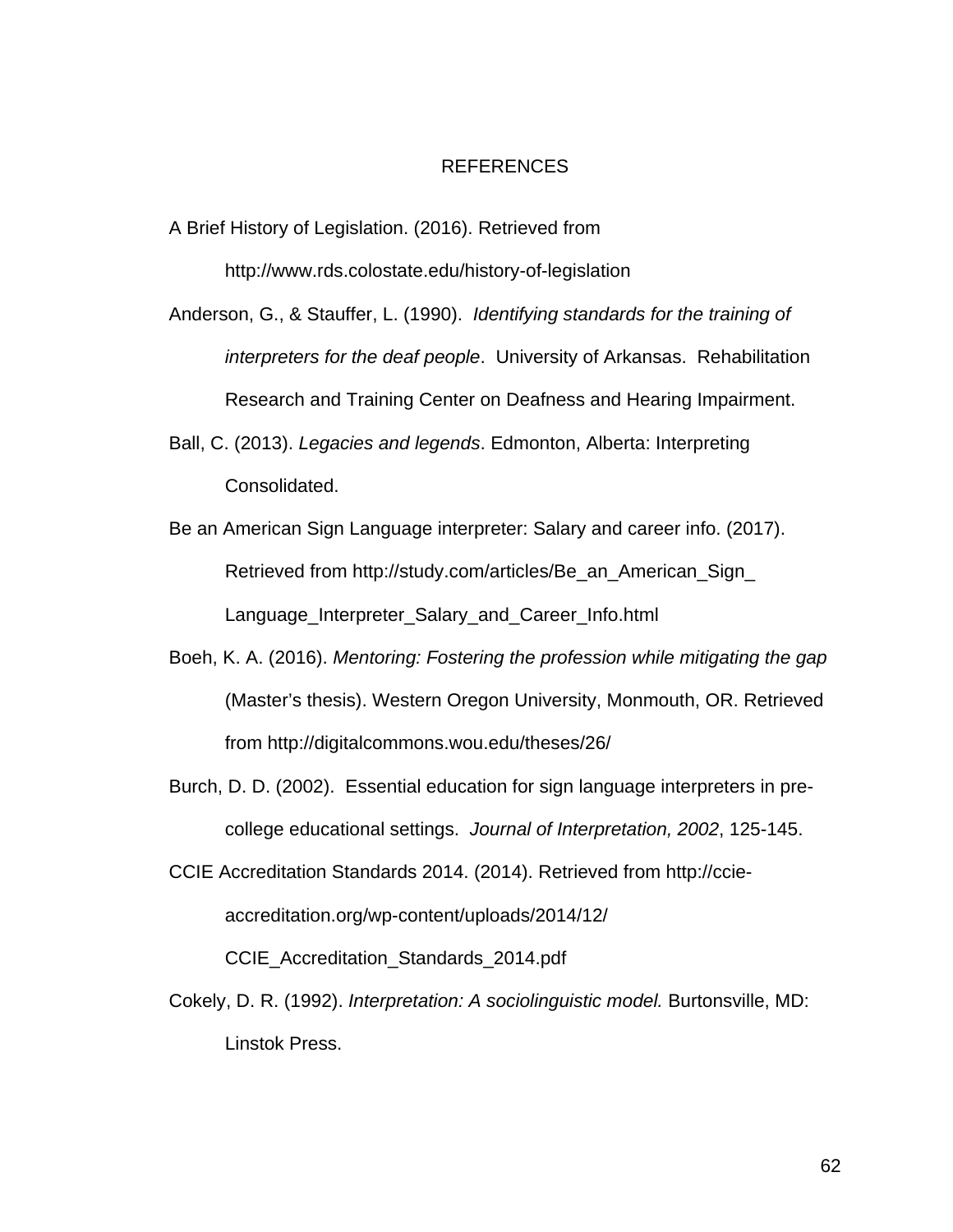- Cokely, D. (2005). *Shifting positionality: A critical examination of the turning point in the relationship of interpreters and the deaf community.* In M. Marschark, R. Peterson, E. A. Winston, P. Sapere, C. M. Convertino, R. Seewagen & C. Monikowski (Eds.), *Sign language interpreting and interpreter education: Directions for research and practice* (pp. 3 – 28). Oxford, England: Oxford University Press.
- Commission on Collegiate Interpreter Education (2010). National interpreter education standards.
- Dean, R. K., & Pollard, R. Q., Jr. (2001). Application of demand-control theory to sign language interpreting: Implications for stress and interpreter training. *Journal of Deaf Studies and Deaf Education, 6*(1), 1-14. doi:10.1093/deafed/6.1.1
- Dean, R. K., & Pollard, R. Q. (2013). *The demand control schema: DC-S; Interpreting as a practice profession.* North Charleston, SC: CreateSpace .
- Delk, L. (2013, February 28). *Interpreter mentoring: A theory-based approach to program design and evaluation* (Rep.). Retrieved from National Consortium of Interpreter Education Centers website: http://www.interpretereducation.org/aspiring-interpreter/mentorshiptoolkit/articles/
- Find an ASL-English interpreting program. (2017). Retrieved from http://www.interpretereducation.org/aspiring-interpreter/discoverinterpreting/

*Fiscal Year 2015 Annual Report*. (2015). RID.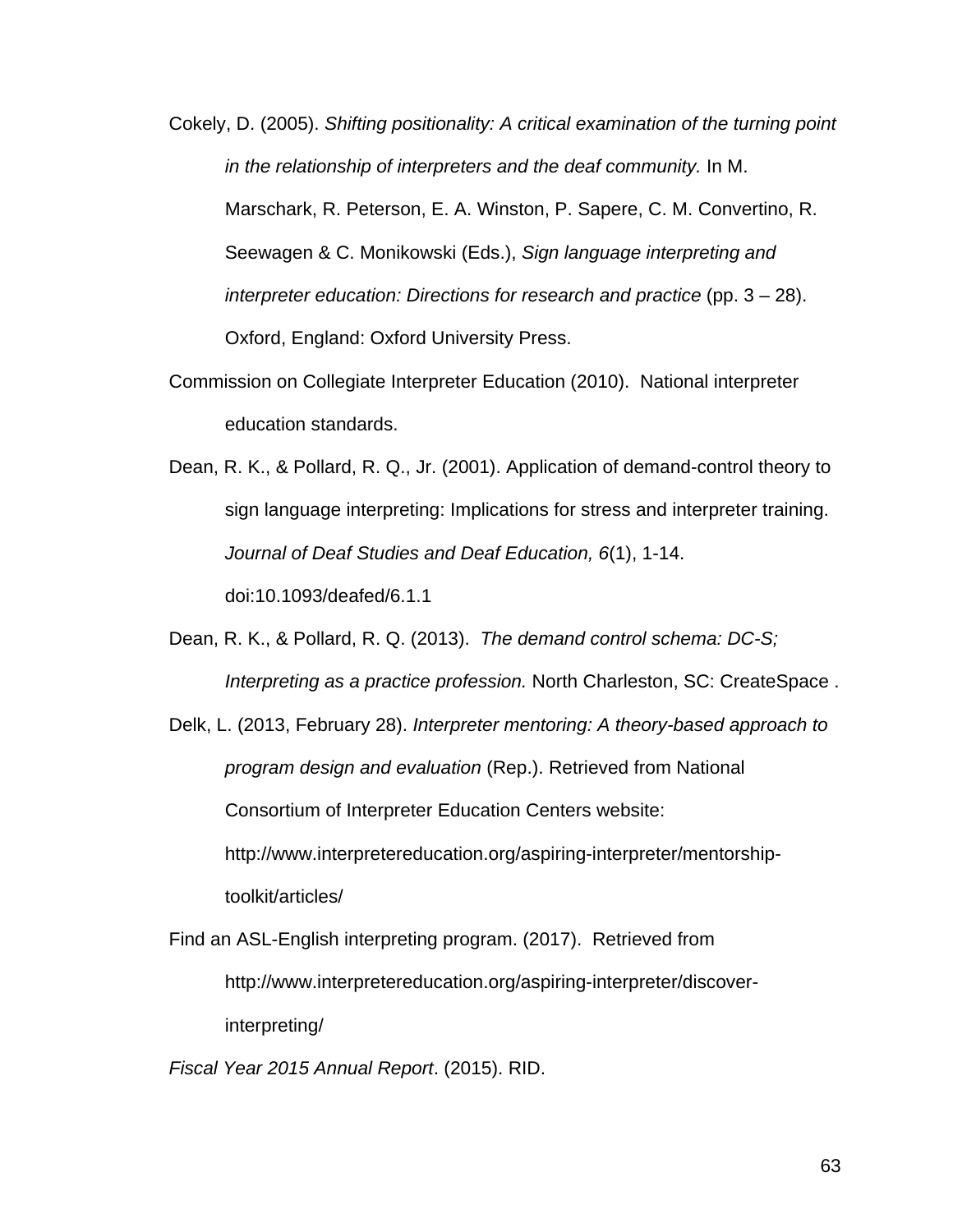- Frishberg, N. (1990). *Interpreting: An introduction.* Alexandria, VA: RID Publications.
- Frishberg, N. (1994). *A response to the "readiness-to-work gap" paper*. Paper presented at the Mapping our course: A collaborative venture; Proceedings of the 10<sup>th</sup> National Convention, Conference of Interpreter Trainers.
- Gerver, D. (1969). The effects of source language presentation rate on the performance of simultaneous conference interpreters. In E. Foulke (Ed.), *Proceedings of the 2nd Louisville Conference on rate and/or frequency controlled speech* (pp. 162-184). Louisville: University of Louisville.
- Godfrey, L. A. (2010). *Characteristics of effective interpreter education programs in the United States* (Doctoral dissertation). University of Tennessee at Chattanooga*,* Chattanooga, TN.
- Hale, S., & Napier, J. (2014). *Research methods in interpreting a practical resource.* New York: NY: Bloomsbury Academic.
- Hoskin, R. (2012, March 3). The dangers of self-report. Retrieved from http://www.sciencebrainwaves.com/the-dangers-of-self-report/
- Howe, K. R. (2004). A critique of experimentalism. *Qualitative Inquiry*, *10*(1), 42– 61.
- Humphrey, J. H. (2000). Portfolios: One answer to the challenge of assessment and the "readiness to work" gap. In C. B Roy (Ed.), *Innovative practices for teaching sign language interpreters* (pp. 153-175). Washington, D.C.: Gallaudet University Press.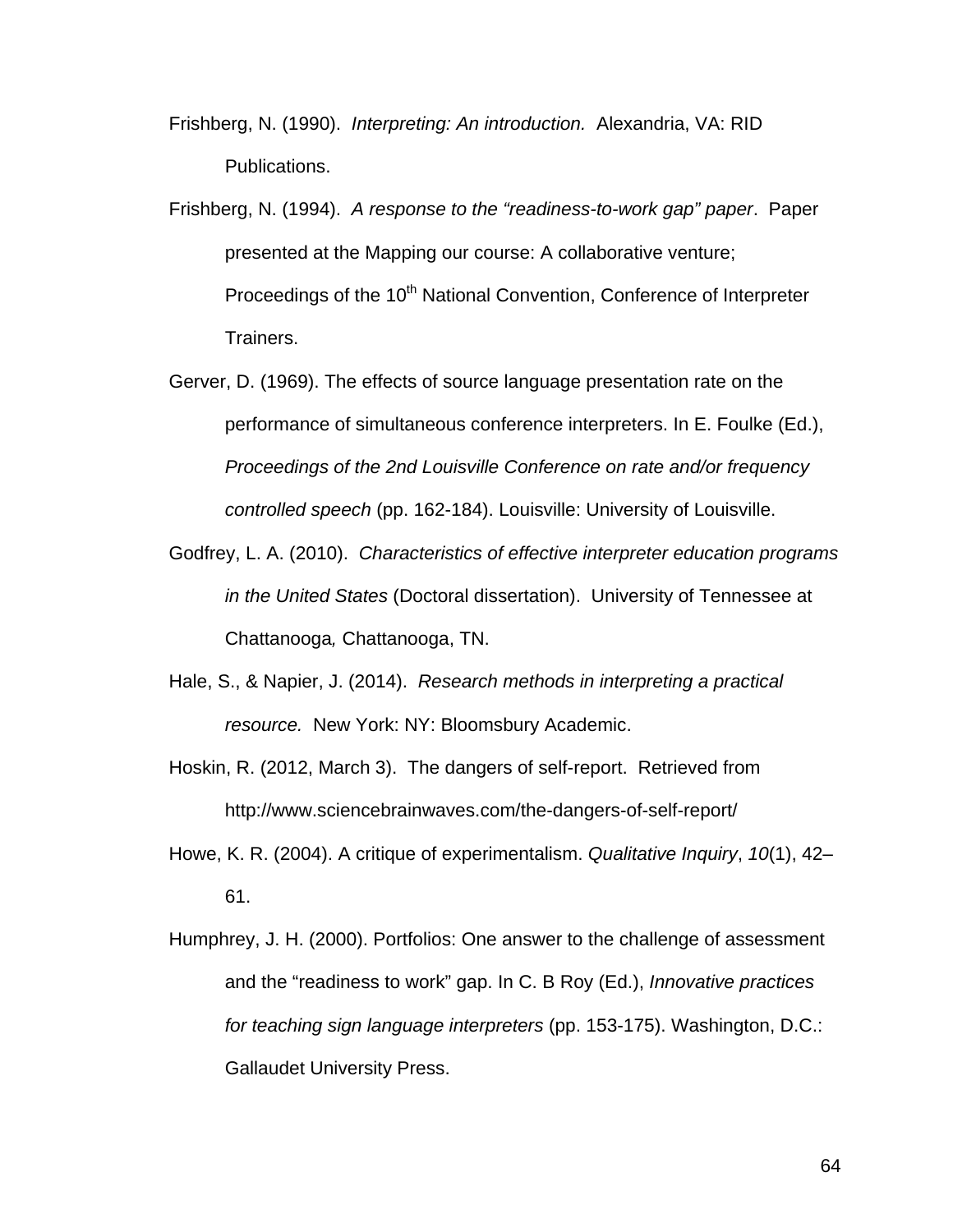- Humphrey, J., & Alcorn, B. (2007). *So you want to be an interpreter: An introduction to sign language interpreting* (4th ed.). Seattle, WA: H & H Publishing.
- Kahle, I. M. L. (2013). Evolution of the Massachusetts mentorship program. In B. Winston & G. Lee (Eds.), *Mentorship in sign language interpreting* (pp. 105-112). Alexandria, VA: RID Press.
- Kiraly, D. (2000). *A social constructivist approach to translator education: Empowerment from theory to practice.* New York, NY: St. Jerome Publishing.
- Lee, R. G. (2002). From theory to practice: Making the interpreting process come alive in the classroom. In C. B. Roy (Ed.), *Advances in teaching sign language interpreters* (pp. 138-150). Washington D. C.: Gallaudet University Press.
- Maroney, E., & Smith, A. (2010). Defining the nature of the "gap" between interpreter education, certification and readiness-to-work: A research study of bachelor's degree graduates. *RID Views*, *27*(4), 35-37.
- Master Mentor Program. (2017). Retrieved from http://trojan.troy.edu/itp/mastermentor.html
- McKingley, C. (2009, June). *Why do Montessori communities encourage older children to help younger children?* Retrieved from http://www.montessori.org.nz/node/272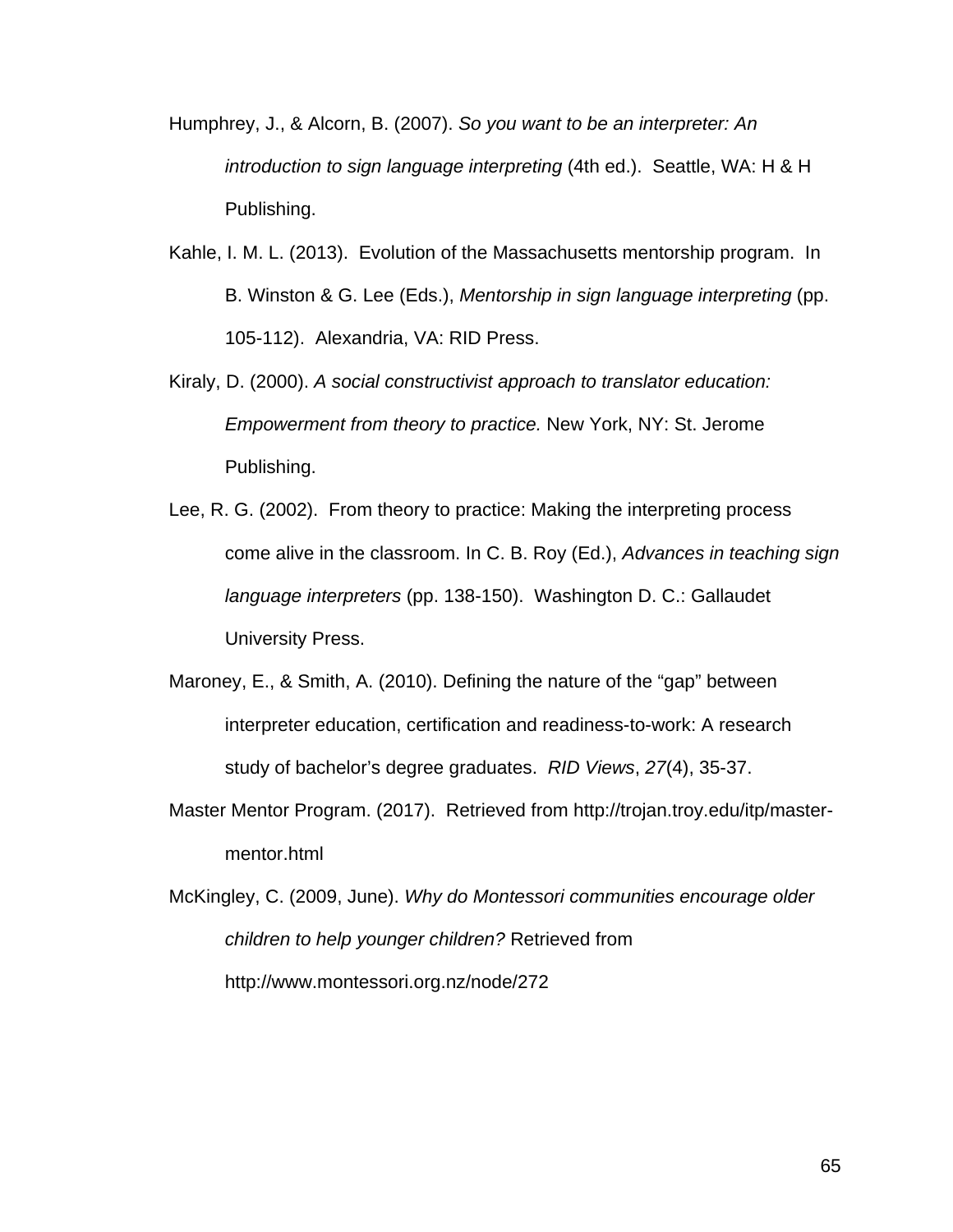- Meadows, S. A. (2013). *A real-world shock: Transition shock and its effect on new interpreters of American Sign Language and English* (Master's thesis)*.* Western Oregon University, Monmouth, OR.
- Nicodemus, B. S. L. (2011). *Advances in interpreting research*. Amsterdam: John Benjamins Publishing Company. Retrieved from http://ebookcentral.proquest.com/lib/wou/detail.action?docID=799759
- Northrup, D. A. (1996, Fall). The problem of self-report in survey research. *Institute for Social Research*, *11*(3). Retrieved from http://www.math.yorku.ca/ISR/self.htm
- Patrie, C. J. (1994). *A response to the "readiness-to-work gap" paper.* Paper presented at the Mapping our course: A collaborative venture; Proceedings of the 10th National Convention, Conference of Interpreter Trainers.

Registry of Interpreters for the Deaf. (2012). *National interpreter certification*. Retrieved from http://rid.org/rid-certification-overview/nic-certification/

Registry of Interpreters for the Deaf (2007). *Standard practice paper. Mentoring*. Retrieved from https://drive.google.com/file/d/

0B3DKvZMflFLdcGktcFhxaS1jSUE/view

Resnick, S. (1990). The skill gap: Is mentoring the answer? In L. Swabey (Ed). *The Challenge of the 90's: New Standards in Interpreter Education: Proceedings of 8th National Convention of the Conference of Interpreter Trainers.* Pomona, CA. Retrieved from http://www.cit-asl.org/new/theskill-gap-is-mentoring-the-answer/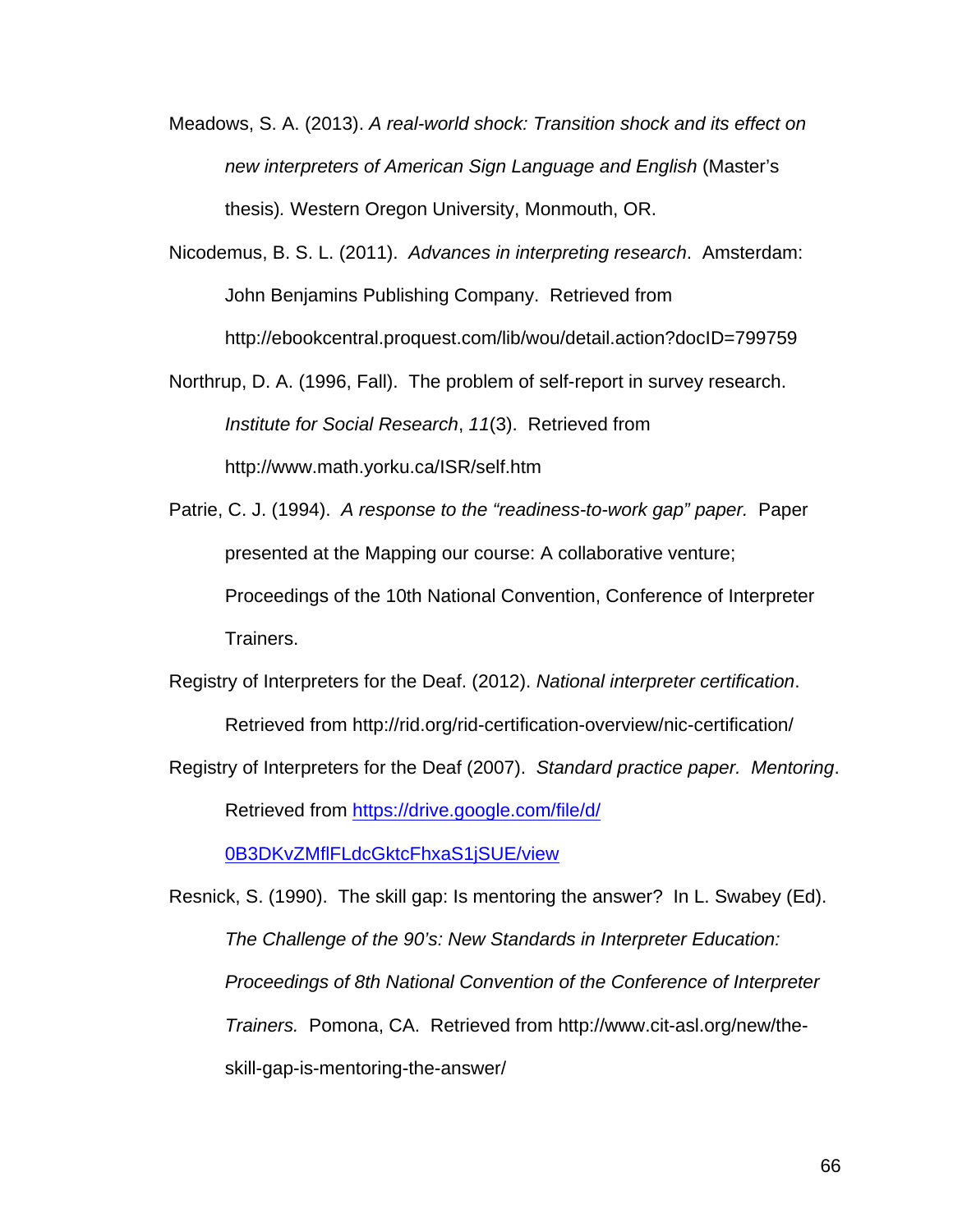- Robinson, R. (1994). *A response to the "readiness-to-work gap" paper.* Paper presented at the Mapping our course: A collaborative venture; Proceedings of the 10<sup>th</sup> National Convention, Conference of Interpreter Trainers.
- Shaw, R., Collins, S. D., & Metzger, M. (2006). MA to BA: A quest for distinguishing between undergraduate and graduate interpreter education, Bachelor of Arts in interpreting curriculum at Gallaudet University. In C. B Roy (Ed.), *New approaches to interpreter education* (pp. 1-21). Washington, D. C.: Gallaudet University Press.
- Smith, D. W. (2013). Phenomenology. In *The Stanford Encyclopedia of Philosophy* (Winter 2013 Edition), Edward N. Zalta (Ed.), Retrieved from http://plato.standford.edu/archieves/win2013/entries/phenomenology/
- Smith, A. R., Cancel, P. D., & Maroney, E. M. (2012). Creating innovative opportunities for interpreter education program graduates: Transitioning to the professional world. In L. Robinson, & S. Shaw (Eds.), *iCore: Innovative and creative opportunities for research education. Proceedings of the 19th National Convention of Interpreter Trainers* (pp. 35-54), Charlotte, NC. Retrieved from http:/www.cit-asl.org/new/past-conference/ proceedings/2012-cit-proceedings/

Stauffer, L. (1994). *A response to the "readiness-to-work gap" paper.* Paper presented at the Mapping our course: A collaborative venture; Proceedings of the 10<sup>th</sup> National Convention, Conference of Interpreter Trainers.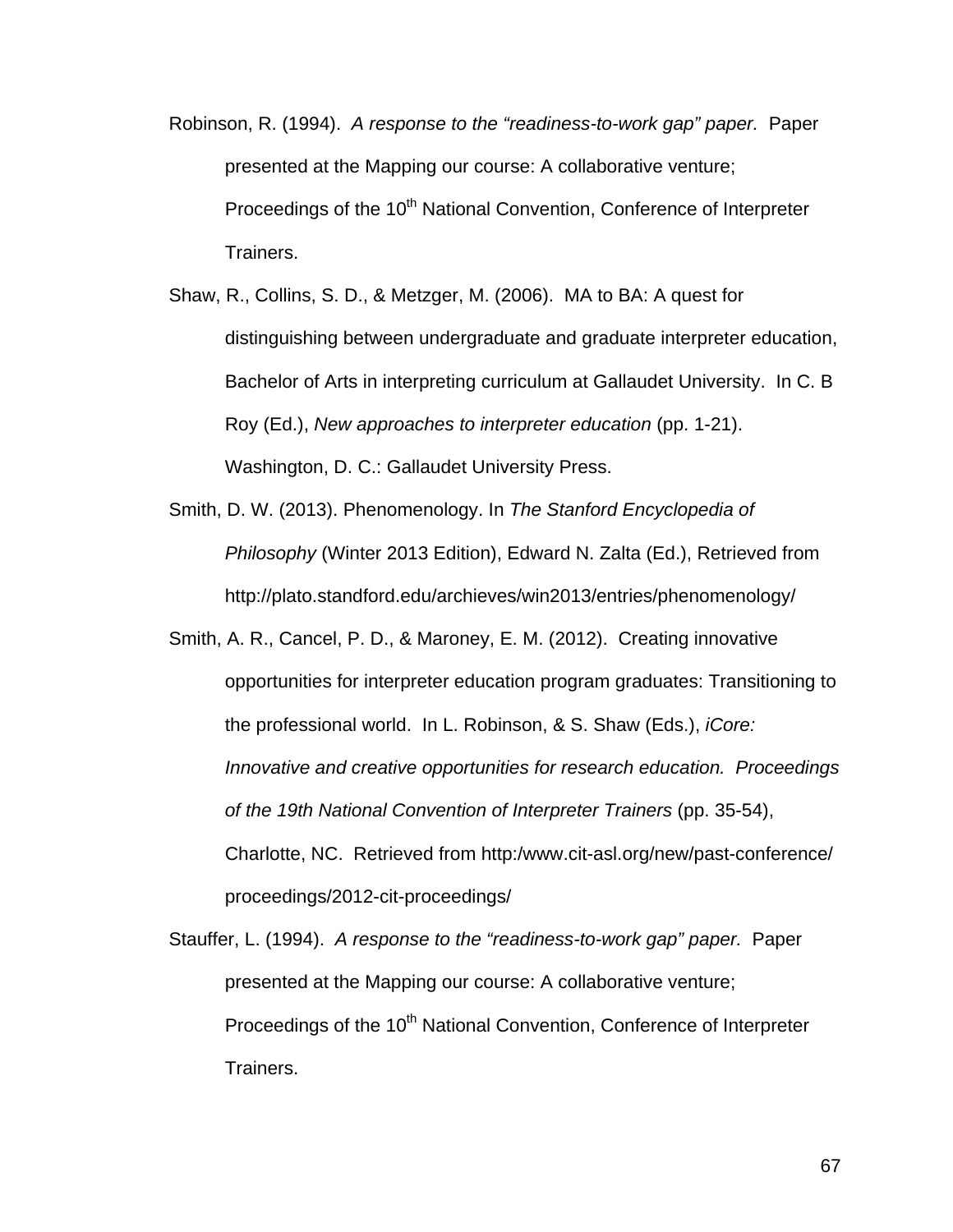- Stewart, D. A., Schein, J. D., & Cartwright, B. E. (2004). *Sign language interpreting exploring its art and science* (2nd ed.). Boston, MA: Allyn and Bacon.
- Swabey, L. (2005). *The Challenge of the 90's: New Standards in Interpreter Education: Proceedings of 8th National Convention of the Conference of Interpreter Trainers.* Pomona, CA. Retrieved from http://www.citasl.org/new/the-skill-gap-is-mentoring-the-answer/
- U.S. Bureau of Labor Statistics. (2015, December 15). *Interpreters and translators*. Retrieved from https://www.bls.gov/ooh/media-andcommunication/interpreters-and-translators.htm
- Walker, J., & Shaw, S. (2011). Interpreter preparedness for specialized settings. *Journal of Interpretation*, *21*(1), Article 8.

Wiggins, G., & McTighe, J. (2005). *Understanding by design* (2nd ed.).

Alexandria, VA: Association for Supervision and Curriculum Development.

- William Glasser quotes. (2016). Retrieved from http://thinkexist.com/quotation/ we-learn-of-what-we-read-of-what-we-hear-of-what/397216.html
- Winston, B. (2006). Effective practices in mentoring: Closing the gap and easing the transition. In E. M. Maroney (Ed.), *A new chapter in interpreter education: Accreditation, research & technology* (pp. 183–191). San Diego, CA: Conference of Interpreter Trainers.
- Winston, E. A. (2005). Designing a curriculum for American Sign Language/English interpreter educators. In M. Marschark, R. Peterson, & E. A. Winston (Eds.), *Sign language interpreting and interpreter education:*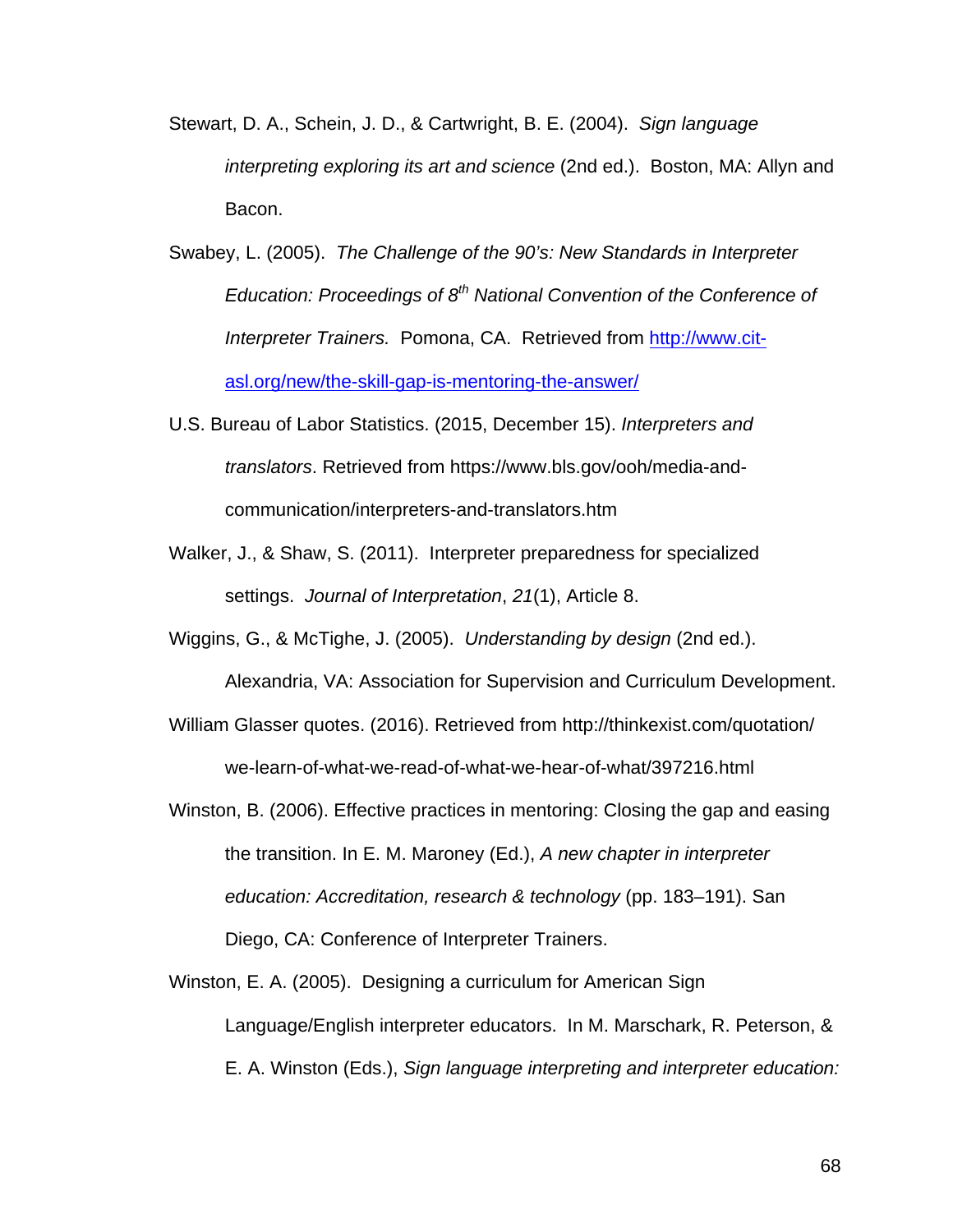*Directions for research and practice* (pp. 208–234). New York, NY: Oxford University Press.

- Winston, E. A., & Cokely, D. (2007). *NCIEC interpreter practitioner needs assessment: Final report*. Boston, MA: The National Consortium of Interpreter Education Centers.
- Witter-Merithew, A., & Johnson, L. (2004). Market disorder within the field of sign language interpreting: Professionalization implications. *Journal of Interpretation, 2004*, 19–41.
- Witter-Merithew, A., & Johnson, L. (2005). *Towards competent practice: Conversations with stakeholders.* Alexandria, VA: RID Press.
- Zwolinski, R., & Zwolinski, C. (2012, March 15). Top 20 life-stressors that can trigger anxiety and sadness. Retrieved from http://blogs.psychcentral.com/ therapy-soup/2012/03/top-20-life-stressors-that-can-trigger-anxiety-andsadness/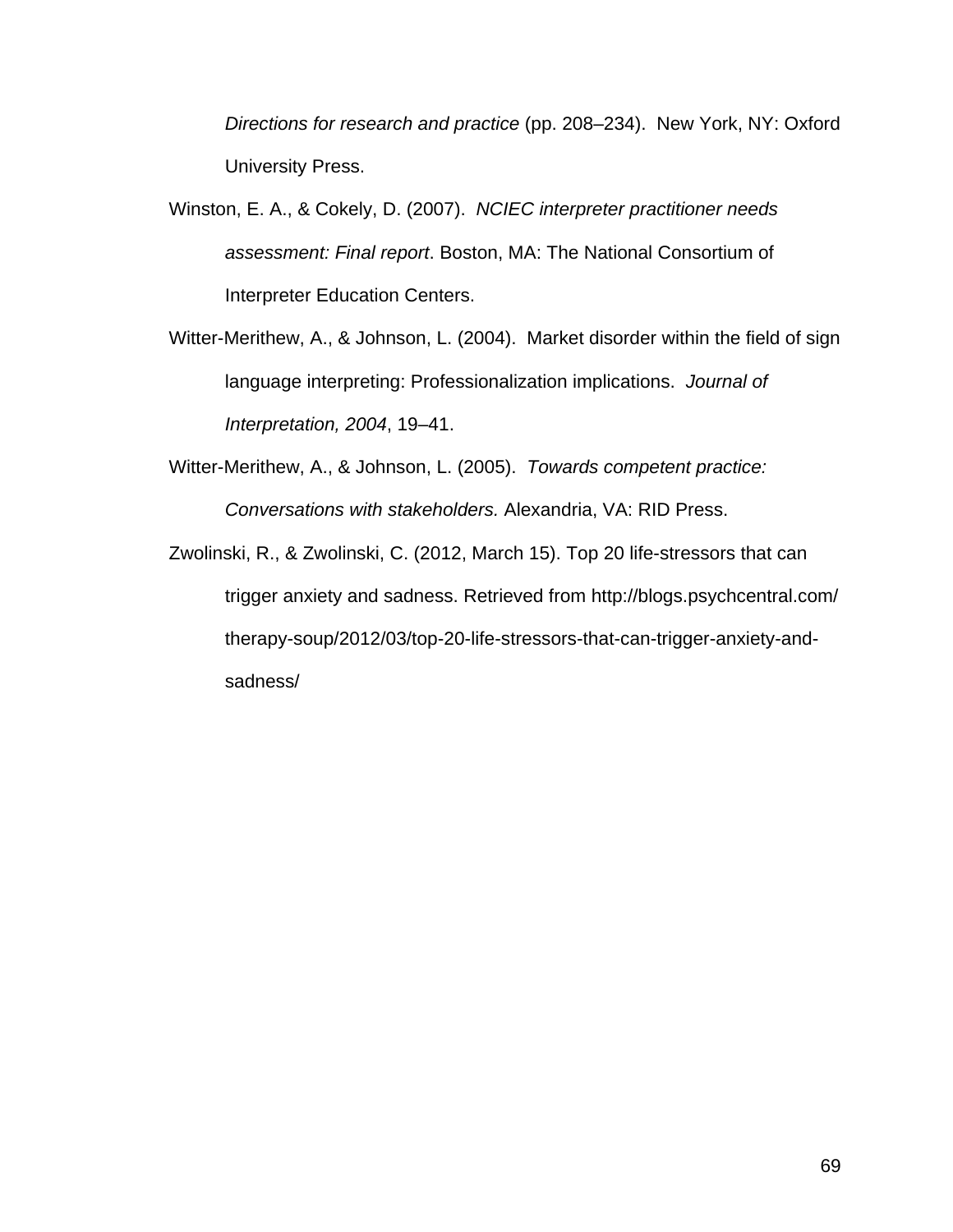Dear Colleague,

I am a master's degree student at Western Oregon University in the College of Education under the supervision of Dr. Elisa Maroney. I am conducting a research study seeking to understand how interpreter-training programs can diminish real-world preparedness gaps in their graduates. Western Oregon University's Institutional Review Board (IRB) has approved this research project.

You are invited to be in a research study on how interpreter-training programs can diminish real-world preparedness gaps in their graduates. You were selected as a possible participant because you have attended or graduated from an interpreter-training program.

I am inviting your participation, which will involve taking an online survey that can be accessed directly through this link: https://goo.gl/forms/QcVwUUf2hqM2YWSw1. Participation in the survey will serve as your consent. The survey will take approximately 15 minutes.

Your participation in this study is voluntary. If you choose to not participate or to withdraw from the study, all data collected from you will be destroyed through deletion of files. You must be 18 or older to participate in this study.

There are no foreseeable risks or discomforts to your participation.

The benefits of your participation in this survey may include becoming more aware of your personal training experience in regard to hands up/real world experiences. The research will reveal trends in hands up/real world experiences across programs, as well as provide recommendations for curriculum modifications for best practices in real world preparedness.

Your responses will be anonymous. I will remove any personal identifiers (for example, if someone includes their name and contact information in the open answer text boxes) after coding is completed in order to maintain anonymity. The results of this study will be used in my master's thesis, and may be used in reports, presentations, or publications but no personal identifiers will be known/used.

If you have any questions concerning the research study, please contact DarleneKay (Darlea) Wilbeck by phone at 512-538-8466 or via email at: dwilbeck15@wou.edu or my thesis advisor, Dr. Elisa Maroney, maronee@wou.edu. If you have any questions about your rights as a subject/participant in this research, or if you feel you have been placed at risk, you can contact the Chair of the Institutional Review Board at (503) 838-9200 or irb@wou.edu.

Thank you,

DarleneKay (Darlea) Wilbeck Master's student, College of Education Western Oregon University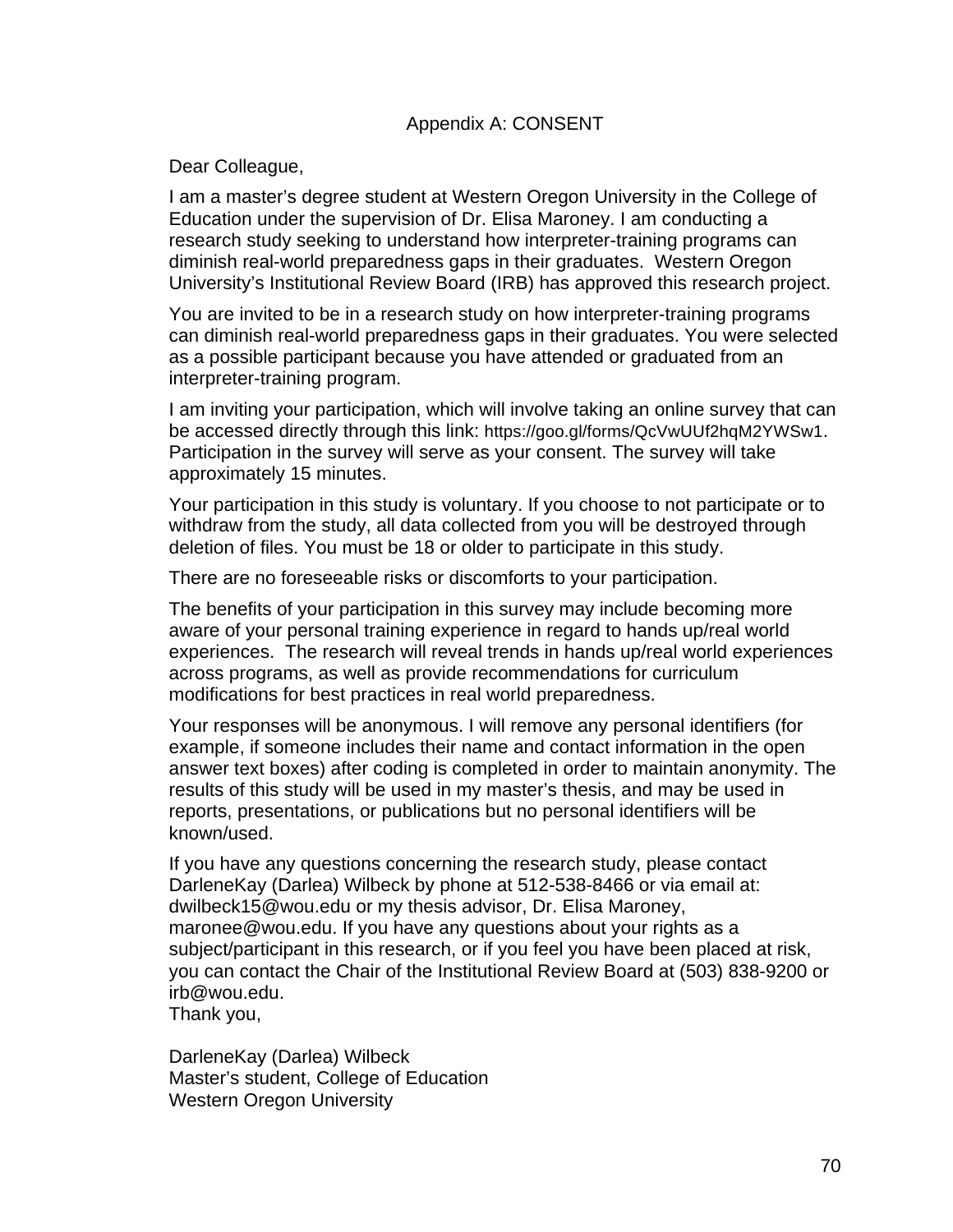## Appendix B: SURVEY QUESTIONS

|                                                              |                                                                                                                       | Q 1: What is your age?                                               |       |             |  |               |               |  |
|--------------------------------------------------------------|-----------------------------------------------------------------------------------------------------------------------|----------------------------------------------------------------------|-------|-------------|--|---------------|---------------|--|
| А:                                                           | 18-25                                                                                                                 | 26-35                                                                | 36-45 | 46-55       |  | 56-65         | 66-above      |  |
|                                                              |                                                                                                                       | Q 2: What is your gender?                                            |       |             |  |               |               |  |
| А:                                                           | Male                                                                                                                  | Female                                                               |       | Transgender |  | Other         |               |  |
| A:                                                           | Q 3: Ethnicity?                                                                                                       | African American/Black Asian                                         |       |             |  | Caucasian     | Hispanic      |  |
|                                                              |                                                                                                                       | Native American Pacific Islander                                     |       |             |  | Other         | Prefer not to |  |
| answer                                                       |                                                                                                                       |                                                                      |       |             |  |               |               |  |
|                                                              |                                                                                                                       | Q 4: Where do you reside?                                            |       |             |  |               |               |  |
| А:                                                           | Newfoundland (GMT) Puerto Rico (AST)<br>Pacific Standard Time (PST)<br><b>Central Standard Time (CST)</b>             |                                                                      |       |             |  |               |               |  |
|                                                              | Mountain Standard Time (MST)<br>Eastern Standard Time (EST)                                                           |                                                                      |       |             |  | Alaska (AKST) |               |  |
|                                                              | Hawaii (HST)                                                                                                          |                                                                      |       |             |  | Other         |               |  |
|                                                              |                                                                                                                       | Q 5: How long have you been interpreting in a professional capacity? |       |             |  |               |               |  |
| А:                                                           | 0 years 1-5 years 6-10 years 11-15 years 16-20 years over 20 years                                                    |                                                                      |       |             |  |               |               |  |
|                                                              | Q 6: Have you attended an Interpreter Training Program?                                                               |                                                                      |       |             |  |               |               |  |
| А:                                                           | Yes                                                                                                                   | <b>No</b>                                                            |       |             |  |               |               |  |
|                                                              | Q 7: Would you like to comment on whether you attended an ITP or not?                                                 |                                                                      |       |             |  |               |               |  |
| А:                                                           | (open answer)                                                                                                         |                                                                      |       |             |  |               |               |  |
|                                                              | Q 8: Prior to attending an Interpreter Training Program have you had experience<br>interpreting?<br>(open answer)     |                                                                      |       |             |  |               |               |  |
| А:                                                           |                                                                                                                       |                                                                      |       |             |  |               |               |  |
|                                                              |                                                                                                                       |                                                                      |       |             |  |               |               |  |
|                                                              | Q 9: Would you like to comment on your experience interpreting prior to<br>attending an Interpreter Training Program? |                                                                      |       |             |  |               |               |  |
| А:                                                           | (open answer)                                                                                                         |                                                                      |       |             |  |               |               |  |
| Q 10: Did you graduate from an Interpreter Training Program? |                                                                                                                       |                                                                      |       |             |  |               |               |  |
| А:                                                           | Yes                                                                                                                   | No                                                                   |       |             |  |               |               |  |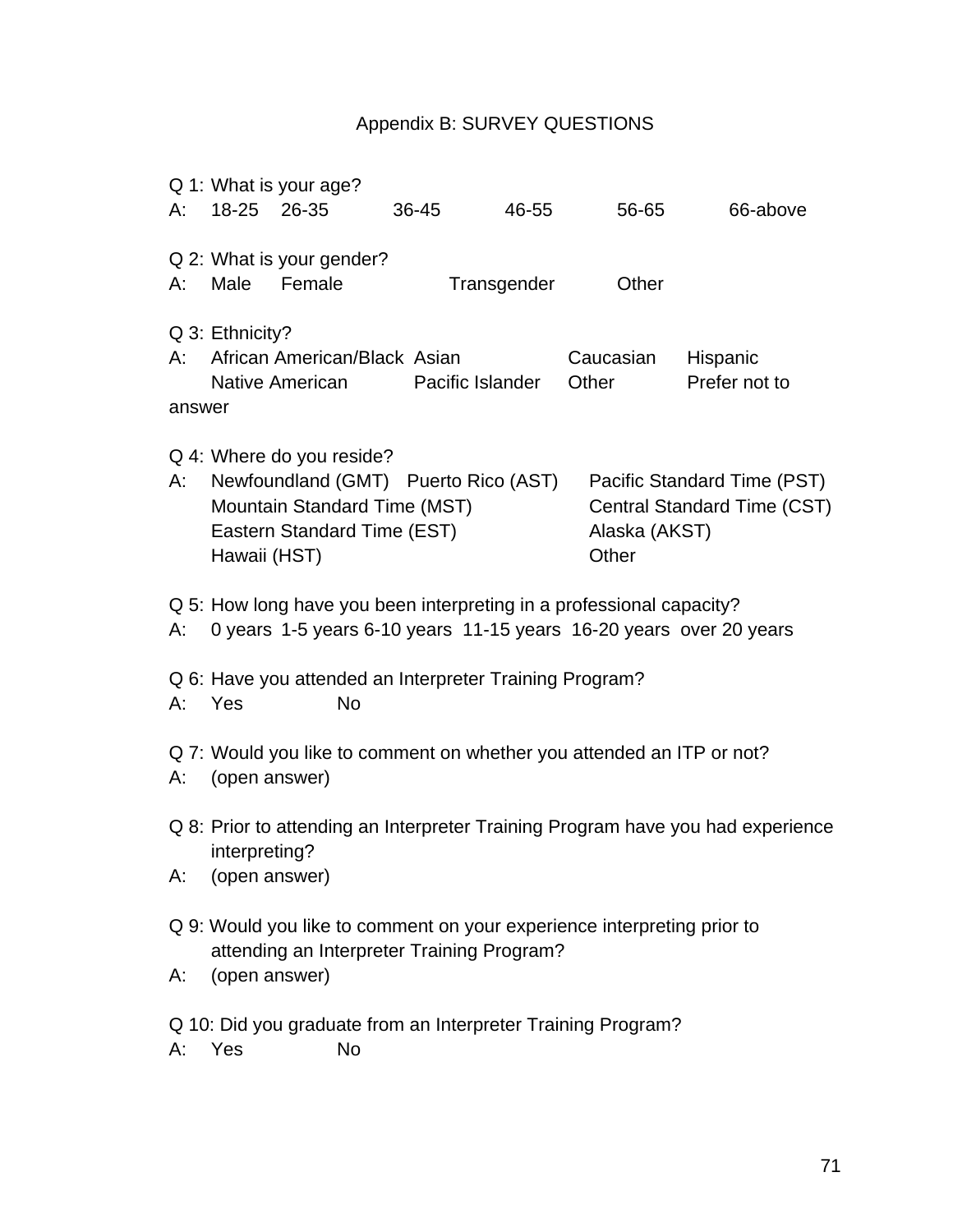- Q 11: Would you like to elaborate on whether you graduated from an Interpreter Training Program or not?
- A: (open answer)

Q 12: If yes, what training did you complete?

A: Two-year Four-year Masters PhD Certificate Other

- Q13: Would you like to comment on your professional development plan regarding interpreting?
- A: (open answer)

Practicum/internship being defined as: A course of study for interpreters, that involves actually working (practical application) in the area of study (interpreting) with supervision and using the knowledge and skills that have been learned in a school.

Q 14: How many hours of practicum/internship have you completed?

| A: 0 |               |                             | 1-100 hours 101-200 hours | 201-300 hours   |
|------|---------------|-----------------------------|---------------------------|-----------------|
|      | 301-400 hours |                             | 401-500 hours             | 501-600 hours   |
|      |               | 601-700 hours 701-800 hours | 801-900 hours             |                 |
|      |               | 901-1000 hours              | over 1000 hours           | Do not remember |

Q 15: How many hours of practicum/internship do you think should be required? A: 0-400 401-700 701-1000 1000-above

Q 16: Why do you feel that number of practicum/internship hours should be required?

- A: (Open Answer)
- Q17: "Hands up/real world" being defined as: Observing, service learning and hours signing in the Deaf community, and supporting/teaming with certified interpreters. Were your practicum/internship hours your only "hands up/real-world" experiences in your Interpreter Training Program?
- A: (Open Answer)

Q 18: Do you think you could have benefited from earlier "hands on/real-world" experience while in Interpreter Training Program?

A: Yes No Don't Know

Q 19: As a new interpreter post-graduation did you perceive more challenges in meaning transfer or the professional practice aspects of interpreting?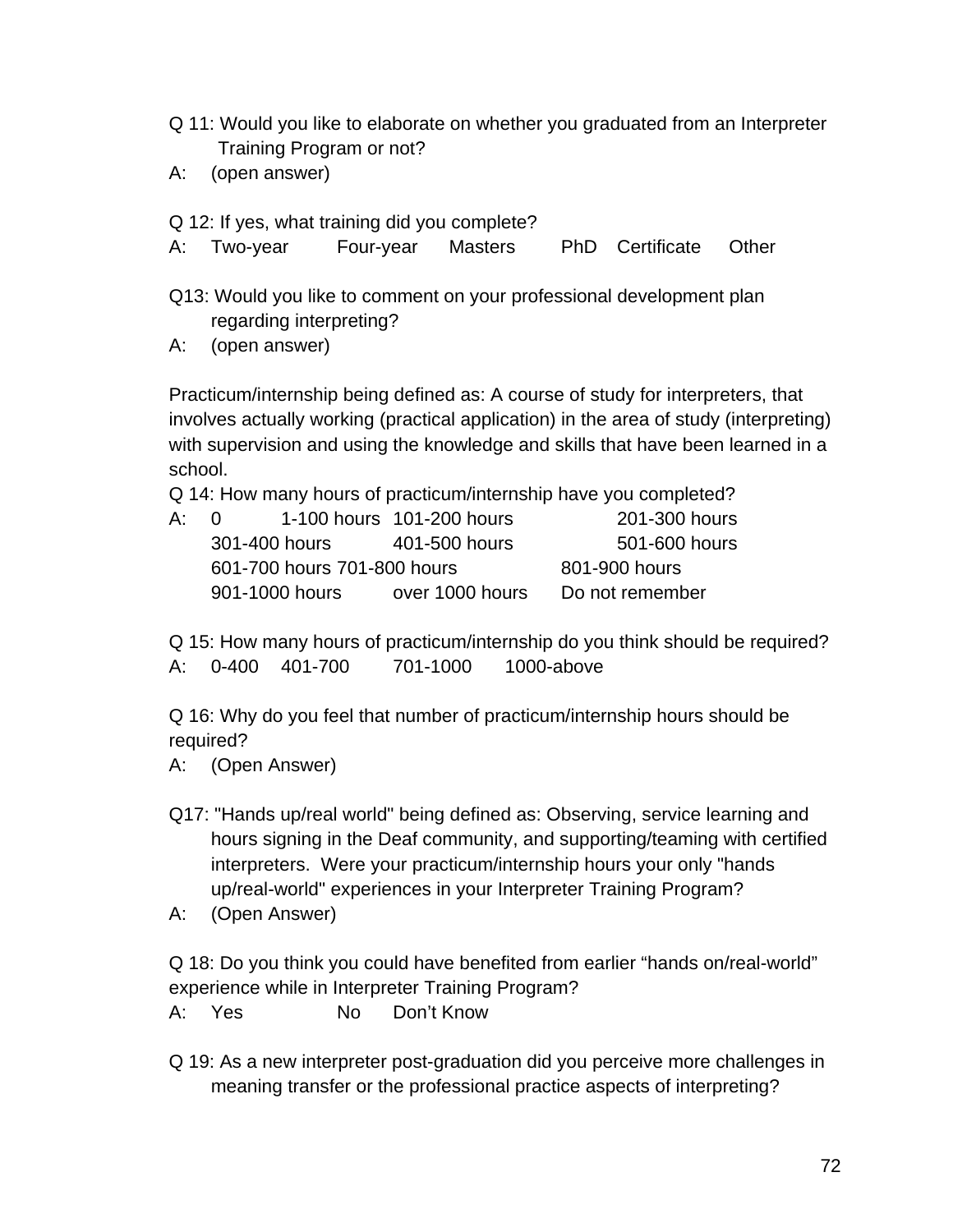A: Meaning transfer (interpreting) Professional Practice

- Q 20: What else could have benefited your education while in an Interpreter Training Program?
- A: (Open Answer)
- Q 21: How many years post-graduation did you obtain certification?
- A: 0 years 1-2 years 3-4 years More than 5 years Other Obtained certification while student
- Q 22: What certification(s) do you possess?
- A: CSC CI/CT NIC BEI ED: K-12 None Other
- Q23: Did you feel qualified to start interpreting post-graduation? A: Yes No Don't Know
- Q 24: Did your Interpreter Training Program offer post-graduation mentorship?
- A: Yes No

Q 25: Do you think you could have benefited from post-graduation mentorship? A: Yes No Don't Know

Q 26: Why do you think you could or could not have benefited from postgraduation mentorship?

A: (Open Answer)

Q 27: In what setting do you primarily work in now?

- A: Community Education K 12 Legal Medical Post-Secondary Other
- Q 28: Now that you have completed this survey and had time to reflect upon your experience entering the field, what would have better prepared you for your work as an interpreter?
- A: (Open Answer)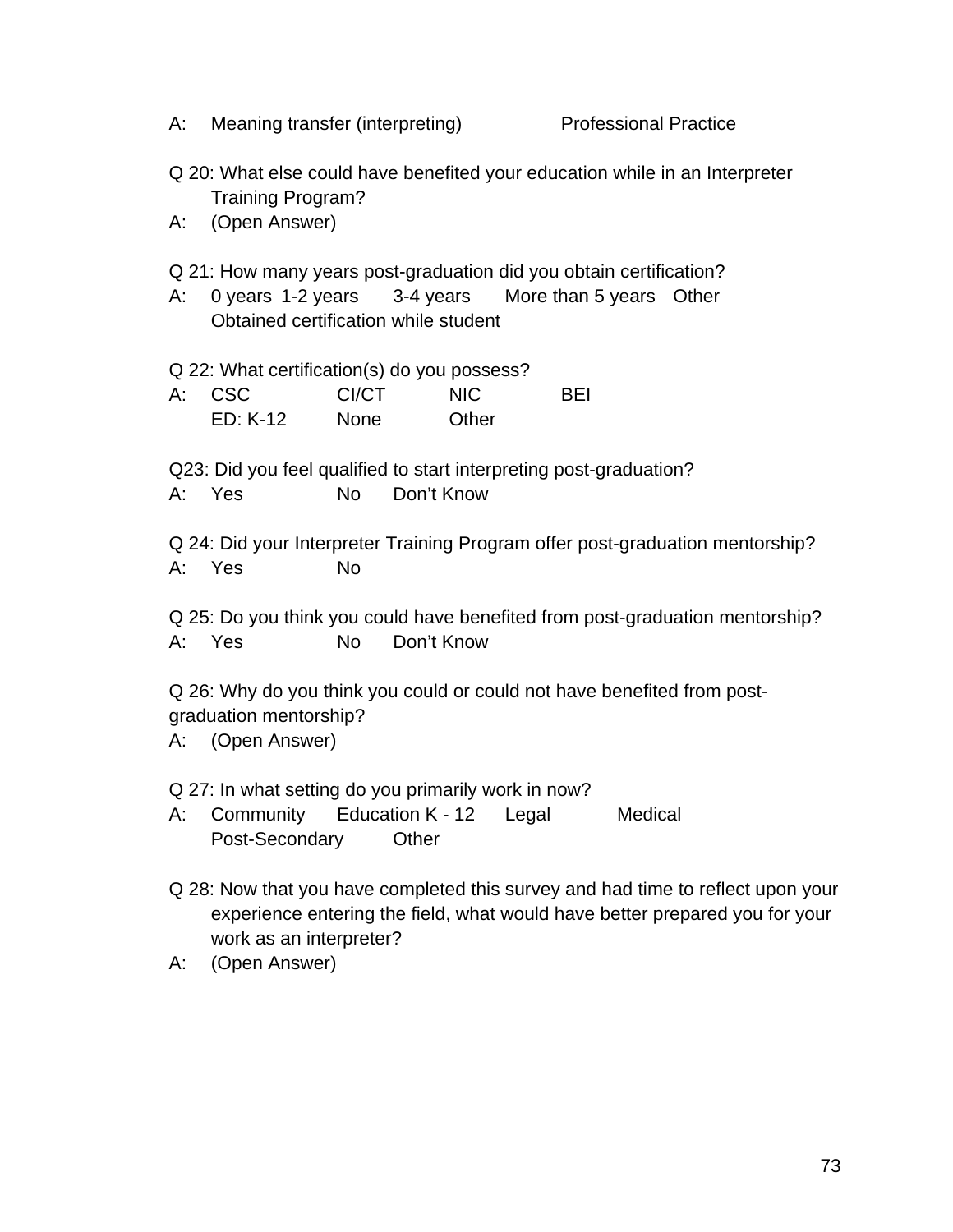## Appendix C: RECOMMENDED INTERPRETER EDUCATION PROGRAM CHARACTERISTICS

According to Witter-Merithew and Johnson (2005), ideal IEPs share the following 20 characteristics.

- 1. A baccalaureate degree should be the minimum requirement for entry into the field.
- 2. A national curriculum for interpreter education needs to be developed that is research based.
- 3. The curriculum should adhere to the CIT and ASLTA standards.
- 4. The study of interpretation must be an interdisciplinary, liberal arts education that requires fluency in ASL and English, as well as broad "real-world" knowledge base, without specializing in areas like educational or medical interpreting until after the baccalaureate degree is successfully completed.
- 5. There is a need to establish multiple exit points (e.g., two-year program, fouryear program) with mandatory requirements that must be assessed.
- 6. Outcomes/job expectations for associate, bachelor's and master's degree graduates must be defined and clearly stated.
- 7. The ideal program needs to design a "model recruitment plan" for student populations that includes scholarship opportunities, and ensures an adequate number of scholarships are available for qualified applicants.
- 8. The ideal preparation program should have a way to screen and terminate seriously dysfunctional or inept applicants (e.g., identity issues, mental health issues, distracting physical deformities).

74